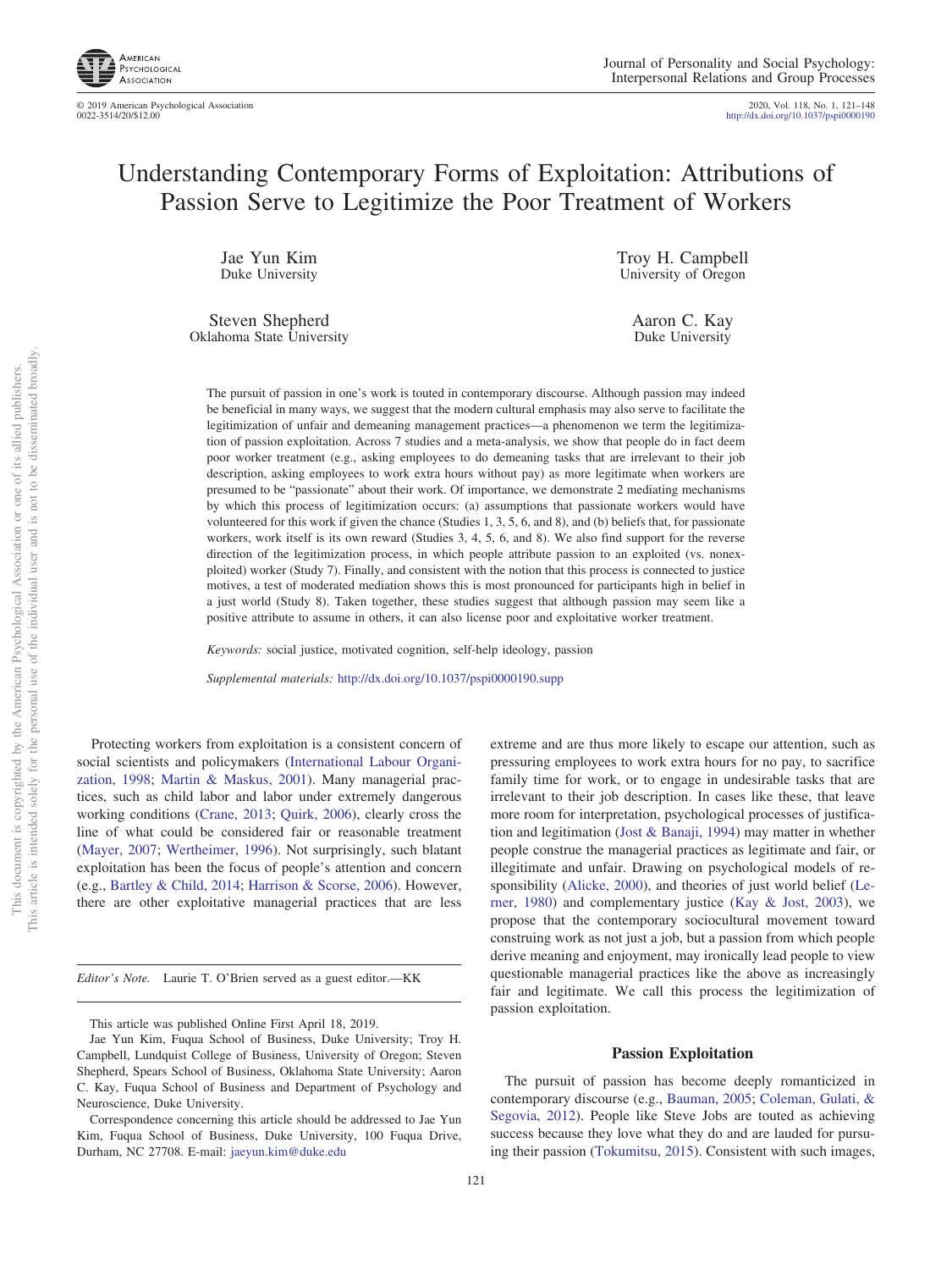popular magazines, and self-help and self-improvement books highlight passion as a key to success [\(Anderson, 2013;](#page-22-1) [Bolles,](#page-23-5) [2009\)](#page-23-5) and a fulfilling life [\(Robbins, 2007\)](#page-24-7). For instance, bestsellers such as *Do What You Love, The Money Will Follow* argue that following one's passion and accompanying pleasure always results in a happy ending [\(McGee, 2005;](#page-24-8) [Sinetar, 1989\)](#page-25-2). The CEO of Red Hat, a leading multinational software company, readily attributes his organization's success to cultivating passion within the company [\(Whitehurst, 2016\)](#page-25-3).

For the most part, research on passion supports the value of these cultural messages, noting passion's many positive downstream consequences [\(Duckworth, 2016\)](#page-23-6). Passionate people enjoy greater well-being: They report lower stress and depression [\(Treadgold, 1999;](#page-25-4) [Zigarmi, Nimon, Houson, Witt, & Diehl, 2009\)](#page-25-5) and greater life and work satisfaction [\(Burke & Fiksenbaum, 2009;](#page-23-7) [Duffy, Allan, Autin, & Bott, 2013;](#page-23-8) [Peterson, Park, Hall, & Selig](#page-24-9)[man, 2009;](#page-24-9) [Wrzesniewski, McCauley, Rozin, & Schwartz, 1997\)](#page-25-6). Passion does not only benefit individuals, it is also in organizations' interest to hire those driven by passion. Passionate workers tend to exhibit higher levels of proactivity [\(Ho, Wong, & Lee,](#page-24-10) [2011\)](#page-24-10), engagement [\(Zigarmi et al., 2009\)](#page-25-5), perseverance [\(Duck](#page-23-9)[worth, Peterson, Matthews, & Kelly, 2007\)](#page-23-9), and entrepreneurial motivation [\(Cardon, Wincent, Singh, & Drnovsek, 2009\)](#page-23-10). Employee passion also predicts more frequent interpersonal communication and less group conflict [\(Wrzesniewski, 2003\)](#page-25-7). Many workers readily answer that they are motivated by passion and report that their work loses meaning when passion fades [\(Boyatzis,](#page-23-11) [Mckee, & Goleman, 2002\)](#page-23-11). It is not surprising, then, that many organizations list passion as a primary criterion in hiring [\(Wolf,](#page-25-8) [Lee, Sah, & Brooks, 2016\)](#page-25-8). The long list of benefits of passion offers good justification for the societal and managerial emphasis on workers' intrinsic motivation [\(McGregor, 1960\)](#page-24-11) and for attempts at cultivating "pleasure in work" [\(Donzelot, 1991\)](#page-23-12). Many U.S. companies, ranging from the ones with a long history like The [Coca-Cola Company \(n.d.,](#page-23-13) "Mission, Vision & Value," para. 5) to young enterprises like The [Zappos \(n.d.,](#page-25-9) "Zappos 10 Core Values," para. 2), list passion as one of their core values.

Much less research, on the other hand, has focused on the less desirable consequences of passion for work. Some research, focusing on a separate question than the one we try to answer here, has noted that passion can lead to higher burnout and less goal flexibility [\(Vallerand et al., 2003;](#page-25-10) [Vallerand, Paquet, Philippe, &](#page-25-11) [Charest, 2010\)](#page-25-11). More relevant to the current investigation, a number of sociologists and journalists have noted a trend of increasing maltreatment of workers that uses attributions and assumptions of passion as a justifying tool. In South Korea, disillusioned young workers coined the term passion pay or "passion wages" [\(Yoon,](#page-25-12) [2015\)](#page-25-12) to satirically refer to the expectation that they should work for little to no pay because their passion is its own reward [\(Han,](#page-23-14) [Choi, & Kim, 2011\)](#page-23-14). Similar managerial practices in the U.S.—for example, a retail chain asking their "enthusiastic" employees to work on weekends for no pay to experience operations first hand [\(Aghbali, 2015\)](#page-22-2)— have also been noted (e.g., [Lam, 2015\)](#page-24-12). Recent op-eds and sociological work illustrate even more vivid examples, such as asking game developers to work overtime because of their passion for making games [\(Dyer-Witheford & de Peuter, 2006;](#page-23-15) [John, 2016\)](#page-24-13), reporters to "do the work of their laid-off photographers" because they love their work [\(Tokumitsu, 2014\)](#page-25-13), or hiring low-income volunteers for unpaid community service on justifica-

tion that they freely volunteered [\(Maes, 2012\)](#page-24-14) and derive "mental satisfaction" in doing what is meaningful [\(Maes, 2010\)](#page-24-15).

These accounts suggest a potential dark side to the increasingly strong association of passion with work: While passion may seem like a uniformly positive (or at least harmless) attribute to assume in others, it may also legitimize and justify potentially exploitative managerial practices. This article offers a first effort to empirically examine whether, and by what means, people legitimize such practices—that is, passion exploitation. In addition to exploring the phenomenon and mechanisms of the legitimization of passion exploitation, we also test for the role of motivation; specifically, we measure whether the tendency to engage in passion legitimization is moderated by the belief in a just world (BJW; [Lerner,](#page-24-5) [1980;](#page-24-5) [Lerner & Miller, 1978\)](#page-24-16), a variable strongly associated with the motivation to justify unfair outcomes.

In what follows, we first elaborate on our hypotheses and theory, and then describe a range of experimental and correlational studies designed to: (a) test whether people judge identical instances of poor worker treatment (extra work, less pay, inappropriate assignments) as more legitimate when it is directed at a passionate worker; (b) assess the mediating roles of people's expectations about passionate workers; (c) rule out alternative interpretations of the observed effect; and (d) examine whether individual differences in BJW moderate the legitimization of passion exploitation and/or the mechanisms by which it occurs.

# **What Is Exploitation?**

Before diving deeper into our specific predictions and their rationales, we want to first discuss the term exploitation. To some degree, what is and is not exploitative is subjective and relative, and people can debate whether a specific instance of worker treatment is exploitative or not, because they can disagree on what is or is not a fair treatment of individuals [\(Mayer, 2007;](#page-24-3) [Shelby,](#page-24-17) [2002\)](#page-24-17). That said, there is a reasonable case to be made, based on the relevant literature from both philosophy and business ethics, that asking passionate workers to do more work (or to do extra demeaning work) is exploitative.

According to fairness-based accounts of exploitation [\(Snyder,](#page-25-14) [2010;](#page-25-14) [Zwolinski, 2012\)](#page-25-15), which concern transactions between two or more agents, it is exploitative when management, representing their and the organization's goals and interests, require some workers to work excessively or to engage in unusually demeaning tasks without extra pay or tangible rewards [\(Wertheimer, 1996\)](#page-25-0). From this perspective, unfairness occurs when workers do not sufficiently benefit from the excess and/or demeaning work they are asked to perform [\(Zwolinski, 2007\)](#page-25-16) but management does. Given this definition, one might question whether it is truly exploitative to ask passionate workers to perform extra or demeaning tasks that are not asked of others. One could argue, for instance, that the unfairness is lessened because the passionate workers are "asked" to do this work rather than told to, and are therefore choosing this path freely. While this may be true to some degree, it is unlikely employees feel completely free to decline these requests. Because of the substantial power difference between management and subordinate employees [\(Shelby, 2002;](#page-24-17) [Snyder,](#page-25-17) [2013\)](#page-25-17), and the simple fact that management controls outcomes vital to workers, like promotions and job security, workers are put in a particularly vulnerable position when asked to volunteer for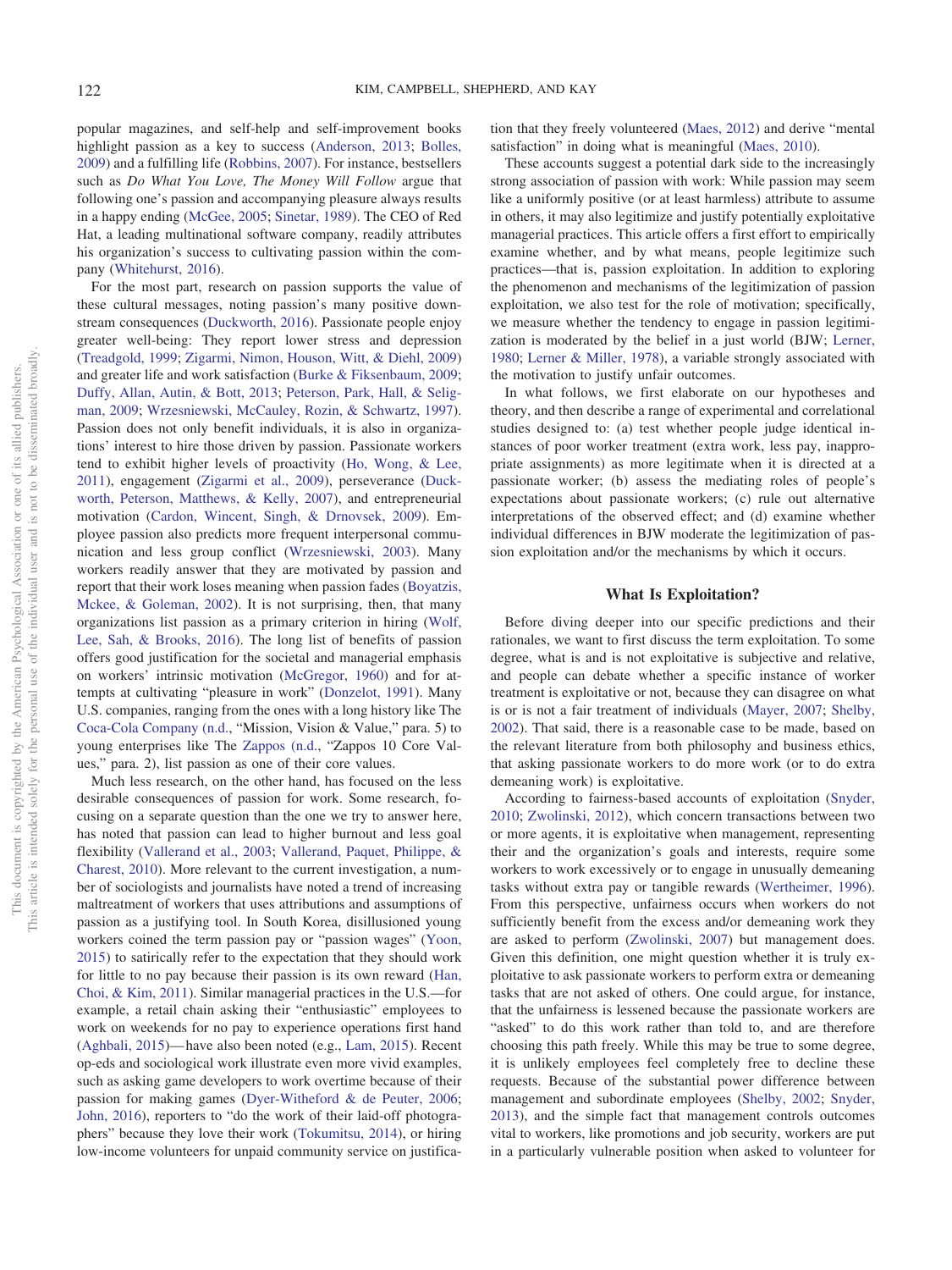extra work. Simply put, employees likely believe there to be consequences to saying "no," or declining the extra work, making these requests of passionate workers much closer—at least psychologically—to orders. Alternatively, one might instead question the statement that passionate workers *insufficiently* benefit from the transaction; after all, passionate workers do enjoy their work. Such an argument usually rests on what is labeled the "nonworseness claim" [\(Wertheimer, 1996\)](#page-25-0): a comparison of the specific transaction to a no-transaction baseline. But for this to be a reasonable position, it would need to be the case that the only extra work requests made of passionate workers were for tasks they truly find enjoyable, and that these tasks are ones the workers would freely opt to do instead of whatever else they could be doing with their time. This is likely often not the case. What's more, it is reasonable to assume that passionate workers, if given the choice, would prefer to be rewarded according to their input, or at least equally to nonpassionate workers in terms of hours of work, rewards, and types of tasks they undertake. Finally, as many scholars have suggested [\(Snyder, 2013;](#page-25-17) [Zwolinski, 2007\)](#page-25-16), an instance of exploitation should be compared with an ideal condition (what ought to be the case) or what is considered fair, and not to some worst case scenario (e.g., them having no job at all).

To ensure that our studies capture the aspects of an unfair transaction as discussed above, we make it clear in our stimuli that the passionate workers do not receive any compensation for their extra work, even when they are asked to sacrifice important aspects of their life and undertake demeaning tasks that are largely irrelevant to their job descriptions.

# **Mechanisms of the Legitimization of Passion Exploitation**

Why might people be inclined to view passion exploitation (e.g., the assignment of extra, unrewarded, or demeaning work to passionate workers) as legitimate? We propose two potential mechanisms. First, a potentially direct psychological mechanism of the legitimization of passion exploitation may be people's expectations about passionate workers' choices and desires. Specifically, given the popular image of passionate workers finding such joy and meaning in their work, people may assume these workers, had they been given the opportunity, would have *freely volunteered* to do whatever extra work they are being asked to take on. Because of this assumption, passionate workers may be held largely responsible for being the targets of passion exploitation. This ascription of responsibility, in turn, would help legitimize unfair treatment of passionate workers.

Various psychological models of responsibility suggest that when people justify negative outcomes, they consider the extent to which these outcomes were intentionally brought upon [\(Alicke,](#page-22-0) [2000;](#page-22-0) [Schlenker, Britt, Pennington, Murphy, & Doherty, 1994;](#page-24-18) [Shaver, 1985\)](#page-24-19). For instance, the triangle model of responsibility [\(Schlenker et al., 1994\)](#page-24-18) and the culpable control model [\(Alicke,](#page-22-0) [2000\)](#page-22-0) suggest that an actor is likely to be held responsible for her outcome if it is seen to be causally connected to her (freely chosen) actions. Previous research supports these hypotheses. Studies have demonstrated that people tend to blame cancer suffers [\(Lerner,](#page-24-5) [1980\)](#page-24-5) and obese individuals [\(Crandall, 1994\)](#page-23-16) to a greater degree if they believe the outcomes were caused by the victims' choices (e.g., smoking, lack of exercise). Also, priming the concept of choice, which emphasizes individual responsibility and control, is shown to increase justification of various unfair arrangements, such as wealth inequality [\(Savani & Rattan, 2012\)](#page-24-20) and gender discrimination [\(Stephens & Levine, 2011\)](#page-25-18). Given all this, an important mechanism of legitimization of passion exploitation might be people's assumptions or expectations of what passionate workers would freely volunteer or opt to do.

Second, one way to restore a sense of fairness in the face of injustice is to presume that victims of unfairness receive extra, often intangible, benefits compared with others—a process of motivated cognition termed compensatory, or complementary, justice [\(Kay et al., 2007\)](#page-24-21). This perspective suggests that people are apt to justify unfair treatment or instances of misfortune as fair (or less unfair) because of compensating intangible benefits [\(Kay &](#page-24-6) [Jost, 2003\)](#page-24-6). [Lerner \(1980\),](#page-24-5) for instance, theorized that the perception that the victims of misfortune receive "their own compensating rewards" helps maintain BJW. Similarly, according to system justification theory [\(Jost & Banaji, 1994\)](#page-24-4), complementary stereotypes like "poor but happy" [\(Lane, 1959\)](#page-24-22) should bolster the view that existing arrangements are fair and legitimate.

Consistent with these theories, research examining the functions of the "poor but happy" and "rich but miserable" complementary stereotypes finds that people tend to see society and the social system as more fair when they think that material disadvantage (e.g., being poor) is offset by increased well-being (e.g., increased happiness; [Kay & Jost, 2003\)](#page-24-6). Other research has extended these findings to a broad range of social stereotypes (for reviews, see [Czopp, Kay, & Cheryan, 2015;](#page-23-17) [Kay et al., 2007\)](#page-24-21). Perhaps, then, people will view questionable managerial practices as more fair when asked of a passionate worker than a nonpassionate worker because people believe that *the work, in and of itself, is its own compensating reward*. In particular, given a widely held belief that the pursuit of passion is enjoyable [\(Chen, Ellsworth, & Schwarz,](#page-23-18) [2015\)](#page-23-18), people may view poor treatment of passionate workers as legitimate by presuming that it is offset by the enjoyment these workers derive from their work.

Interestingly, both of these expectation-based mechanisms may sometimes be accurate. That is, theory and research suggest that passionate people are indeed driven to seek out activities they are passionate about [\(Vallerand et al., 2003\)](#page-25-10) and that engaging in these pursuits is enjoyable and rewarding [\(Chen et al., 2015\)](#page-23-18). But passion's association with these tendencies does not mean that it is not exploitative or unfair to ask passionate workers (or workers who are *presumed* to be passionate about their jobs) to engage in more work than nonpassionate workers without more pay or some form of tangible reward. Passionate workers, and all people, are free to pursue their passions at will and there is nothing ethically wrong with a workplace allowing employees who want to spend more time working on projects to do so. But it becomes problematic when passionate workers are asked by management—the people exercise great influence over the workers' livelihood by controlling promotions and the like—to do more than others on the grounds that they like or enjoy their job more than nonpassionate workers.

We hypothesize that those two expectations about passionate workers—that is, assumptions that these workers would volunteer for extra work if given the chance and that work itself is its own reward—are important mediators in the legitimization of passion exploitation, and we attempt to assess these proposed mechanisms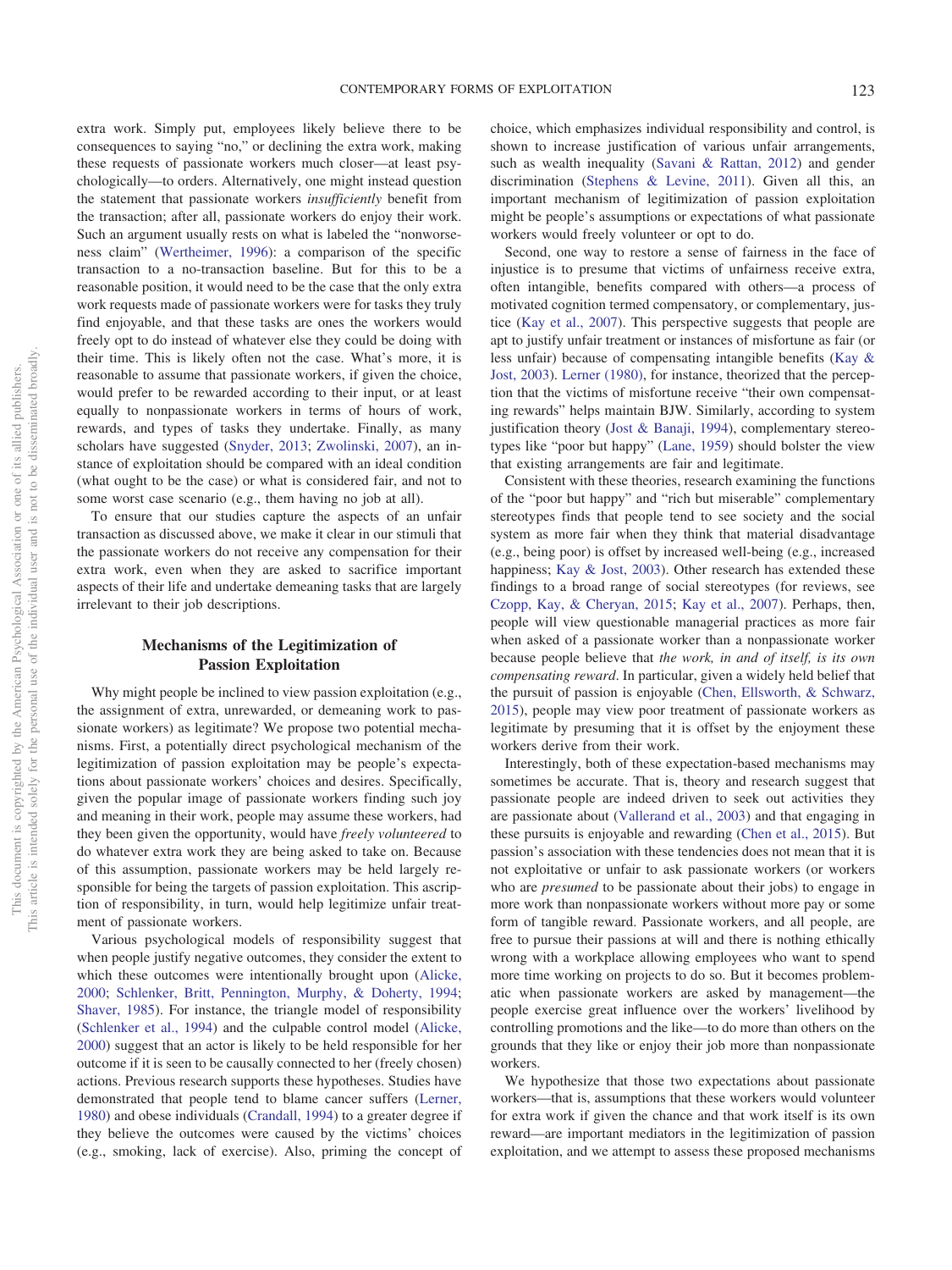via various tests of mediation in the studies we present. At the same time, via tests of mediation and alterations in our experimental design across studies, we also sought to address and rule out potential alternative explanations and confounds. The alternative explanations include perceived competence of passionate workers, perceived friendliness of passionate workers, liking of passionate workers, and assumptions of tangible benefits that passionate workers might receive. First, given how passion is often associated with success, people may assume that passionate workers are also competent in their work. It may seem rational to give more work to these competent workers. Second, passionate workers' apparent willingness to work may also signal that they are friendly, and thus easier to ask for help at work. Third, people may like passionate workers because passion is a desirable trait. It may be harder to legitimize exploiting those people they like more (note this would work against our hypothesis). Fourth, passionate workers may also be expected to receive tangible rewards, such as promotion. If so, asking passionate workers to work more may be justifiable on the ground that they are materially compensated in the near future.

In the first set of studies we present, we attempt to show that people legitimize passion exploitation, and that this process occurs due to the mechanisms we hypothesize rather than any of the aforementioned confounding variables. We also sought to examine a reverse-pathway of the hypothesized legitimization process. Finally, we turn to tests of the role of justification motives—namely, BJW—in moderating the tendency to engage in the legitimization of passion exploitation.

# **The Legitimization of Passion Exploitation and Justification Motives**

We have theorized that attributions of passion in workers would lead people to endorse two assumptions about these workers (that they would voluntarily work extra for no compensation and that work itself is its own reward) that then lead people to legitimize treating workers worse. While this process can perhaps unfold simply via cognitive inferences, we think it is especially likely to occur for those inclined to justify and maintain unfair system practices. Indeed, research on just world beliefs [\(Hafer & Bègue,](#page-23-19) [2005\)](#page-23-19), system justification [\(Jost & Hunyady, 2005\)](#page-24-23), and social dominance [\(Sidanius, Pratto, Van Laar, & Levin, 2004\)](#page-25-19) indicates that people are motivated to use various legitimizing rationales to maintain the status quo and downplay unfairness they experience and see in the world. Consistent with what these research traditions have found, we suggest that people would be similarly motivated to legitimize passion exploitation. Thus, in addition to exploring the phenomenon and mediators of the legitimization of passion exploitation, we tested whether the tendency to engage in passion legitimization is moderated by individual differences shown to be related to processes of justification.

There are two ways in which BJW could moderate the legitimization of passion exploitation. The first is that those higher in BJW may simply be more likely to presume exploited workers are passionate. That is, when learning about a worker who is exploited or treated poorly, perhaps those higher in the motive to believe in a just world attribute more passion to that person as a means to legitimize the poor treatment. We test this possibility in Study 7.

Second, BJW may play a moderating role instead via increasing the degree to which people deem it fair or legitimate to exploit someone they are told is passionate. In other words, rather than leading to the attribution of passion in exploited workers, perhaps BJW makes it more likely that people will use this information as a means to legitimize their poor treatment. This seems like a feasible hypothesis to us, especially because attributing choice to victims of unfairness is considered a prominent means by which people motivated to believe in a just world satisfy that motive [\(Lerner, 1980;](#page-24-5) [Lerner & Miller, 1978\)](#page-24-16). Thus, according to this perspective, while all people may assume that passionate workers would be more likely to choose or opt into extra work than nonpassionate workers, those high in BJW might be especially prone to connect this assumption about people's choices to their own personal beliefs of how fair or legitimate it is to assign extra or demeaning work to passionate employees. Study 8 tests this path of moderated mediation.

In addition, we also thought it possible (though we were less sure) that BJW might moderate the connection between the other mechanism—that is, the presumption that for people high in passion, the work is its own compensating reward—and legitimacy beliefs. [Anderson, Kay, and Fitzsimons \(2010\)](#page-23-20) observed that people high in the belief in *ultimate* justice (that is, the belief that justice occurs in the long run, including both the long-term future and the afterlife) were more likely to believe that a victim of tragedy would be eventually rewarded later in life, which is somewhat akin to believing that justice can be achieved through offsetting benefits, like passion. We were unsure about this path of moderation, however, because *ultimate* justice is a very specific form of justice belief, one that is distinct from general BJW (which we measure here), both statistically [\(Maes, 1998\)](#page-24-24) and conceptually.

# **Overview of Studies**

In summary, we suggest that the legitimization of passion exploitation may be a unique and previously unexamined facilitator of exploitation. It is distinct from more blatant exploitation that clearly violates our cherished values like fairness [\(Wertheimer,](#page-25-0) [1996\)](#page-25-0) and basic workers' rights [\(International Labour Organiza](#page-24-0)[tion, 1998\)](#page-24-0). Specifically, we suggest passion exploitation capitalizes on positive attributions toward passion (i.e., the expectations that passionate workers would have volunteered to work longer and harder, and that for passionate workers work itself is its own reward) to facilitate the legitimization of taking advantage of passionate workers in unfair or demeaning ways. By examining whether this process is moderated by BJW, we also test whether it may be connected to broad motives of justification.

To empirically test these hypotheses, we conducted the eight studies. In a correlational study (Study 1), we tested for passion exploitation at an occupational level, exploring whether people are more likely to legitimize exploiting workers from professions that are more strongly associated with passion. In the next six studies (Studies 2, 3, 4, 5, 6, and 8), we manipulated levels of a target worker's passion and investigated whether people view exploitative treatment targeted at a strongly (vs. weakly) passionate target as more legitimate. We also explored whether this effect is mediated by the expectations that workers with strong passion would voluntarily work longer and harder and consider work to be its own reward. A meta-analysis of the eight experimental studies (Studies 2, 3, 4, 5, 6, and 8, and two conceptual replications of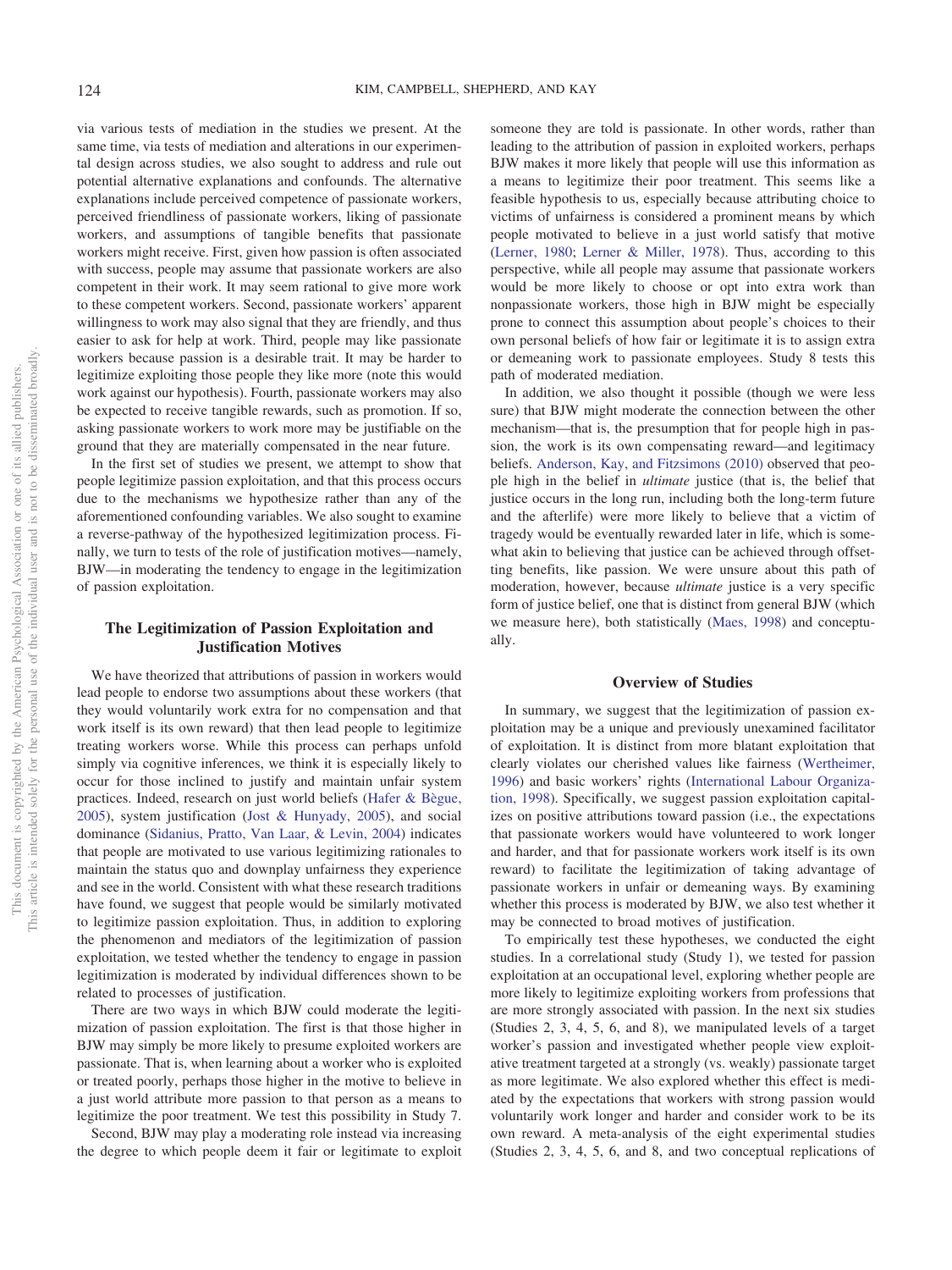Study 3 reported in [online supplementary materials\)](http://dx.doi.org/10.1037/pspi0000190.supp) tested the robustness of the effect of the passion manipulation on legitimization of exploiting the target worker. Across studies, we also controlled for several potential alternative explanations and confounds: perceived friendliness of the target worker (Studies 3, 5, and 6); perceived competence and liking of the target worker (Studies 3, 5, and 6); and perceived pay, perceived status, and perceived importance to community across a variety of occupations (Study 1). We also examined whether legitimization of passion exploitation extends beyond jobs highly associated with passion (i.e., artist; Studies 2 and 3) to jobs like consulting (Study 5) and other diverse occupations, such as high school teacher and flight attendant (Study 1). We also test the effect in an actual work setting (Study 6), an academic setting (Study 7), as well as outside of a work setting (Study 4).

In both Studies 7 and 8, we attempt to connect passion exploitation to justice motives more directly. In Study 7 we assess whether people are more likely to presume exploited workers are passionate and whether this will be moderated by BJW. In Study 8, we test (via a model of moderated mediation) whether BJW moderates the tendency to legitimize poor treatment of passionate workers via presuming they would have freely chosen this work.

These studies make several contributions to the literature. They introduce the idea of passion exploitation, and demonstrate its unique legitimizing logic. Our studies also complement research on passion that has largely focused on positive consequences of the pursuit of passion (e.g., [Burke & Fiksenbaum, 2009;](#page-23-7) [Duffy et al.,](#page-23-8) [2013;](#page-23-8) [Peterson et al., 2009;](#page-24-9) [Treadgold, 1999;](#page-25-4) [Wrzesniewski et al.,](#page-25-6) [1997\)](#page-25-6) and passionate workers' own attitudes toward their work (e.g., [Bunderson & Thompson, 2009;](#page-23-21) [Wrzesniewski et al., 1997\)](#page-25-6). More generally, by demonstrating the unique mechanisms via which people legitimize questionable worker treatment, the present research provides a model that can help understand how contemporary forms of exploitation are legitimized.

#### **Methodological Notes**

In all studies, we did not recruit additional participants once data collection was finished. We report how we predetermined our minimum sample size, all data exclusions, all manipulations, and all measures in every study.

#### **Study 1**

Study 1 was a correlation study that explored passion exploitation and our hypothesized mediating variable across 80 professions. By examining passion exploitation at an occupational level, we were able to test whether on average people are more likely to legitimize exploiting workers from professions that are more strongly associated with passion, and whether this is mediated by one of the hypothesized mechanisms of the legitimization of passion exploitation— expectation that the workers would volunteer for extra work.

#### **Method**

**Participants.** We conducted two different studies to collect the data for Study 1. For the first study (occupation  $+$  passion), we recruited 159 U.S. residents from Amazon Mechanical Turk (MTurk), an online survey platform with demographically diverse participants (see [Buhrmester, Kwang, & Gosling, 2011,](#page-23-22) for further details on analyses confirming the quality of the platform). From this data set, we excluded seven participants who failed the attention check (a reading comprehension task—e.g., [Downs, Hol](#page-23-23)[brook, Sheng, & Cranor, 2010\)](#page-23-23), leaving a total 152. The identical attention check, adapted from a short story [\(Hemingway, 1987\)](#page-23-24), was used in all subsequent studies using online panel samples (Studies 2, 3, 5, 6, 7, and 8; see [Appendix A](#page-25-20) for the text of this attention check). For the second study (occupation - exploitation), we recruited 158 U.S. residents from MTurk. From this data set, we excluded eight participants who failed the attention check, leaving a total 150. Participants received \$0.50 for their participation $1$ 

**Procedure and materials.** We recruited two different groups of participants who answered two different sets of questions for 80 professions, adapted from the Holland Vocational Preference Inventory [\(Holland, 1958\)](#page-24-25), a widely used scale for vocational choice [\(Trapnell, 1989\)](#page-25-21). We conducted two separate studies and merged them later for two reasons. First, we sought to avoid participant attrition by giving them as few questions as possible. Second, by giving one group questions about passion and another group questions about exploitation (and expected likelihood of volunteering for extra work), we obtained independent ratings of each and thus subject our hypothesis to a more stringent and conservative test. Namely, if we find the predicted mediation, then it indicates that passion exploitation can happen even when people are not given opportunities to consciously think about the relationships between passion (associated with professions) and legitimization of exploiting workers from those professions.

Participants in the occupation + passion study were randomly assigned to evaluate one of the five sets of 80 professions (see [Appendix B](#page-26-0) for full list). Each set presented 16 different professions where each profession was accompanied by three items measuring  $(1 = not at all, 7 = extremely)$  how strongly participants associate passion with the typical person from the profession ("To what extent is the typical person in this profession passionate about his/her work?"; "To what extent does the typical person in this profession enjoy his/her work?"; and "To what extent does the typical person in this profession find his/her job meaningful?"). We selected these items as proxies for perceived passion based on an accepted definition of passion for work, which suggests that passionate people are those driven by passion and consider work intrinsically enjoyable and meaningful [\(Berg, Grant, & Johnson,](#page-23-25) [2010;](#page-23-25) [Chen et al., 2015;](#page-23-18) [Wrzesniewski et al., 1997\)](#page-25-6). The three items were averaged to form a composite score for perceived passion ( $\alpha$  = .97;  $M = 4.81$ ,  $SD = 1.04$ ). Participants also answered the following questions: "How well does the typical person in this profession get paid?"  $(1 = extremely low, 7 =$ *extremely high*), "To what extent do you believe that this profession is a low- or high-status job?" (1 *extremely low-status job,*

This document is copyrighted by the American Psychological Association or one of its allied publishers.

This document is copyrighted by the American Psychological Association or one of its allied publishers.

<sup>&</sup>lt;sup>1</sup> After writing this article, it was pointed out to us that the rate at which we paid participants, if adjusted to a full hour of time, is below the minimum wage in many places. We had not realized this, and simply paid what we deemed to be roughly the norm within the field. We apologize for this. Apparently even those who spend a lot of time thinking about and studying fair treatment can mindlessly engage in potentially unfair practices. Clearly a policy governing this is needed.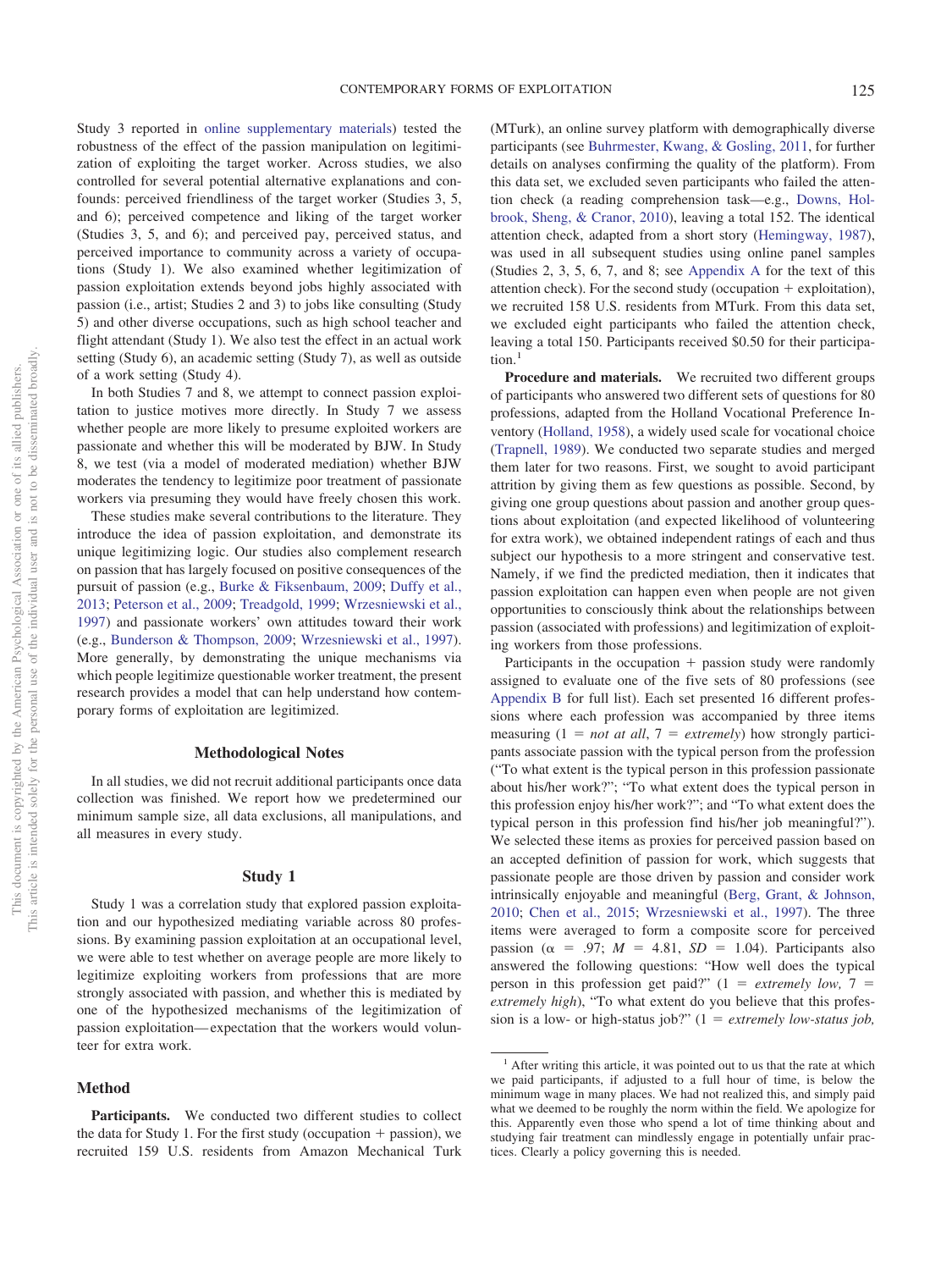$7 =$  *extremely high-status job*), and "How important is this profession to the community?"  $(1 = not at all, 7 = extremely)$ . Perceived pay ( $M = 4.28$ ,  $SD = 1.04$ ), perceived status ( $M = 4.18$ ,  $SD = 0.98$ , and perceived importance (*M* = 4.39, *SD* = 0.98) were included as covariates because we expected that each of them would be significantly and positively correlated with expectation about the typical person from a given profession volunteer for extra work and perceived legitimacy of exploiting the person. The results presented below still hold when controlling for these covariates.

Participants in the occupation + exploitation study were randomly assigned to evaluate one of the five sets of 80 professions identical to those in the occupation + passion study. Each set presented 16 different professions where each profession was accompanied by two items, measuring how likely the typical person from the profession would volunteer for extra work ("How likely is it that the typical person in this profession would voluntarily work even on weekends?"; "How likely is it that the typical person in this profession would stay up all night for three days to finish his/her task in time?"), rated on a 7-point scale  $(1 = not at$ *all likely,* 7 *extremely likely*). These two items were averaged to form a composite score for perceived likelihood of volunteering for extra work  $(r = .39, p < .001; M = 4.04, SD = 0.80)$ . Participants also rated, on a 7-point scale (1 = *not at all legitimate*,  $7 =$  *extremely legitimate*), three questions about perceived legitimacy of exploiting the typical person from a given profession ("How legitimate is it to ask the typical person in this profession to work extra hours for no extra reward, because the organization/ company needs to save money due to an economic recession?"; "Imagine that something important to the organization/company just came up. How legitimate is it to ask the typical person in this profession to leave a day at the park with his/her family early to attend to this matter?"; and "How legitimate is it to ask the typical person in this profession to do a rather uncomfortable task that is not closely related to his/her job, because people responsible for that task are unavailable at the moment?"). We averaged the three items to form a composite score for the legitimization of exploitation of the target profession ( $\alpha = .80; M = 3.46, SD = 0.58$ ). After finishing data collection for the two studies, we averaged the ratings participants gave for each profession for each study and merged the two data sets to examine passion exploitation at an occupational level  $(N = 80)$ .

# **Results**

Statistical analysis was conducted at the occupational level rather than at the individual level. As explained above, we first collected survey respondents' ratings of the variables of interest, and then averaged these ratings to form composite scores for the respondents' perceptions of each profession. [Table 1](#page-6-0) reports the correlations among the variables of interest. In support of our hypothesis, perceived passion (associated with professions) was significantly and positively correlated with legitimization of exploiting the target professions.2

Next, we tested the hypothesis by exploring whether perceived passion (associated with professions), via perceived likelihood of volunteering for extra work, predicted the legitimization of exploiting workers from given professions. We conducted a mediation model using [Hayes' \(2013\)](#page-23-26) PROCESS macro (Model 4), with

10,000 biased bootstrap samples. Perceived passion rating was entered as the independent variable, perceived likelihood of volunteering for extra work rating as mediator, and the legitimization of exploitation of the target profession rating as the dependent variable.<sup>3</sup> Perceived likelihood of volunteering for extra work significantly mediated the effect of perceived passion on the legitimization of exploiting the typical person from a given profession,  $b = 0.19$ ,  $SE = 0.04$ ,  $95\%$  CI [0.11, 0.28].

# **Discussion**

In sum, exploitative treatment (e.g., making sacrifices for work, demeaning tasks unrelated to one's job description) was seen as more legitimate in the context of professions that are more strongly associated with passion. As predicted, this relationship was mediated by the expectation that those workers would voluntarily work extra, even when controlling for alternative explanations (i.e., perceived pay, perceived status, perceived importance to community). Thus, Study 1 provides initial evidence for the legitimization of passion exploitation.

# **Study 2**

Study 1 found that people view it as more legitimate to exploit workers from professions that are more strongly associated with passion. This relationship implies that people may view identical forms of exploitative treatment as more legitimate when it is directed toward a strongly (vs. weakly) passionate worker. To test this causal logic, in Study 2 we manipulated the target's passion for work and measured perceived legitimacy of worker treatment.

# **Method**

Participants. Studies 2, 3, and 4 (the first wave of studies) had been conducted before the clear new standards on power analyses were used to determine sample size. For Study 2, we planned to recruit at least 50 participants per cell before data collection. We increased this to 100 for Studies 3 and 4.4 Data collection was stopped on the day that the minimum sample was obtained. A sample of 159 U.S. residents participated in the survey through MTurk for \$0.50 compensation. Twenty-six participants who failed the attention check were excluded from the data anal-

<sup>&</sup>lt;sup>2</sup> Although we did not hypothesize a significant Passion  $\times$  Status interaction, we tested for it for exploratory purposes. This interaction was not significant,  $b = -.09$ ,  $SE = .05$ ,  $t(76) = -1.71$ ,  $p = .090$ .

<sup>&</sup>lt;sup>3</sup> Because the data are correlational, we conducted five additional mediational analyses with different combinations of independent variable, mediator, and dependent variable, in order to examine whether the mediation model above uniquely explains the data. We found that perceived likelihood of volunteering for extra work significantly mediated the effect of the legitimization of exploiting the typical person from a given profession on the perceived passion,  $b = 0.59$ ,  $SE = 0.13$ ,  $95\%$  CI [0.34, 0.89],

but the other four combinations produced nonsignificant indirect effects.<br><sup>4</sup> According to G<sup>\*</sup>Power 3.1 [\(Faul, Erdfelder, Buchner, & Lang, 2009\)](#page-23-27), for a two-cell design, a sample size of 188 (or 94 per cell) is required to detect an intermediate effect  $(f = 0.206$ ; given the average effect sizes of the manipulation of passion on the legitimization of exploitation in Studies 2, 3, and two conceptual replications of Study 3 reported in [online sup](http://dx.doi.org/10.1037/pspi0000190.supp)[plementary materials\)](http://dx.doi.org/10.1037/pspi0000190.supp) to achieve adequate power  $(1 - \beta > 0.80)$ . According to this a posteriori analysis, Study 2 is underpowered.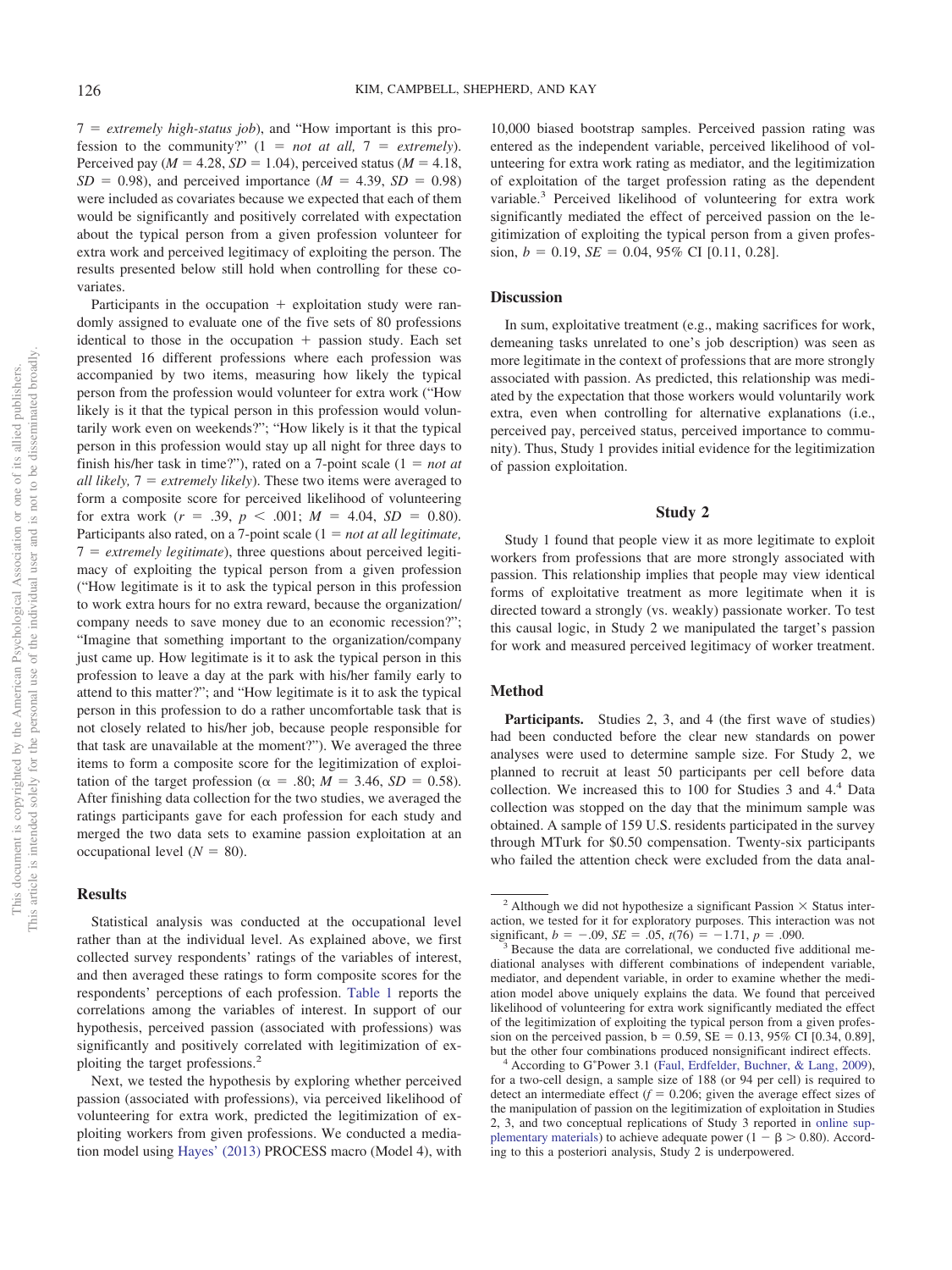<span id="page-6-0"></span>

| Table 1                                                 |  |  |  |
|---------------------------------------------------------|--|--|--|
| Correlations Among the Variables of Interest in Study 1 |  |  |  |

| Variable                              | Job-Passion | Job-Pay  | Job-Status | Job-Importance | Perceived Volunteering<br>for Extra Work |
|---------------------------------------|-------------|----------|------------|----------------|------------------------------------------|
| Job-Pay                               | $.52***$    |          |            |                |                                          |
| Job-Status                            | $.73***$    | $.91***$ | –          |                |                                          |
| Job-Importance                        | $.37***$    | $.24*$   | $.39***$   |                |                                          |
| Perceived Volunteering for Extra Work | $.61***$    | $.43***$ | $.56***$   | $.22*$         |                                          |
| Legitimization of Exploitation        | $.28*$      | $.32***$ | $.36***$   | $.42***$       | $.52***$                                 |

\* Correlation is significant at the .05 level (two-tailed). \*\* Correlation is significant at the .01 level (two-tailed).

ysis, leaving a total 133 participants (56% female; median age:  $35 - 44$ ).

**Manipulation of target worker's passion.** Participants were randomly assigned to one of two conditions (target's passion for work: weak vs. strong). In the weak passion condition  $(N = 69)$ , participants read a scenario describing an artist named John who works for an organization and loves his job. In the strong passion condition  $(N = 64)$ , participants read an identical scenario with additional sentences attached at the end (these additional sentences are shown in the brackets below), which emphasized passion as the target worker's primary motive for working:

John is from a large Northeast city, is married and has two children. He is an artist and currently works for an organization that offers various artworks. John is a talented artist: He has won several awards for his paintings that vary in their style. Needless to say, he has loved arts since he was very young. When asked what he's working on these days, John showed his friends several beautiful, high-quality illustrations commissioned by one of his company's customers. He had invested a great deal of effort into producing those illustrations—not surprising given that he always works hard. [John did the work because he has a very strong passion for art. Indeed, his passion for art is the most powerful driving force behind his work at the organization.]

An artist was selected as a target of evaluation because artists readily fit the prototypical passionate workers or the concept of "artist-workers" [\(McGee, 2005\)](#page-24-8) expected to work mainly for the love of their work. We do not suggest that only those who have art-related jobs (e.g., illustrators, architects, cartoonists) can and do love their work; rather, we suggest that people may find it relatively easy to associate passion with occupations that have features such as creativity, a characteristic commonly attributed to artists (e.g., [Dobrow, 2013\)](#page-23-28). If so, an artist working for an organization is an ideal target in our exploration of the legitimization of passion exploitation in the work setting. In our later studies, we broadened the target of exploitation to a consultant (Study 5), research participants (Study 4), actual employees from various industries (Study 6), a doctoral-level student (Study 7), and U.S. workers (Study 8). In both conditions, the target was described to be talented, always work hard, and produce high-quality illustrations because passion for work could be associated with these qualities. By including these three qualities—that is, ability, effort, and work outcome—across conditions, we sought to only manipulate perceived level of work passion.

**Legitimization of exploitation measure.** Participants then answered five items measuring the legitimacy of the management's exploitation of the target worker (see [Appendix C](#page-26-1) for details). The first item asked participants to "imagine that John's organization is tight on staff right now" and rate how legitimate it is for the management to ask John to work extra hours for no extra reward (1 *not at all legitimate*, 7 *extremely legitimate*). For the second and third items, participants were asked to "imagine that John's organization is tight on budget right now due to the economic recession" and that "the organization needs to save money wherever they can." Participants then answered how legitimate it is that John's responsibility increases next year and how legitimate it is that he does not get an increase in his paid vacation leave next year  $(1 = not at all legitimate, 7 = extremely legitimate)$ *mate*).<sup>5</sup> The fourth item measured the legitimacy of the management asking John to fill in for a manager for no compensation (1 *not at all legitimate,* 7 *extremely legitimate*). For the fifth question, participants answered how legitimate it is for the target's organization to hire an unpaid intern like John (1 *not at all legitimate*, 7 *extremely legitimate*). Although the contents of the requests were different from each other, they reflect managerial practices that could be considered exploitative in that the management is asking the worker to work (or work more) for no monetary compensation. Ratings of all five items were averaged to form a composite score for the legitimization of the management's exploitation of the target worker ( $\alpha = .65$ ;  $M = 4.21$ ,  $SD = 1.08$ ).

# **Results and Discussion**

We hypothesized that people would view managerial practices as more legitimate in the context of a strongly passionate worker compared to a weakly passionate worker. Consistent with this hypothesis, we found that the legitimization of exploitation ratings were significantly higher in the strong passion condition  $(M =$ 4.44,  $SD = 1.04$ ) than in the weak passion condition ( $M = 4.01$ ,  $SD = 1.08$ ),  $F(1, 131) = 5.30$ ,  $p = .023$ ,  $\eta_p^2 = 0.039$  (see [Figure](#page-7-0) [1\)](#page-7-0). Thus, Study 2 provides experimental evidence that legitimization of passion exploitation occurs: People were more likely to legitimize exploiting a strongly (vs. weakly) passionate worker.

<sup>&</sup>lt;sup>5</sup> Note that it is unclear from these two practices whether compensation for John, the target worker, will increase the next year or not. If this compensation is believed to increase, then the practices may not be considered exploitative. Therefore, to better capture exploitation in the next study, we specified that John's salary and the benefits he gets from the organization will not change in the following year.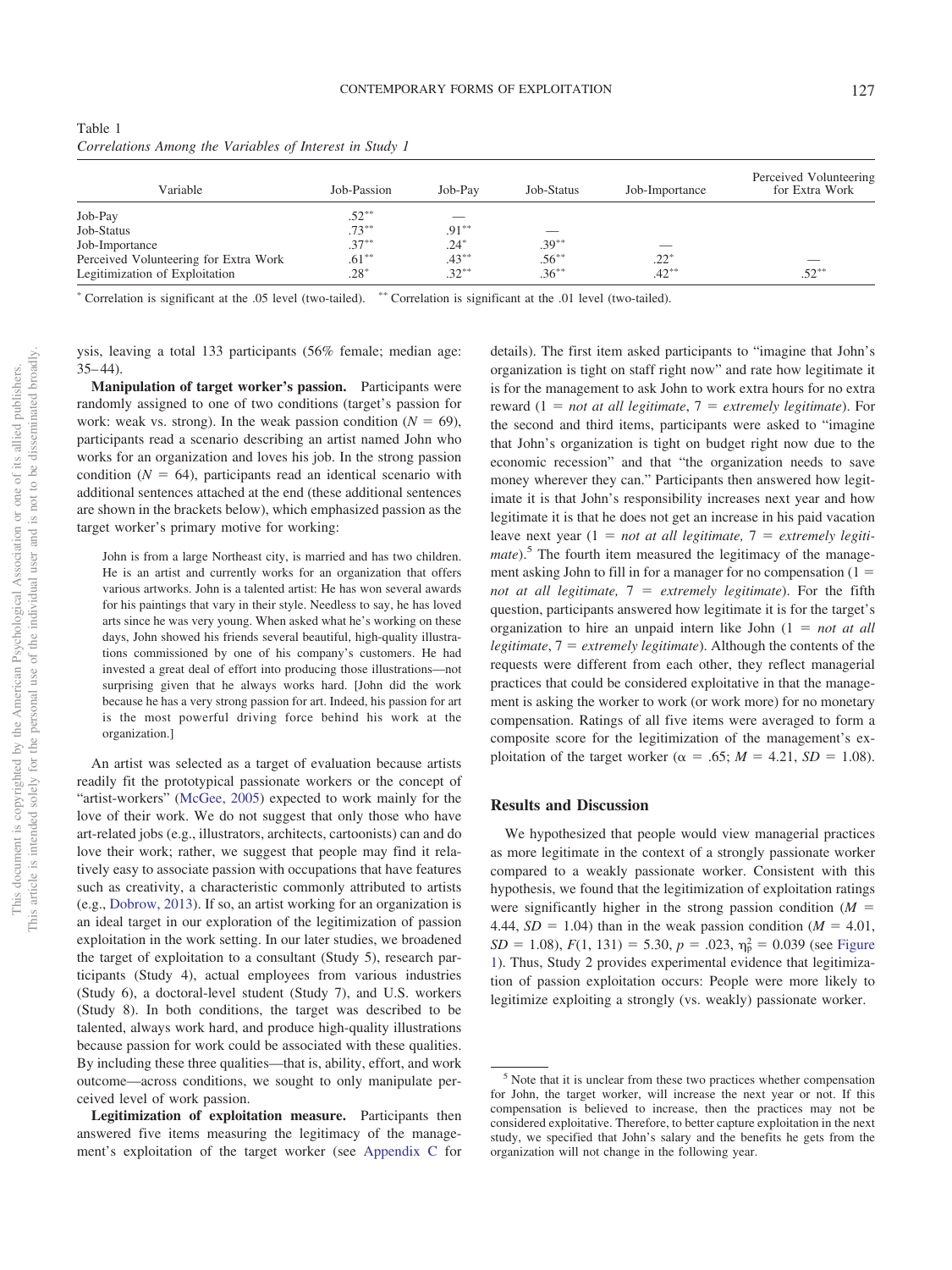

<span id="page-7-0"></span>*Figure 1.* Results from Study 2: Effect of the manipulation of the target's passion on legitimization of exploiting the target. Y-Axis indicates legitimization of exploitation  $(1 = not at all legitimate, 7 = extremely)$ *legitimate*). Error bars indicate  $\pm 1$  *SEM*.

#### **Study 3**

Study 2 supported our prediction that people legitimize exploitative practices to a greater extent when those are directed toward a strongly (vs. weakly) passionate worker. Study 3 examined the two proposed underlying mechanisms of this phenomenon— expectations that passionate workers (a) would have freely volunteered to work longer and harder, and (b) find work to be its own reward. Beyond providing evidence for the mechanisms, Study 3 was also designed to address alternative explanations for the effect observed in Study 2.

Study 3 sought to conceptually replicate Study 2 with the addition of a mediator capturing the belief that passionate workers would volunteer for extra, nonrewarded work. Study 1 observed correlationally that this belief mediates perceived passion and perceived legitimacy of exploitation. Study 3 sought to experimentally test this relationship. As an additional mediator, we also measured mediation via the belief that passionate workers find work to be its own reward. We expected that these mediators would be significant even after potential confounds, that we thought our manipulation might also affect, were included as parallel mediators.

These alternative mediators (or confounds) were perceived friendliness of the target worker and perceived competence and liking of the target worker. We reasoned that our manipulation may not only increase perceived passion but also perceived friendliness, perceived competence, and liking of the target in such ways that the first two might be positively associated with legitimization of exploitation (e.g., people may find it easy to ask a friendly worker to do more work, people may give more work to a competent worker), whereas the last one might be negatively associated with legitimization of exploitation (e.g., people may be reluctant to legitimize exploiting a worker they like).

Study 3 also sought to rule out yet another alternative explanation for the findings of Study 2: That people judge these exploitative requests as increasingly legitimate when asked of a passionate worker because such workers are expected to ultimately receive tangible benefits (e.g., promotion) for these displays of passion. Although this expectation is not necessarily in conflict with the two mediators we have examined (e.g., passionate workers may be expected to be rewarded both by their enjoyment of their work and tangible compensations in the future), we controlled for the expectation of future rewards by altering our manipulation so that the target worker ("John") is 60-years-old and is retiring within a month. Thus, participants receiving this manipulation would be unlikely to expect that the target would receive additional future rewards for displaying passion for his work.

# **Method**

**Participants.** We set the minimum sample size at 100 participants per cell. Data collection was stopped on the day that the minimum sample was obtained. A sample of 222 U.S. residents participated in the survey through MTurk for \$0.50 compensation. For data analysis, we excluded 13 participants who failed the attention check, leaving a total 209 participants (44% female;  $M_{\text{age}} = 34.32, SD = 11.13$ .

**Manipulation of target worker's passion.** Participants were randomly assigned to one of two conditions (a target's passion for work: weak vs. strong). In the weak passion condition  $(N = 107)$ , participants read a scenario about an artist named John who works for an organization and considers art as a means to an end. John in this condition would thus be expected to have relatively weak passion for his work. To make sure that participants did not assume John would eventually receive tangible rewards (e.g., promotion) for his display of passion, we described John as 60-years-old,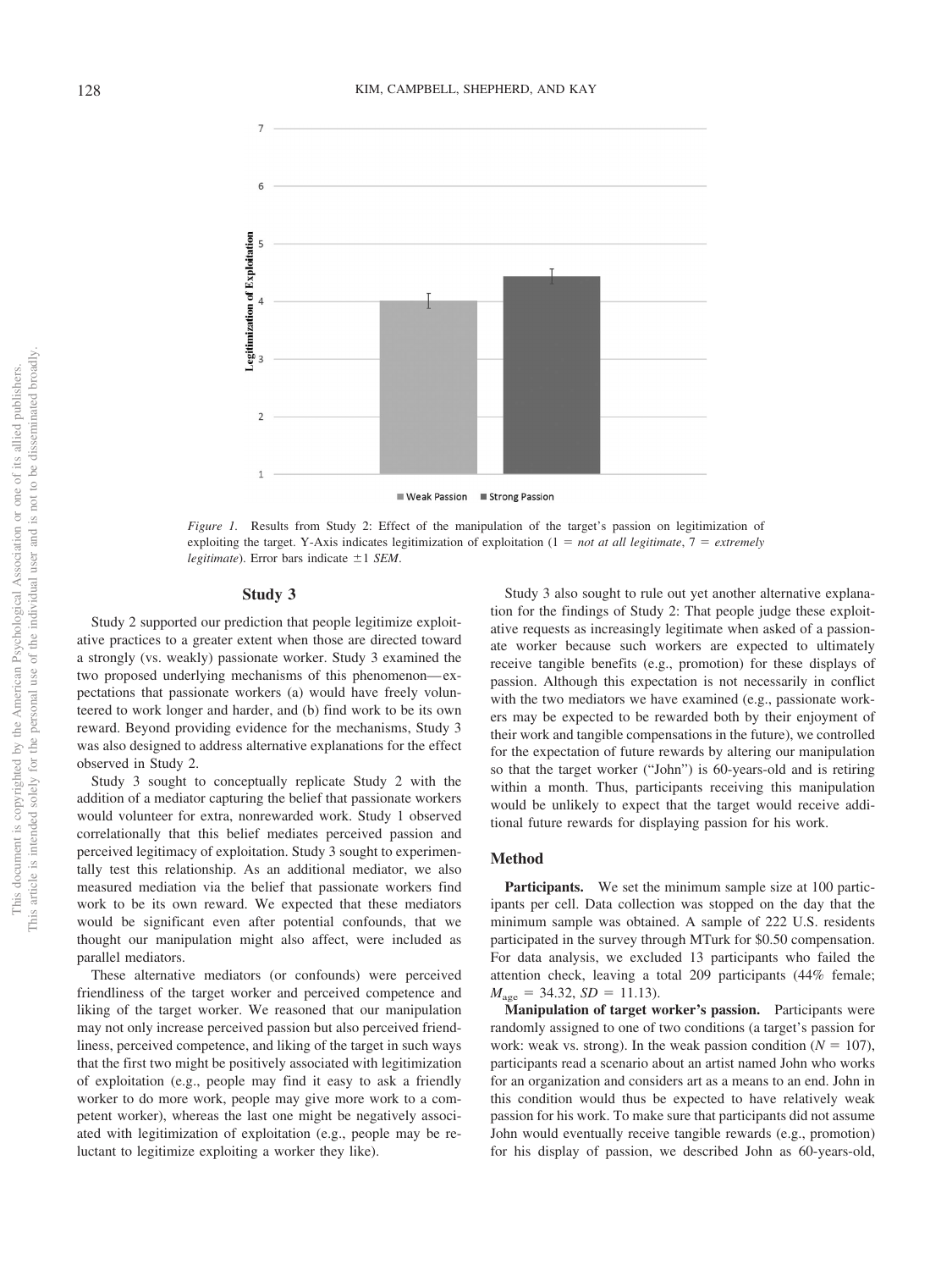voluntarily retiring next month. In the strong passion condition  $(N = 102)$ , participants read an identical scenario differing in one aspect: The target was described as possessing a strong passion for his work. The wording of the vignettes was as follows:

John is an artist and currently works for an organization that offers various artworks. He does not love art, though he does not hate it either. For John, art is a means to an end. [He has loved art since he was very young and his passion for art is the most powerful driving force behind his work at the organization.] John is a fairly talented artist and works hard, and he usually produces high-quality illustrations for his company clients. He earns about \$45,000 per year, which is very close to the national average wage. John is 60-years-old and will voluntarily retire next month.

As in Study 2, we sought to keep talent, effort, and the quality of work (i.e., ability, effort, work outcome) constant across conditions. Also, we included information about the target's wage and kept it constant across conditions, because people may associate high passion with high pay (i.e., assume that the passionate target earns more) and thus believe that it is more legitimate for the management to request the passionate (i.e., higher paid) target work more.

**Perceived likelihood of volunteering for extra work measure.** Participants then completed three questions assessing the degree to which they believed the target worker was likely to voluntarily work longer and harder. The items were: "How likely is it that John would voluntarily decide to move closer to his company in order to save time and use that extra time to work more? Note that he would have to move to a lower-quality house and neighborhood to live close to his workplace"  $(1 = not at all$ *likely,*  $7 =$  *extremely likely*); "How likely is it that John would voluntarily go to work even on weekends to work on projects he is involved in?"  $(1 = not at all likely, 7 = extremely likely)$ ; and "Imagine that John joined a project that is extremely important for the organization. The management has a very high expectation for the project and asked all employees to put their best efforts into it. The project should be finished in 3 days, as requested by the client. How likely is it that John would voluntarily stay up all night for 3 days to finish the project in time?"  $(1 = not at all likely, 7 = 1)$ *extremely likely*). Each item thus assessed the extent to which John, the target, is expected to volunteer for extra work. Ratings of the three items were averaged to form a composite score for perceived likelihood of volunteering for extra work ( $\alpha = .58$ ; *M* =  $3.59, SD = 1.19$ .

**The belief that work is its own reward measure.** Participants completed two questions assessing the degree to which they believed the target worker finds work to be its own reward. The items were: "John's work at the organization is compensated handsomely by his enjoyment of his work"  $(1 =$ *strongly disagree,* 7 *strongly agree*) and "John's organization is providing him opportunities to enjoy his work" (1 *strongly disagree,* 7 *strongly agree*). Each item thus assessed the extent to which John, the target, is expected to see his work as its own reward. Ratings of the two items were averaged to form a composite score for the belief that work is its own reward ( $r = .60, p <$  $.001; M = 3.95, SD = 1.37$ .

**Legitimization of exploitation measure.** Participants completed six items measuring the extent to which they viewed various exploitative actions as legitimate (see [Appendix D](#page-27-0) for details).

Two of these items were identical to those used in Study 2 (the only difference was that we added the statement "John's salary and the benefit he gets from the organization will not change" to the item assessing the legitimacy of John's increased responsibility for next year, to make it clear that his increased responsibility will not be compensated).

We also added four items that we considered relatively extreme and inappropriate requests—for example "Imagine that a very important client suddenly set up a Sunday meeting (the only time the client is free). How legitimate is it for the management to ask John to voluntarily leave a day at the park with his family early to meet the client?" and "Imagine that the cleaning staff at John's organization is not available because they are on strike. How legitimate is it for the management to ask John to voluntarily clean the office bathroom?" These new additions were designed to test the boundary conditions of passion exploitation. We reasoned that the new dependent variable captures a broader range of exploitation that might happen in the workplaces. All the 11 items were rated on a 7-point scale  $(1 = not at all legitimate, 7 = 1)$ *extremely legitimate*) and were averaged to form a composite score for the legitimization of the management's exploitation of the target worker ( $\alpha$  = .66;  $M = 2.96$ ,  $SD = 0.94$ ).

Finally, to rule out alternative explanations, we measured the target's perceived friendliness ("In your opinion, how friendly is John?";  $1 = not$  *at all friendly*,  $7 = extremely$  *friendly*;  $M = 5.31$ ,  $SD = 1.18$ ), perceived competence ("To what extent do you think John is competent in his work?";  $1 = not at all competent, 7 =$ *extremely competent*;  $M = 5.97$ ,  $SD = 0.98$ ) and how much participants liked him ("How much do you like John?";  $1 = I$  do *not like him at all,*  $7 = I$  *like him extremely*;  $M = 5.22$ ,  $SD = 1.10$ . We assessed the target's perceived friendliness to address the alternative explanation that people legitimize the management's exploitation of passionate workers mainly because these workers are perceived to be friendly and so easy to ask for help. We included competence to control for the possibility that the effect of passion on legitimacy is driven by assumptions that passionate employees are simply more competent and it is more reasonable to assign more work to more competent employees. We included liking for exploratory purposes, reasoning that perhaps liking of the passionate employee would lead participants to want the worker to be treated better and suppress the effect somewhat. As a manipulation check, participants evaluated the target worker's passion ("In your opinion, how passionate is John?") on a 7-point scale (1 = *not at all passionate*,  $7 =$  *extremely passionate*;  $M =$  $4.65, SD = 1.96$ .

# **Results**

**Manipulation check.** The manipulation was successful. Participants saw the strongly passionate worker ( $M = 6.18$ ,  $SD =$ 0.88) as more passionate compared to the weakly passionate worker ( $M = 3.18$ ,  $SD = 1.54$ ),  $F(1, 207) = 291.39$ ,  $p < .001$ ,  $\eta_{\rm p}^2 = 0.58$ .

**Perceived likelihood of volunteering for extra work.** As predicted, the target worker was perceived as more likely to voluntarily work longer and harder in the strong passion condition  $(M = 4.09, SD = 1.15)$  than in the weak passion condition  $(M = 1.15)$ 3.11,  $SD = 1.03$ ),  $F(1, 207) = 42.26$ ,  $p < .001$ ,  $\eta_p^2 = 0.17$ .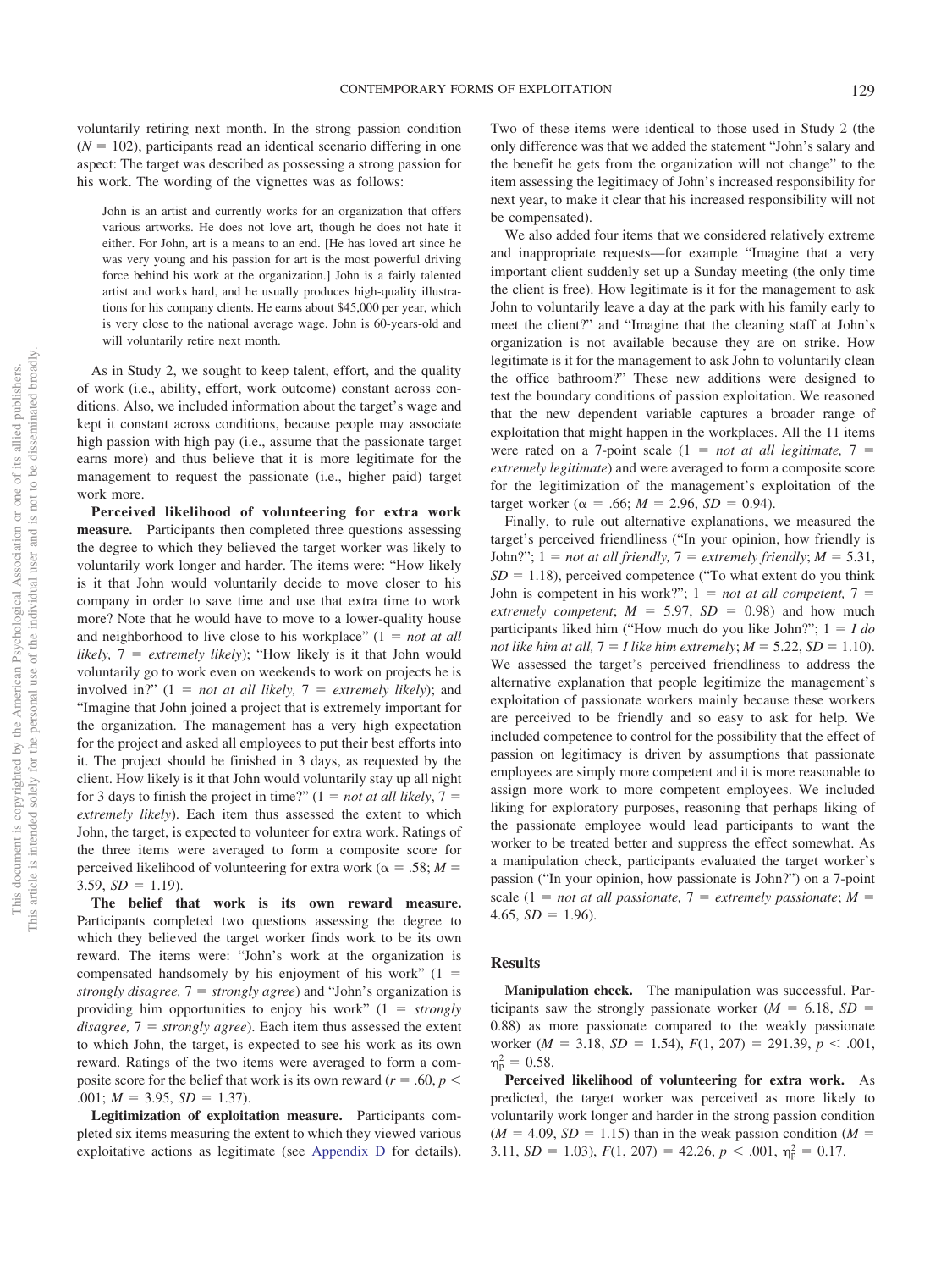**The belief that work is its own reward.** As predicted, the target worker was also perceived to be rewarded by his work to a greater extent in the strong passion condition ( $M = 4.59$ ,  $SD =$ 1.20) than in the weak passion condition ( $M = 3.34$ ,  $SD = 1.23$ ),  $F(1, 207) = 55.12, p < .001, \eta_{\rm p}^2 = 0.21.$ 

**The legitimization of exploitation.** As predicted, participants legitimized exploiting the target worker more when he has strong  $(M = 3.10, SD = 0.82)$  rather than weak  $(M = 2.83, SD = 1.02)$ passion for his work,  $F(1, 207) = 4.41$ ,  $p = .037$ ,  $\eta_p^2 = 0.021$ .

**Tests of indirect effect and alternative explanations.** Next, we tested our hypothesis by exploring whether the manipulation of passion, via perceived likelihood of volunteering for extra work and belief that work is its own reward, predicted the legitimization of the management's exploitation of the target worker, even when controlling for other potential mediators (see [online supplementary](http://dx.doi.org/10.1037/pspi0000190.supp) [materials](http://dx.doi.org/10.1037/pspi0000190.supp) for the main effects on the control variables). Using [Hayes' \(2013\)](#page-23-26) PROCESS macro (Model 4), with 10,000 bootstrap samples (95% bias-corrected bootstrap confidence interval), we first conducted the following mediation analysis: Condition (weak passion  $= 0$ , strong passion  $= 1$ ) was entered as the independent variable, perceived likelihood of volunteering for extra work, belief that work is its own reward, and the legitimization of exploitation rating was entered as the dependent variable.

As shown in [Figure 2,](#page-10-0) we found a significant indirect effect of the strong passion (vs. weak passion) condition on the legitimization of exploitation via perceived likelihood of volunteering for work,  $b = .22$ ,  $SE = 0.07$ , 95% CI [0.097, 0.39], and the belief that work is its own reward,  $b = .22$ ,  $SE = 0.07$ , 95% CI [0.087, 0.40]. We then conducted the same analysis but additionally including perceived friendliness, perceived competence, and liking as parallel mediators. We still observed a significant indirect effect of the strong passion (vs. weak passion) condition on the legitimization of exploitation via perceived likelihood of volunteering for extra work,  $b = 0.24$ ,  $SE = 0.07$ , 95% CI [0.12, 0.42], and the belief that work is its own reward,  $b = 0.26$ ,  $SE = 0.08$ ,  $95\%$  CI [0.12, 0.45], even when all of the parallel mediators were included in the model (see [online supplementary materials](http://dx.doi.org/10.1037/pspi0000190.supp) for details on these mediators).

#### **Discussion**

In sum, these results conceptually replicate and extend Study 2. A strongly passionate worker ("John") was expected to be more likely than a weakly passionate worker to volunteer for extra work and were rewarded by his work, which in turn predicted increased legitimization of the management's exploitation of that worker. These results were obtained even in the context of relatively extreme and inappropriate requests, when controlling for three alternative mediators (i.e., perceived friendliness, perceived competence, and liking), and when making it explicit that the target worker is just about to retire and unlikely to receive additional future rewards for displaying passion for his work. We also conducted two other conceptual replications of Study 3 with a few alterations to the design to test for robustness of the effect,<sup>6</sup> and found the same main effects and indirect effects (the research materials and results are provided in full in [online supplementary](http://dx.doi.org/10.1037/pspi0000190.supp) [materials\)](http://dx.doi.org/10.1037/pspi0000190.supp).

# **Study 4**

Study 4 examined passion exploitation in a hypothetical psychological research setting. In contrast to Studies 2 and 3, the target of evaluation in Study 4 was not an employee, but was instead students we—the researchers—were presumably going to recruit for a future on campus experiment. These students would be asked to engage in an uncompensated extra work (staying longer) and a mildly painful task (putting their hand in ice water while completing an experimental task). We predicted that the survey respondents evaluating the target participants would believe that the targets would enjoy the experimental task more when it is related to an activity the target is passionate about than when it is not, which would predict increased beliefs in the legitimacy of subjecting the participant to mildly painful stimuli.

#### **Method**

Participants. The minimum sample size was set at 100 participants per cell. We recruited a total 204 participants from the university campus (47.8% female;  $M_{\text{age}} = 20.50$ ,  $SD = 3.92$ ) who received a small token of appreciation (candy) for their participation. Data collection was stopped on the day that the minimum sample was obtained.

**Manipulation of target's passion.** Survey respondents were randomly assigned to one of two conditions (target's passion for work: weak vs. strong). First, all survey respondents read three paragraphs describing research as an integral part of the university, the purpose of the survey (i.e., collecting opinions about research practice in order to "polish research materials for an experiment" to be conducted next month), and the design of the proposed experiment. The first paragraph was designed to make the survey relevant to respondents and motivate them to pay close attention to the research materials. We expected that the second paragraph would make the survey more realistic and important because, according to the descriptions, respondents have a say in designing an experiment that was to be conducted next month. The third paragraph explained the design and objective of the proposed experiment to be conducted next month, which was ostensibly about "individual differences in learning" in which recruited participants would "solve math problems (i.e., like those in SAT) individually." We also explained that the experiment would take 30 min, and recruited participants would be paid according to 30 min of time.

The fourth paragraph described the characteristics of participants who would be recruited for the future experiment. Survey respondents in the weak passion condition  $(N = 104)$  read that undergrads from various majors will participate in the experiment. In the strong passion condition  $(N = 100)$ , survey respondents read

 $6$  The first conceptual replication of Study 3 (#2 in [online supplementary](http://dx.doi.org/10.1037/pspi0000190.supp) [materials\)](http://dx.doi.org/10.1037/pspi0000190.supp) differed from Study 3 in a few ways, including that (a) it examined only one of the two mediators (perceived likelihood of volunteering for extra work); and (b) although the target was an artist, he was not retiring next month. The second conceptual replication (#3 in [online](http://dx.doi.org/10.1037/pspi0000190.supp) [supplementary materials\)](http://dx.doi.org/10.1037/pspi0000190.supp) differed from Study 3 in a few ways, including (a) describing the target as a consultant rather than an artist, and (b) testing for moderation by the state of the economy. In both studies, the hypothesized main effect and pattern of mediation was observed. The economic moderator exerted no effect. These results are included in the metaanalysis. See [online supplementary materials](http://dx.doi.org/10.1037/pspi0000190.supp) for details.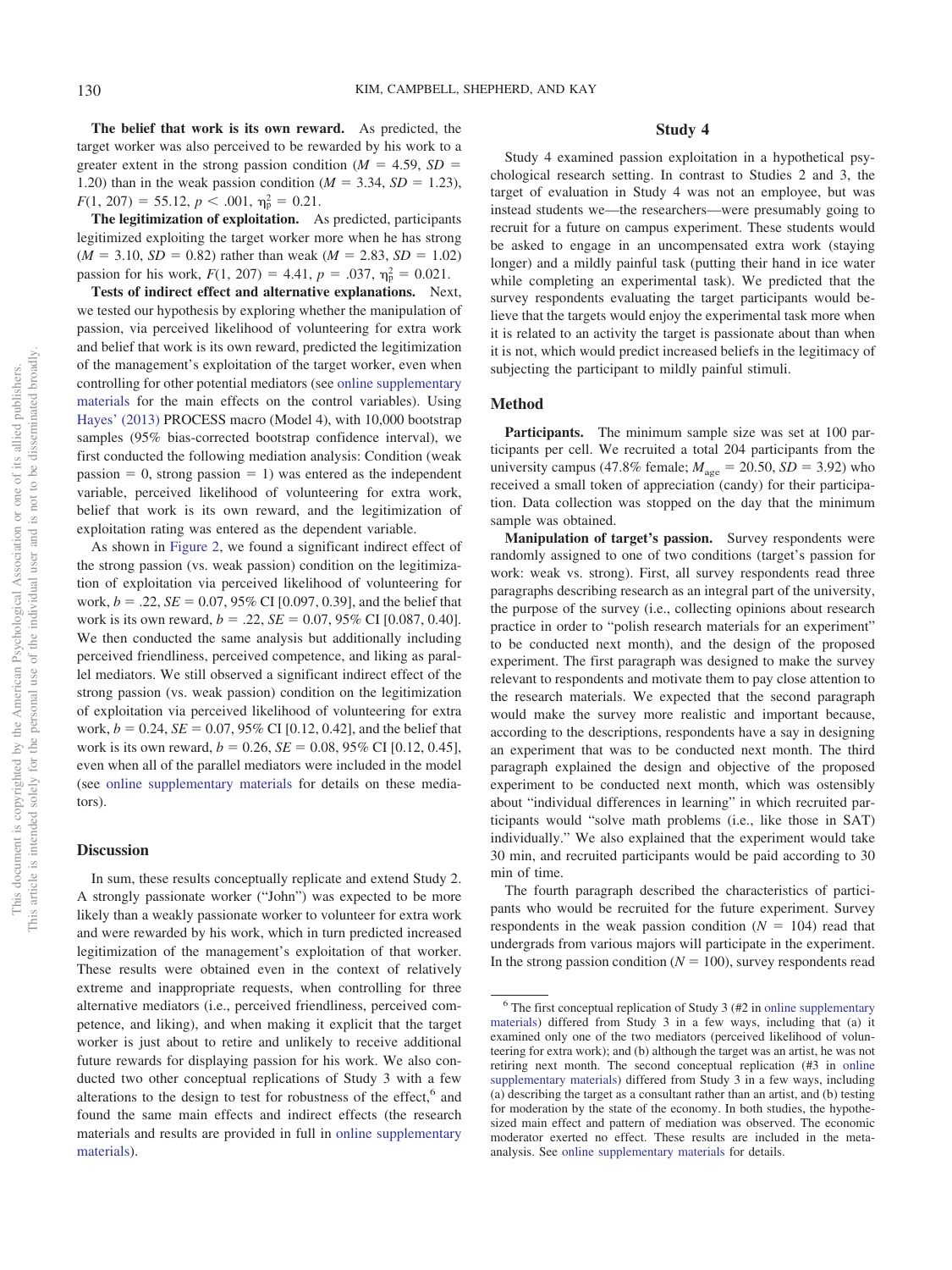

<span id="page-10-0"></span>*Figure 2.* Results from Study 3: Mediation model for the passion condition, showing the indirect effect of the manipulation of the target's passion on legitimization of exploiting the target as mediated by perceived likelihood of volunteering for extra work and belief that work is its own reward. Standardized regression coefficients are shown (\*  $p < .05$ . \*\*  $p < .01$ . \*\*\*  $p < .001$ ). The value inside parentheses indicates the coefficient when mediators were included in the model.

that undergrads from a math club will be participating in the experiment. These participants are from various majors as in the other condition, but according to the descriptions, they share a common interest in math (i.e., "they love math") and "regularly meet and do a variety of activities about math." We reasoned that undergrads from the math club, because they love (or are passionate for) math, would be expected to enjoy and like the experiment more than their counterparts (see [Appendix E](#page-27-1) for the text of the scenario and manipulation).

**Perceived enjoyment of task measure.** After reading the four paragraphs, survey respondents answered two items asking how much target participants would enjoy and like the experimental tasks (i.e., "In your opinion, how much would participants like doing the experimental tasks?", "How much would participants enjoy the experiment?") on a 7-point scale  $(1 = not at all, 7 =$ *extremely*). These ratings were averaged to form a composite score for perceived enjoyment of the task ( $r = .76$ ,  $p < .001$ ;  $M = 4.29$ ,  $SD = 1.23$ ). We did not measure perceived likelihood of volunteering for extra work in this study because it did not apply to this nonworkplace context.

**Legitimization of exploitation measure.** Respondents then answered two non-Likert questions asking, given the general information about the future experiment respondents previously read, how much "*longer* could the experimenter ask the participants to stay for *no* extra compensation" (participants were asked to provide an exact amount of time) and how much "pay is appropriate for this kind of experiment if it runs 30 min as scheduled" (participants were asked to provide an exact dollar amount). Perhaps because the measures were so unconstrained and open-ended, the manipulation had no significant effects on either of them.7

Respondents also answered two items that were more consistent with the legitimization measures of the previous studies (a 7-point scale,  $1 = not$  *at all legitimate*,  $7 = extremely$  *legitimate*) asking given what they read about the future experiment— how legitimate it is for "the experimenter to ask the participant to stay *longer* than scheduled to finish the experiment" when the "30-min study needs

to run overtime by extra 15 min for it to be fully complete" and for the experimenter to ask the participant to "submerge their hands in ice water while solving the math problems" assuming that "the participants were *not* told about this mildly uncomfortable task when they signed up" for the experiment. We reasoned that the first item would be comparable with requesting workers to work extra hours for no pay, and the second item to requesting the workers to do uncomfortable tasks that they were not signed up to do. These two ratings were averaged to form a composite score for the legitimization of the experimenter's exploitation of the target participants ( $r = .41$ ,  $p < .001$ ;  $M = 3.11$ ,  $SD = 1.23$ ).

#### **Results**

**Perceived enjoyment of task.** As predicted, the target was presumed to enjoy the task more in the strong passion condition  $(M = 4.93, SD = 1.00)$  than in the weak passion condition  $(M = 1.93, SD = 1.00)$ 3.69,  $SD = 1.13$ ),  $F(1, 202) = 67.65$ ,  $p < .001$ ,  $\eta_p^2 = 0.25$ .

**The legitimization of exploitation.** In contrast to our prediction, the manipulation had no significant direct effect on the 7-point scale measuring legitimization of the experimenter's exploitation of the target participants (strong passion condition: *M* 3.13,  $SD = 1.17$ ; weak passion condition:  $M = 3.10$ ,  $SD = 1.30$ ),  $F(1, 202) = 0.019, p > .250, \eta_p^2 = 0.00009.$ 

**Tests of indirect effect and alternative explanations.** Though there was no direct effect on the legitimization measure, our theoretical model involves a mediational chain in which manipulation of passion is presumed to increase perceived enjoyment, which should in turn increase perceived legitimacy. Because a direct effect is not necessary for tests of causal chain mediation

<sup>7</sup> The manipulation of passion had no significant effect on an openended item about an uncompensated extra work (i.e., How much "longer could the experimenter ask the participants to stay for no extra compensation?"),  $F(1, 199) = .301$ ,  $p > .250$ ,  $\eta_p^2 = 0.002$ , or another open-ended item about an appropriate amount of pay (i.e., How much "pay is appropriate for this kind of experiment if it runs 30 min as scheduled?"), *F*(1, 199) = 1.86,  $p = .174$ ,  $\eta_p^2 = 0.009$ .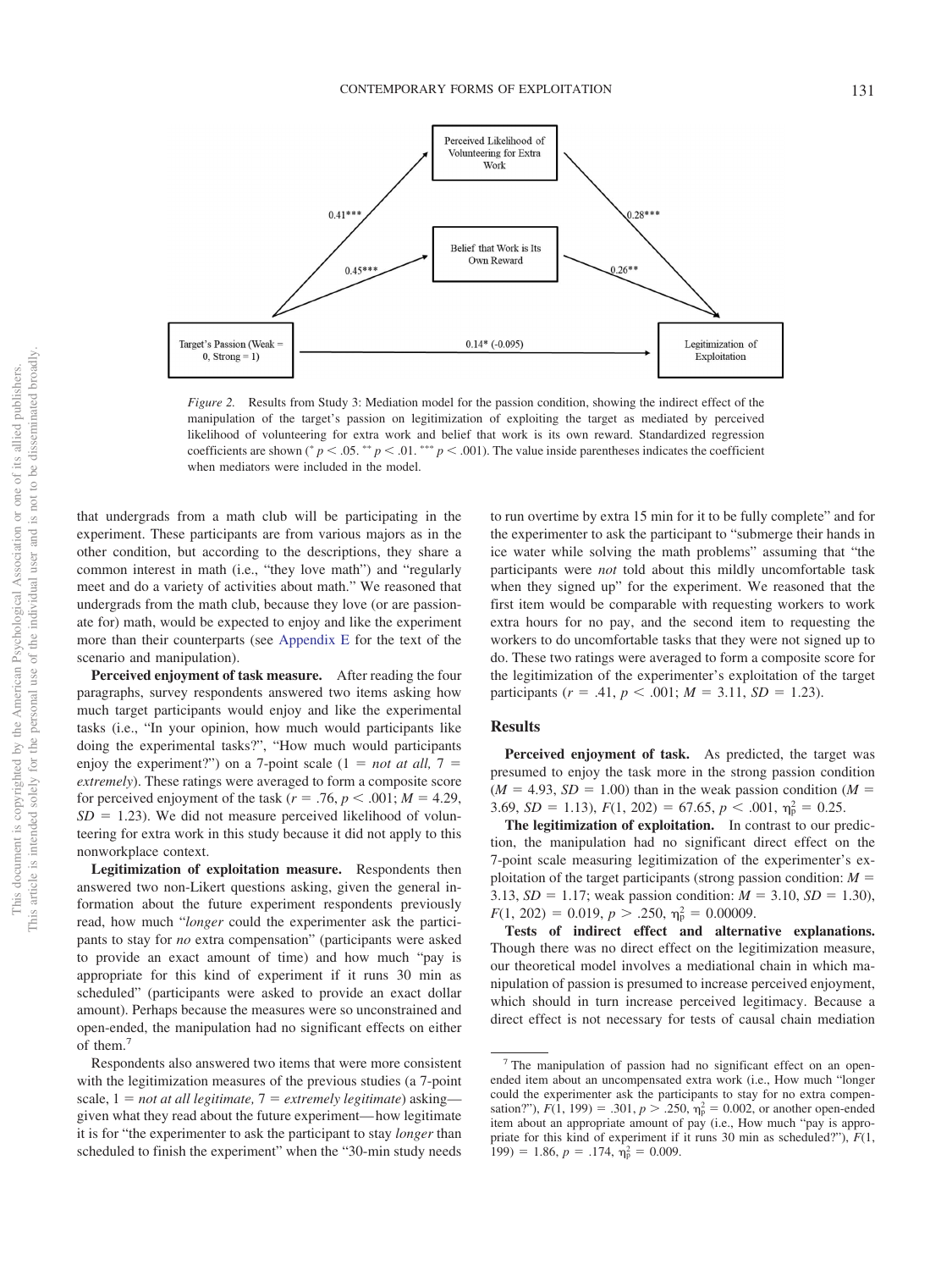(e.g., [MacKinnon, Krull, & Lockwood, 2000;](#page-24-26) [Rucker, Preacher,](#page-24-27) [Tormala, & Petty, 2011\)](#page-24-27), we next tested whether an indirect effect still exists. That is, we tested our hypothesis by exploring whether the manipulation of passion, via perceived enjoyment of task, indirectly predicted the legitimization of exploitation of the target participants. Using [Hayes' \(2013\)](#page-23-26) PROCESS macro (Model 4), with 10,000 bootstrap samples (95% bias-corrected bootstrap confidence interval), we conducted the following mediation analysis: Condition (weak passion  $= 0$ , strong passion  $= 1$ ) was entered as the independent variable, perceived enjoyment of task was entered as mediator, and the legitimization of exploitation rating was entered as the dependent variable. As shown in [Figure 3,](#page-12-0) we found a significant indirect effect of the strong passion (vs. weak passion) condition on the legitimization of exploitation via perceived enjoyment of task,  $b = 0.25$ ,  $SE = 0.11$ , 95% CI [0.048, 0.47].

#### **Discussion**

Thus, while this study did not yield results that were as consistent with our hypotheses as Studies 2 and 3—that is, we did not in this instance observe a direct effect of the manipulation on the legitimization measures<sup>8</sup>—it did once again capture the (statistically significant) indirect effect by which attributions of passion can affect perceived enjoyment, further predicting perceived legitimacy of poor treatment.

# **Study 5**

Study 5 aimed to replicate the indirect effect of the weak passion (vs. strong passion) manipulation on the legitimization of exploitation via perceptions of volunteering for extra work and the belief that work itself is its own reward. Of importance, Study 5 sought to address two potential limitations of our previous studies. First, our experimental studies (Studies 2, 3, and 4) cannot make clear the direction of the effects. That is, because these studies only compared a weakly passionate worker to a strongly passionate worker, it is not clear whether participants were *delegitimizing* the exploitation of nonpassionate workers or *legitimizing* the exploitation of passionate workers. To address this issue, in Study 5, we included a neutral passion condition that did not mention the level of a target worker's passion, and compared that condition with a weak passion condition and a strong passion condition. We predicted that, compared with the neutral passion condition, participants in the strong passion condition would increasingly believe that a target worker is likely to volunteer for extra work and find work to be its own reward, which in turn would predict increased legitimization of exploiting the worker. We did not have an a priori prediction about the weak (vs. neutral) passion comparison. On one hand, a weakly passionate worker and a neutrally passionate worker might be seen as equally nonpassionate compared with a strongly passionate worker. On the other hand, a weakly passionate worker might be viewed less passionate than a neutrally passionate worker whose level of passion is unknown. Second, the findings of Studies 2 and 3 may be specific to a target worker with a job that is highly correlated with passion (i.e., artist). To address this alternative explanation, we used as a target a worker employed at a consulting service.

# **Method**

Participants. We predetermined a sample size required to detect an intermediate effect  $(f = 0.15)$  to achieve adequate power  $(1 - \beta > 0.80;$  given the effect size of the manipulation of passion on the legitimization of exploitation in the second conceptual replication of Study 3 reported in [online supplementary materials,](http://dx.doi.org/10.1037/pspi0000190.supp) which has the same setting and a similar manipulation). This analysis indicated that we needed at least 432 participants for a three-cell design study.<sup>9</sup> Data collection was stopped on the day that the minimum sample was obtained. A sample of 631 U.S. residents participated in the survey through MTurk for \$0.50 compensation. For data analysis, we excluded 47 participants who failed the attention check, leaving a total 584 participants (64.9% female;  $M_{\text{age}} = 36.65$ ,  $SD = 11.43$ ).

**Procedure and materials.** Participants were randomly assigned to one of three conditions (a target's passion for work: neutral vs. weak vs. strong). The manipulation was adapted from the conceptual replication of Study 3 reported in [online supple](http://dx.doi.org/10.1037/pspi0000190.supp)[mentary materials.](http://dx.doi.org/10.1037/pspi0000190.supp) In the neutral passion condition  $(N = 192)$ , participants read a scenario about an employee at a medium-sized consulting firm in the U.S., which does not mention the worker's passion:

John is a full-time employee at a medium-sized consulting firm in the U.S., which is known for its high-quality consulting service. John is a fairly talented employee and works hard, and he usually performs his work well. He earns about \$45,000 a year, which is close to the national average wage.

In the weak passion condition  $(N = 196)$  and strong passion condition  $(N = 196)$ , participants read a scenario describing a weakly passionate employee and a strongly passionate employee, respectively. The wording of the vignettes was as follows:

John is a full-time employee at a medium-sized consulting firm in the U.S., which is known for its high-quality consulting service. John does not love his job, though he does not hate it either. For John, his job is a means to an end. In other words, he is largely indifferent toward his work. [John loves his job, and his passion for his job is the most powerful driving force behind his work at the organization. In other words, he is very passionate about his work.] John is a fairly talented employee and works hard, and he usually performs his work well. He earns about \$45,000 a year, which is close to the national average wage.

As in Study 3, we sought to keep salary, talent, effort, and the quality of work constant across the conditions. Unlike in Studies 2 and 3, we did not mention that the worker in the strong passion condition has loved his job since childhood ("He has loved art since he was young  $\dots$ ", so as to avoid the interpretation that the worker perseveres more than the worker in weak passion condi-

<sup>8</sup> Some unexplored mediators may be suppressing the manipulation effect on the legitimization of exploitation (e.g., [MacKinnon et al., 2000;](#page-24-26) [Rucker et al., 2011\)](#page-24-27). Future studies should explore potential suppressing

mediators.<br><sup>9</sup> The second wave of studies (Studies 5, 6, 7, and 8) were conducted after the first round of reviews. Instead of predetermining a sample size that we thought was big enough without using a power analysis of prior results (as in Studies 2 and 3), we conducted an a priori power analysis for Studies 5, 7, and 8 to determine our sample size.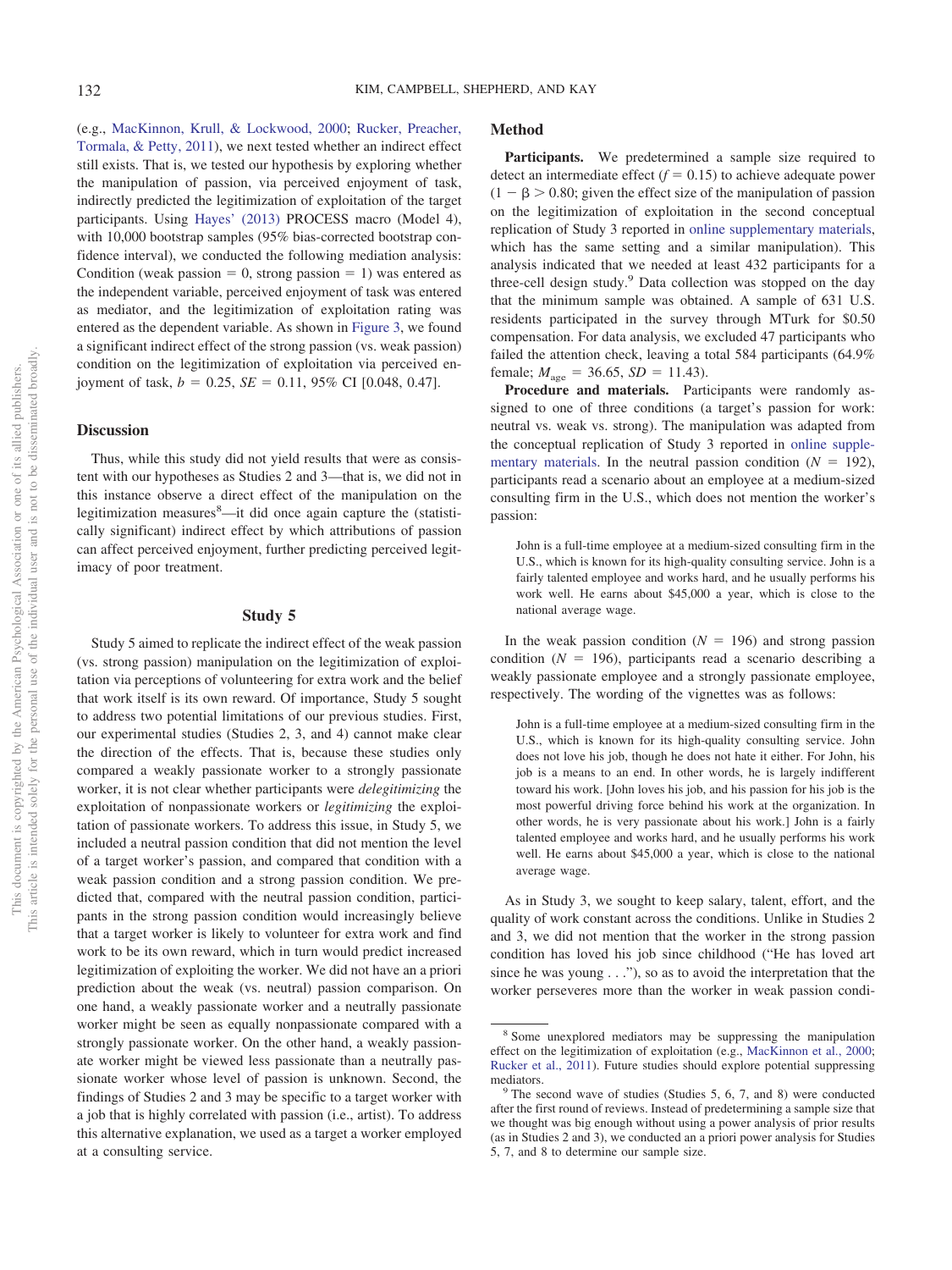

<span id="page-12-0"></span>*Figure 3.* Results from Study 4: Mediation model for the passion condition, showing the indirect effect of the manipulation of the target's passion on legitimization of exploiting the target as mediated by perceived enjoyment of task. Standardized regression coefficients are shown ( $p < .05$ . \*\*\*  $p < .001$ ). The value inside parentheses indicates the coefficient when mediators were included in the model.

tion. The materials and procedure were identical to those in Study 3 (a two-item measure of belief that work is its own reward, *r* .62,  $p < .001$ ;  $M = 3.62$ ,  $SD = 1.39$ ; a six-item measure of legitimization of exploitation,  $\alpha = .73$ ;  $M = 3.33$ ,  $SD = 1.04$ ), except in two ways. First, the phrase "in the arts" was dropped from one of the items measuring legitimization of exploitation, because the target worker in this study was a consultant, not an artist. Second, for the two items of perceived likelihood of volunteering for extra work, we clarified that the target's voluntary work is not compensated (i.e., "How likely is it that John would voluntarily go to work even on weekends to work on projects he is involved in, for no extra compensation?"; "Imagine that John joined a project . . . How likely is it that John would voluntarily stay up all night for three days to finish the project in time (for no extra compensation)?";  $\alpha = .71$ ;  $M = 3.74$ ,  $SD = 1.44$ ). Finally, as in Study 3, we measured target's perceived passion  $(M = 4.78,$  $SD = 1.73$ , perceived friendliness ( $M = 5.27$ ,  $SD = 1.06$ ), and perceived competence ( $M = 5.85$ ,  $SD = .98$ ), and liking of the target ( $M = 5.22$ ,  $SD = 1.05$ ).

#### **Results**

**Manipulation check.** The manipulation of the target's passion was successful. A one-way analysis of variance (ANOVA) indicated that condition significantly affected perceived passion of the target worker,  $F(2, 581) = 350.78$ ,  $p < .001$ ,  $\eta_p^2 = 0.547$ . Post hoc tests, using Bonferroni's correction, revealed that participants in the strong passion condition perceived that the target worker was more passionate ( $M = 6.17$ ,  $SD = 0.99$ ) than did participants in the weak passion condition  $(M = 3.09, SD = 1.38)$ , or the neutral passion condition ( $M = 5.09$ ,  $SD = 1.09$ ;  $ps < .001$ ). Participants in the neutral passion condition perceived that the target worker was more passionate than did participants in the weak passion condition ( $p < .001$ ).

**Perceived likelihood of volunteering for work.** As predicted, a one-way ANOVA indicated that condition significantly affected perceived likelihood of the target worker volunteering for extra work,  $F(2, 581) = 69.77$ ,  $p < .001$ ,  $\eta_p^2 = 0.194$ . Post hoc tests, using Bonferroni's correction, revealed that the target worker was perceived as more likely to voluntarily work longer and harder in the strong passion condition ( $M = 4.47$ ,  $SD = 1.26$ ) than in the weak passion condition  $(M = 2.92, SD = 1.32)$ , or the neutral passion condition ( $M = 3.82$ ,  $SD = 1.32$ ;  $ps < .001$ ). The target

worker was also perceived as more likely to voluntarily work longer and harder in the neutral condition than in the weak passion condition ( $p < .001$ ).

**The belief that work is its own reward.** As predicted, a one-way ANOVA indicated that condition significantly affected the belief that work is its own reward,  $F(2, 581) = 78.91$ ,  $p <$ .001,  $\eta_p^2 = 0.214$ . Post hoc tests, using Bonferroni's correction, revealed that the target worker was perceived to be rewarded by his work to a greater extent in the strong passion condition  $(M =$ 4.42,  $SD = 1.25$ ) than in the weak passion condition ( $M = 2.85$ ,  $SD = 1.17$ ), or the neutral passion condition ( $M = 3.60$ ,  $SD =$ 1.27;  $ps < .001$ ). The target worker was also perceived to be rewarded by his work to a greater extent in the neutral passion condition than in the weak passion condition ( $p < .001$ ).

**The legitimization of exploitation.** As predicted, a one-way ANOVA indicated that condition significantly affected the legitimization of exploitation,  $F(2, 581) = 5.60$ ,  $p = .004$ ,  $\eta_p^2 = 0.019$ (see [Figure 4\)](#page-13-0). Post hoc tests, using Bonferroni's correction, revealed that participants legitimized exploiting the target worker more when he has strong ( $M = 3.51$ ,  $SD = 1.02$ ) rather than weak  $(M = 3.16, SD = 1.04)$  passion for his work ( $p = .003$ ). The strong passion condition and the neutral condition did not differ on the legitimization of exploitation ( $p = .212$ ). The neutral passion condition and the weak passion condition also did not differ on the legitimization of exploitation ( $p > .250$ ).

**Tests of relative indirect effect and alternative explanations.** We next tested whether the manipulation of passion, via perceived likelihood of volunteering for extra work and belief that work is its own reward, predicted the legitimization of the management's exploitation of the target worker, even when controlling for the other potential alternative explanations (see [online supplementary](http://dx.doi.org/10.1037/pspi0000190.supp) [materials](http://dx.doi.org/10.1037/pspi0000190.supp) for the main effects on the control variables). Because of the additional neutral condition in this study, this required three separate sets of mediation tests. One set for the weak versus neutral comparison, one set for the strong versus neutral comparison, and one set for the weak versus strong comparison.

To this end, we used regression for testing a mediation with a multicategorical independent variable. We used the indicator coding approach (PROCESS Model 4; [Hayes & Preacher, 2014\)](#page-23-29) and created two dummy variables (one for each condition: dummy  $code = 1$  if a case is in the group and dummy code  $= 0$  otherwise), first using the neutral condition as the reference group (see [Table](#page-13-1)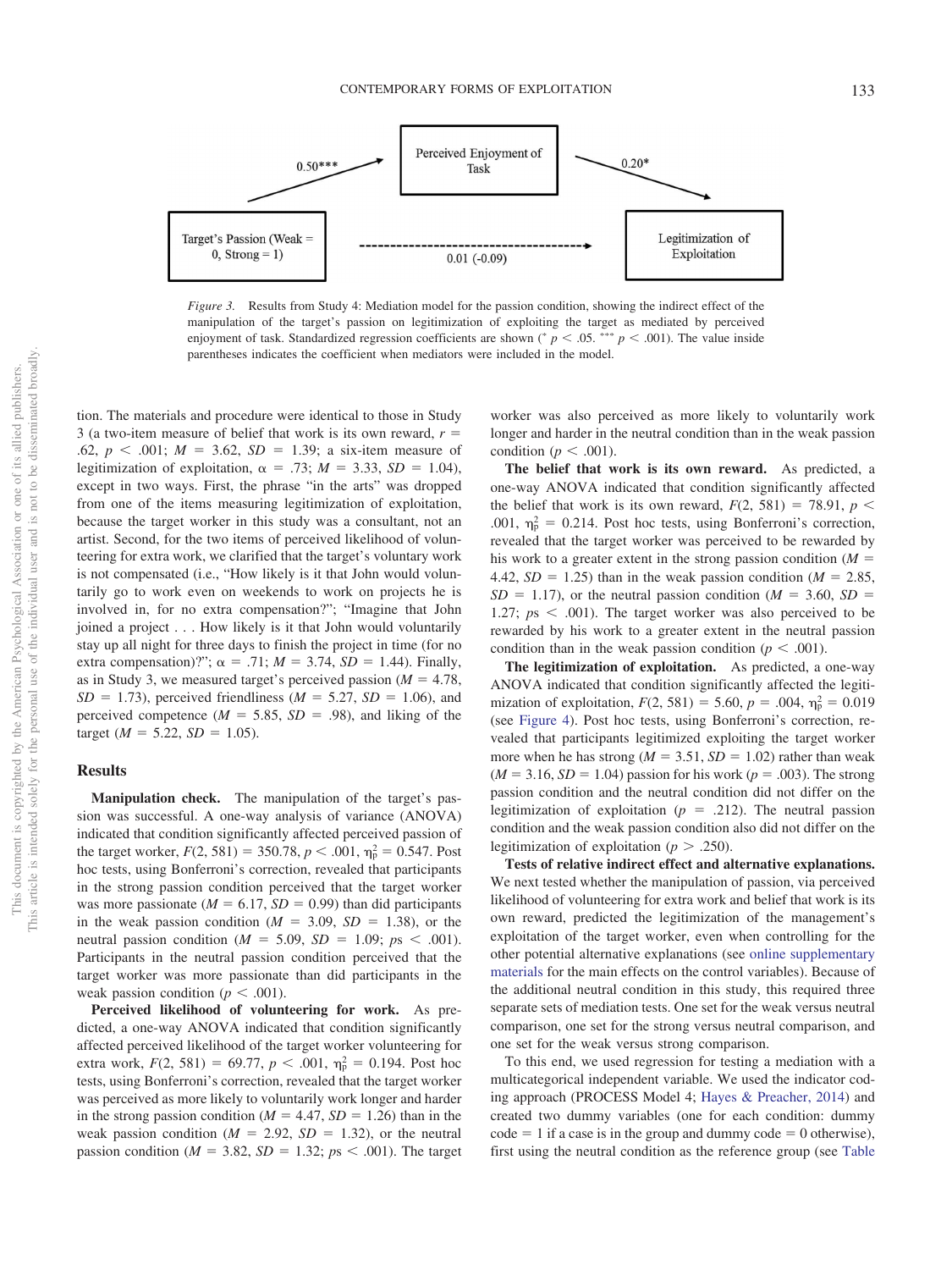

<span id="page-13-0"></span>*Figure 4.* Results from Study 5: Effect of the manipulation of the target's passion on legitimization of exploiting the target. Y-Axis indicates legitimization of exploitation  $(1 = not at all legitimate, 7 = extremely)$ *legitimate*). Error bars indicate  $\pm 1$  *SEM*.

[2](#page-13-1) for details on indicator coding). We then estimated the relative indirect effects of each condition (weak passion and strong passion) compared with the neutral condition, using 95% biascorrected bootstrap confidence intervals (with 10,000 bootstrap samples).

**Tests of indirect for weak passion condition versus neutral condition.** As shown in [Figure 5,](#page-14-0) the mediation analysis revealed a significant relative indirect effect of the weak passion (vs. neutral) condition on the legitimization of exploitation via perceived likelihood of volunteering for work,  $b = -.23$ ,  $SE = 0.04$ , 95% CI  $[-0.33, -0.15]$  and the belief that work is its own reward,  $b = -.17$ , *SE* = 0.03, 95% CI [-0.26, -0.11]. We then conducted the same analysis but additionally including perceived friendliness, perceived competence, and liking as parallel mediators. We still observed a significant indirect effect of the weak passion (vs.

<span id="page-13-1"></span>Table 2 *Indicator Coding for Study 5*

|                     |                     | The Reference Group $=$ The Neutral Condition      |                       |  |  |  |  |
|---------------------|---------------------|----------------------------------------------------|-----------------------|--|--|--|--|
| Dummy-<br>variables | Neutral             | <b>Weak Passion</b>                                | <b>Strong Passion</b> |  |  |  |  |
| $D_1$               |                     |                                                    |                       |  |  |  |  |
| $D_{2}$             |                     |                                                    |                       |  |  |  |  |
| Dummy-              |                     | The Reference Group $=$ The Weak Passion Condition |                       |  |  |  |  |
| variables           | <b>Weak Passion</b> | Neutral                                            | <b>Strong Passion</b> |  |  |  |  |
| $D_1$               |                     |                                                    |                       |  |  |  |  |
| $D_{2}$             |                     |                                                    |                       |  |  |  |  |

neutral) condition on the legitimization of exploitation via perceived likelihood of volunteering for work,  $b = -.24$ ,  $SE =$ 0.04, 95% CI  $[-0.34, -0.16]$ , and the belief that work is its own reward,  $b = -.19$ ,  $SE = 0.04$ ,  $95\%$  CI  $[-0.28, -0.12]$ , even when all of the parallel mediators were included in the model (see [online supplementary materials](http://dx.doi.org/10.1037/pspi0000190.supp) for details on these mediators).

**Tests of indirect effect for strong passion condition versus neutral condition.** As shown in [Figure 5,](#page-14-0) we also found a significant relative indirect effect of the strong passion (vs. neutral) condition on the legitimization of exploitation via perceived likelihood of volunteering for work,  $b = .16$ ,  $SE = 0.04$ , 95% CI [0.09, 0.26] and the belief that work is its own reward,  $b = .19$ ,  $SE = 0.04, 95\% \text{ CI}$  [0.12, 0.29]. We then conducted the same analysis but additionally including perceived friendliness, perceived competence, and liking as parallel mediators. We still observed a significant indirect effect of the strong passion (vs. neutral) condition on the legitimization of exploitation via perceived likelihood of volunteering for work,  $b = .17$ ,  $SE = 0.04$ , 95% CI [0.09, 0.27], and the belief that work is its own reward,  $b = .21$ ,  $SE = 0.04$ , 95% CI [0.13, 0.30], even when all of the parallel mediators were included in the model (see [online supple](http://dx.doi.org/10.1037/pspi0000190.supp)[mentary materials](http://dx.doi.org/10.1037/pspi0000190.supp) for details on these mediators).

Finally, we conducted the same mediation analysis, this time using the weak passion condition as the reference group (see [Table](#page-13-1) [2](#page-13-1) for details on indicator coding). The patterns of results (a relative indirect effect of strong passion vs. weak passion) were consistent with the hypotheses and what we found in our previous studies (see [online supplementary materials](http://dx.doi.org/10.1037/pspi0000190.supp) for details).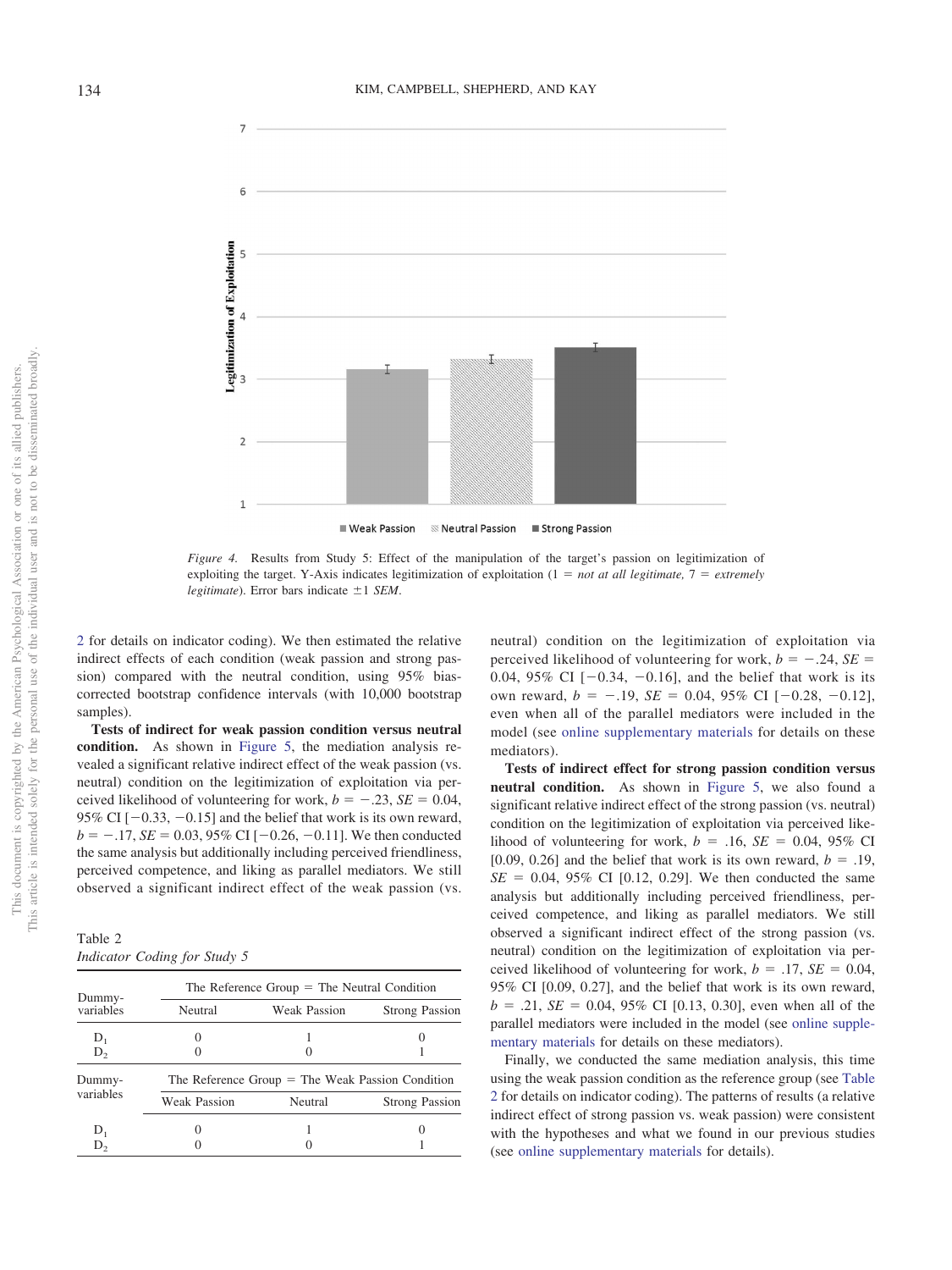

<span id="page-14-0"></span>*Figure 5.* Results from Study 5: Mediation model for the passion condition, showing the indirect effect of the manipulation of the target's passion on legitimization of exploiting the target as mediated by perceived likelihood of volunteering for extra work and belief that work is its own reward. Standardized regression coefficients are shown (\*\*  $p < .01$ . \*\*\*  $p < .001$ .  $\uparrow p = .063$ .  $\uparrow p = .071$ ). The value inside parentheses indicates the coefficient when mediators were included in the model.

#### **Discussion**

Study 5 replicated and extended our previous findings with an additional neutral passion condition (a target worker whose passion is not mentioned). Replicating Study 3 (and its second conceptual replication reported in [online supplementary materials\)](http://dx.doi.org/10.1037/pspi0000190.supp), we found that, compared with a weakly passionate worker, a strongly passionate worker is viewed as more likely to volunteer for extra work and find work to be rewarding, which in turn predict increased legitimization of the management's exploitation of the target worker. Of importance, we additionally found that these two assumptions predict increased legitimization of exploiting a strongly passionate worker (vs. a neutrally passionate worker), even when controlling for several alternative accounts.

# **Study 6**

Study 6 examined whether the effects shown in our previous experimental studies (Studies 2, 3, 4, and 5) can be generalized to a sample of actual managers and their reports about how they would treat their actual employees. To examine this, we recruited managers from various industries (e.g., nonprofit, construction, legal services), asked them to think of either a passionate or nonpassionate subordinate, and then assessed beliefs that this employee would freely volunteer for extra work, derives extra benefits from their work, and how legitimate it is to ask this employee to work harder for no extra money or treat the employee poorly. To provide evidence that goes beyond hypothetical situations, we also examined actual frequency or reported exploitation by the managers. We again predicted an effect of condition on legitimacy beliefs via the mediator variables. Because we did not observe a direct effect on legitimacy beliefs in Study 4, but only an indirect effect via the presumptions about the passionate worker, we were unsure if we would observe a direct effect here or again only an indirect effect.

# **Method**

Participants. Because managers are much harder to recruit, we decided a priori to recruit as many qualified participants as possible in 3 days of data collection. A sample of 205 U.S. residents participated in the survey through a panel administered by the company Prolific Academic. Only "full-time" workers with "leadership/position of power/supervisory duty" who supervise seven or more subordinates at work were recruited by the survey company (516 of 35,734 total participant in their database met this strict criteria). For data analysis, we excluded 14 participants who failed the attention check, leaving a total 191 participants (34.0% female;  $M_{\text{age}} = 37.29$ ,  $SD = 9.64$ ).

**Procedure and materials.** Participants were randomly assigned to one of two conditions (a target's passion for work: weak vs. strong). In the weak passion condition  $(N = 94)$ , participants were asked to think about an employee under their supervision who is weakly passionate about his or her work:

Please take time to think about an employee under your supervision (at your workplace) who is largely indifferent toward his or her work. This person does not love his or her job, though he or she does not hate it either. In other words, the job is a means to an end for him or her. This person should also be fairly talented and work hard, and usually performs his or her work well. *If you cannot think of an exact match, please think of a person who most closely matches the descriptions*.

In the strong passion condition  $(N = 97)$ , participants were also asked to think about an employee under their supervision but this time a worker who is strongly passionate about his or her work:

Please take time to think about an employee under your supervision (at your workplace) who is very passionate about his or her work. This person loves his or her job, and his or her passion for job is the most powerful driving force behind his or her work at the organization. In other words, he or she is very passionate about his or her work. This person should also be fairly talented and work hard, and usually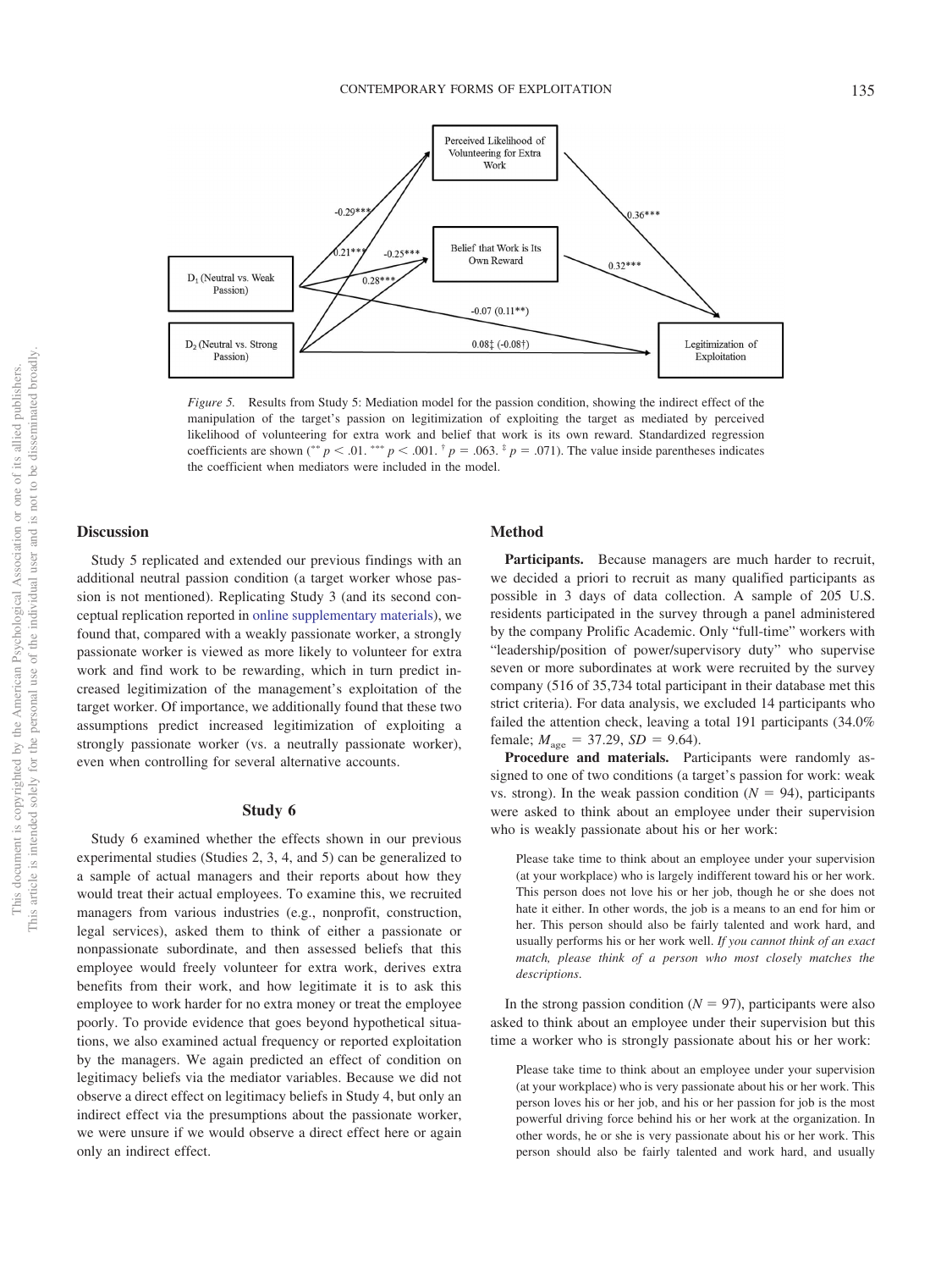performs his or her work well. *If you cannot think of an exact match, please think of a person who most closely matches the descriptions*.

Next, participants were asked to "write down this person's first name" and "explain how this person fits the descriptions." In the following section, participants completed the main variables of interest, adapted from Study 5 (the name each participant provided was piped into these measures). Participants completed a two-item measure of the perceived likelihood of volunteering for extra work  $(r = .88, p < .001, M = 4.14, SD = 2.04)$ , rated on a 7-point scale  $(1 = not at all likely, 7 = extremely likely): "How likely is it that$ [the subordinate's name] would voluntarily spend more time working (for no extra compensation)?" and "How likely is it that [the subordinate's name] would voluntarily make sacrifices for his or her work (for no extra compensation?" Participants also completed a two-item measure of the belief that work is its own reward (*r*  $.72, p < .001, M = 4.14, SD = 1.86$ , rated on a 7-point scale (1 = *strongly disagree*, 7 *strongly agree*): "work itself is its own reward for [the subordinate's name]" and "Work is more rewarding for [the subordinate's name] than for the average employee."

Participants also completed a two-item measure of the legitimization of exploitation, a two-item measure of the frequency of exploitation, and two filler questions. For the measure of the legitimization of exploitation, participants were first asked to "suppose that— due to the economic recession, etc." their "organization was tight on staff and/or budget and needed to save money wherever it can." Participants then answered two items, rated on a 7-point scale  $(1 = not at all legitimate, 7 = extremely legitimate)$ : "In times like these, how legitimate do you think it would be for you to ask [the subordinate's name] to work extra hours for no extra reward? *If you cannot think of an exact match, please think of requests that closely match the description*" and "In times like these, how legitimate do you think it would be for you to treat [the subordinate's name] (relatively) poorly?"  $(r = .43, p < .001, M =$  $2.77, SD = 1.59$ .

For the measure of the frequency of exploitation, participants were first asked to "think of times when— due to the economic recession, etc." their "organization was tight on staff and/or budget and needed to save money wherever it can." Participants then answered two items, rated on a 7-point scale  $(0 = never, 1 - once)$ *in a while,*  $2 =$  *sometimes,*  $3 =$  *fairly many times,*  $4 =$  *often,*  $5 =$ *constantly*,  $6 = always$ : "In times like these, how frequently have you asked [the subordinate's name] to work extra hours for no extra reward? *If you cannot think of an exact match, please think of requests that closely match the description*" and "In times like these, how frequently have you treated [the subordinate's name] (relatively) poorly?"  $(r = .57, p < .001, M = 1.33, SD = 1.52)$ .

The two filler items (Y/N) asked whether the subordinate expressed concerns about the organization's business strategy ("In times like these, did [the subordinate's name] ever express concerns about the organization's business strategy (e.g., marketing)? *If you cannot think of an exact match, please think of requests that closely match the description*") and whether the subordinate was not able to pay adequate attention to his or her colleagues at work ("In times like these, have you ever felt that [the subordinate's name] was not able to pay adequate attention to his or her colleagues at work? *If you cannot think of an exact match, please think of requests that closely match the description*").

As a manipulation check and to examine alternative explanations, we also measured perceived passion ("How passionate is [the subordinate's name] for his or her work?";  $M = 4.87$ ,  $SD =$ 2.00), perceived friendliness ("How friendly is [the subordinate's name] in the workplace?";  $M = 5.64$ ,  $SD = 1.31$ ), perceived competence ("How competent is [the subordinate's name] in his or her work?";  $M = 5.85$ ,  $SD = 1.27$ ), and liking ("How much do you like [the subordinate's name]?";  $M = 5.60$ ,  $SD = 1.28$ ) of the subordinate.

Finally, as covariates, participants were asked to report what industry they work in, the subordinate's gender, $^{10}$  how long the subordinate has worked for participant, the number of employees in the organization  $(1 = fewer than 10, 2 = 10-15, 3 = 51-200,$  $4 = 201 - 500$ ,  $5 = 501 - 1,000$ ,  $6 = more than 1,000$ , participant's job level  $(1 = low level, 4 = middlevel, 7 = high-level)$ , the subordinate's job level  $(1 = low level, 4 = middlevel, 7 = high$ *level*), and the number of employees working under participant. The type of industry was coded based on the Global Industry Classification Standard, developed by Morgan Stanley Capital International (MSCI) and Standard and Poor's [\(MSCI, 2016\)](#page-24-28). According to this classification, for instance, "engineering" would be coded as "industrials" and "banking" as "financials." We coded the reported industries into 10 categories ( $1 = all others$ ,  $2 =$  $materials, 3 = industrials, 4 = consumer discriminator, 5 =$ *consumer staples,*  $6 =$  *health care,*  $7 =$  *financials,*  $8 =$  *information technology,*  $9 = 1$  *telecommunication services,*  $10 = 1$  *real estate*).

# **Results**

**Manipulation check.** The manipulation of the subordinate's passion was successful. Participants saw the strongly passionate subordinate worker ( $M = 6.27$ ,  $SD = 0.92$ ) as more passionate compared with the weakly passionate subordinate worker (*M* 3.43,  $SD = 1.78$ ,  $F(1, 189) = 193.53$ ,  $p < .001$ ,  $\eta_p^2 = 0.506$ .

**Perceived likelihood of volunteering for extra work.** As predicted, the target subordinate worker was perceived as more likely to voluntarily work longer and harder in the strong passion condition  $(M = 5.18, SD = 1.59)$  than in the weak passion condition ( $M = 3.06$ ,  $SD = 1.90$ ),  $F(1, 189) = 69.35$ ,  $p < .001$ ,  $\eta_{\rm p}^2 = 0.268$ . These effects held when controlling for the seven covariates (the type of industry participants work in, the subordinate's gender, how long the subordinate has worked for participant, the number of employees in the organization, participant's job level, the subordinate's job level, and the number of employees working under participant),  $F(1, 181) = 73.28$ ,  $p < .001$ ,  $\eta_p^2 =$ 0.288.

**The belief that work is its own reward.** As predicted, the target subordinate worker was perceived to be rewarded by his or her work to a greater extent in the strong passion condition  $(M =$ 5.27,  $SD = 1.24$ ) than in the weak passion condition ( $M = 2.97$ ,  $SD = 1.66$ ,  $F(1, 189) = 117.48$ ,  $p < .001$ ,  $\eta_p^2 = 0.383$ . Again, these effects held when controlling for the same seven covariates,  $F(1, 181) = 114.59, p < .001, \eta_{\rm p}^2 = 0.388.$ 

**The legitimization and frequency of exploitation.** The manipulation had no significant direct effect on the legitimization of

<sup>&</sup>lt;sup>10</sup> The target's gender did not significantly moderate the effect of manipulation on our variables of interest.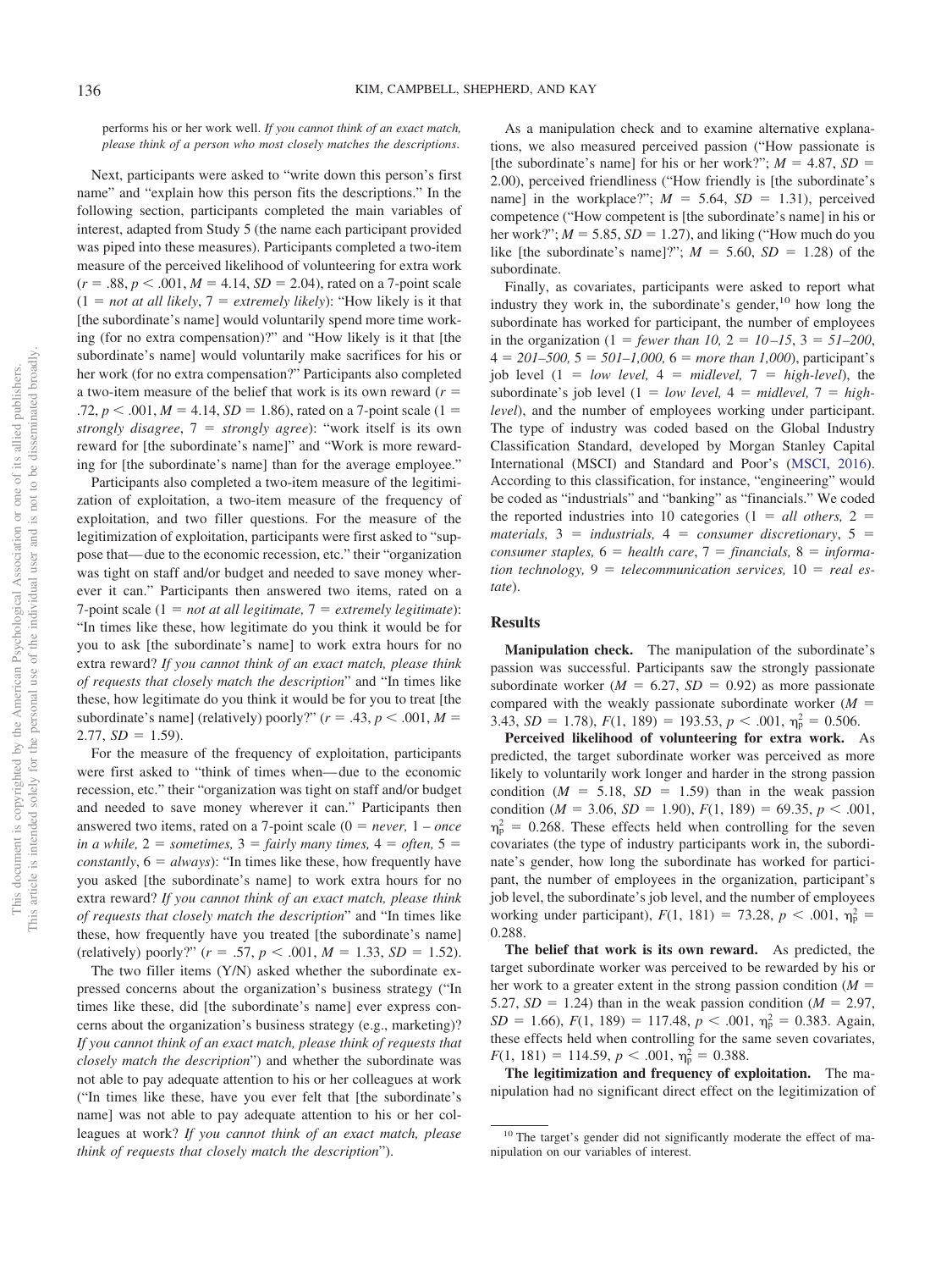exploiting the target subordinate worker (strong passion condition:  $M = 2.67$ ,  $SD = 1.63$ ; weak passion condition:  $M = 2.88$ ,  $SD =$ 1.54),  $F(1, 189) = 0.89$ ,  $p = .345$ ,  $\eta_p^2 = 0.005$ , or the actual frequency of exploiting the subordinate (strong passion condition:  $M = 1.33$ ,  $SD = 1.50$ ; weak passion condition:  $M = 1.34$ ,  $SD =$ 1.54),  $F(1, 189) = 0.001$ ,  $p = .981$ ,  $\eta_p^2 = 0.000003$ . The same effects held when controlling for the identical seven covariates,  $F(1, 181) = 0.82, p > .250, \eta_{\rm p}^2 = 0.005, \text{ and, } F(1, 181) = 0.033,$  $p > .250$ ,  $\eta_p^2 = 0.0001$ , respectively.

**Tests of indirect effect and alternative explanations.** We tested our hypothesis by exploring whether the manipulation of passion, via perceived likelihood of volunteering for extra work and belief that work is its own reward, predicted the legitimization of the management's exploitation of the target worker, even when controlling for other potential mediators (see [online supplementary](http://dx.doi.org/10.1037/pspi0000190.supp) [materials](http://dx.doi.org/10.1037/pspi0000190.supp) for the main effects on the control variables). Using [Hayes' \(2013\)](#page-23-26) PROCESS macro (Model 4), with 10,000 bootstrap samples (95% bias-corrected bootstrap confidence interval), we first conducted the following mediation analysis: Condition (weak passion  $= 0$ , strong passion  $= 1$ ) was entered as the independent variable, perceived likelihood of volunteering for work and belief that work is its own reward as parallel mediators, and the legitimization of exploitation rating was entered as the dependent variable.

**Tests of indirect effect on legitimization of exploitation.** As shown in [Figure 6,](#page-17-0) the mediation analysis revealed a significant indirect effect on the legitimization of exploitation via perceived likelihood of volunteering for work,  $b = .78$ ,  $SE = 0.19$ , 95% CI [0.44, 1.55]. The indirect effect via the belief that work is its own reward was not significant,  $b = .34$ ,  $SE = 0.20$ , 95% CI [-0.036, 0.77]. We then conducted the same analysis but additionally including perceived friendliness, perceived competence, and liking as parallel mediators. We still observed a significant indirect effect of the strong passion (vs. weak passion) condition on the legitimization of exploitation via perceived likelihood of volunteering for work,  $b = .82$ ,  $SE = 0.18$ , 95% CI [0.50, 1.23], and the belief that work is its own reward,  $b = .41$ ,  $SE = 0.20$ , 95% CI [0.05, 0.84], even when all of the parallel mediators were included in the model (see [online supplementary materials](http://dx.doi.org/10.1037/pspi0000190.supp) for details on these mediators). The pattern largely held<sup>11</sup> when additionally controlling for the seven demographic covariates—that is, the type of industry participants work in, the subordinate's gender, how long the subordinate has worked for participant, the number of employees in the organization, participant's job level, the subordinate's job level, and the number of employees working under participant (see [online supplementary materials](http://dx.doi.org/10.1037/pspi0000190.supp) for details).

**Tests of indirect effect on frequency of exploitation.** Next, we conducted the same set of mediation analyses, this time using actual frequency of exploitation as the dependent variable. As shown in [Figure 7,](#page-18-0) we found a significant indirect effect of the strong passion (vs. weak passion) condition on the frequency of exploitation via perceived likelihood of volunteering for work, *b*  $.62, SE = 0.15, 95\% \text{ CI}$  [0.35, 0.98], and the belief that work is its own reward,  $b = .71$ ,  $SE = 0.19$ , 95% CI [0.36, 1.12]. We then conducted the same analysis but additionally including perceived friendliness, perceived competence, and liking as parallel mediators. We still observed a significant indirect effect of the strong passion (vs. weak passion) condition on the frequency of exploitation via perceived likelihood of volunteering for work,  $b = .65$ ,  $SE = 0.15$ , 95% CI [0.39, 1.008], and the belief that work is its own reward,  $b = .79$ ,  $SE = 0.18$ ,  $95\%$  CI [0.47, 1.20], even when all of the parallel mediators were included in the model (see [online](http://dx.doi.org/10.1037/pspi0000190.supp) [supplementary materials](http://dx.doi.org/10.1037/pspi0000190.supp) for details on these mediators). The pattern was identical when additionally controlling for the seven demographic covariates (see [online supplementary materials](http://dx.doi.org/10.1037/pspi0000190.supp) for details).

# **Discussion**

In sum, we again observed patterns of mediation that are consistent with our predictions. Specifically, managers from various industries perceived that their strongly (vs. weakly) passionate subordinate would be more likely to volunteer for extra work (for no extra compensation) and be rewarded by work, and this in turn predicted increased legitimization of exploiting the target subordinate. Of importance, this effect extended beyond hypothetical situations to an actual (recalled) frequency of exploitation: Managers' attributions of passion in their subordinates increased endorsement of the two sets of rationale, which in turn predicted greater frequency of exploitation. All these patterns largely held when controlling for covariates. Taken together, Study 6 provides evidence for exploitation of passionate workers and the legitimization of such practices in actual workplaces.

Before moving to our final studies, we would like to briefly discuss the fact that Study 4 and the present study found an indirect effect, but not a direct effect of the manipulation on the legitimization measures, whereas Studies 2, 3, and 5 found the both effects. What might have led to these different results? We speculate that the legitimization of passion exploitation might operate differently when participants evaluate abstract others (Studies 2, 3, and 5) versus when they evaluate specific, self-relevant instances (Studies 4 and 6). It might be relatively hard for participants to directly legitimize passion exploitation or report to have engaged in such activities when there is a chance they will interact with or know the target (other students from the same university in Study 4) or actually interact with the target on a daily basis (a worker under participants' supervision in Study 6). Perhaps, in these cases, the increased individuation makes them less likely to treat people unfairly, or perhaps social desirability concerns make participants reluctant to report doing so [\(Crowne & Marlowe, 1960\)](#page-23-30). Regardless, it is important to note that both classes of this justification process—that is, legitimizing the poor treatment of abstract others and legitimizing the poor treatment of specific, more self-relevant targets—are important to investigate. In fact, many of the most pressing and widely discussed cases of injustice involve people's considerations of abstract groups of others they learn about in the news or via media (e.g., wealth inequality across levels of socioeconomic status, discrimination of marginalized social groups), and it is often people's reactions to these stories and accounts that shape policy. We return to this issue in the General Discussion section.

<sup>&</sup>lt;sup>11</sup> Of importance, an indirect effect via the belief that work is its own reward was no longer significant.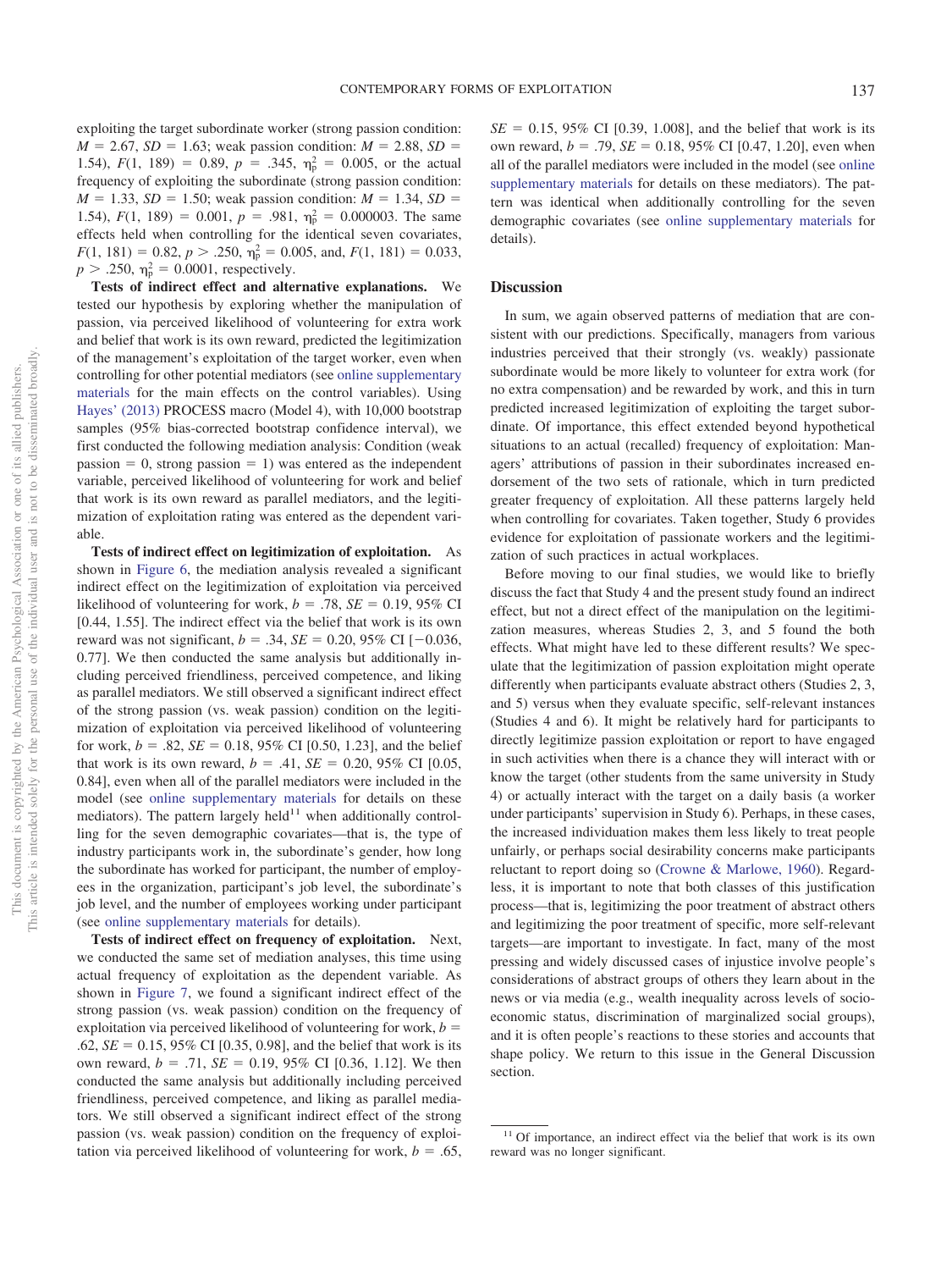

<span id="page-17-0"></span>*Figure 6.* Results from Study 6: Mediation model for the passion condition, showing the indirect effect of the manipulation of the target's passion on legitimization of exploiting the target as mediated by perceived likelihood of volunteering for extra work and belief that work is its own reward. Standardized regression coefficients are shown (\*\*\*  $p < .001$ .  $\dagger p = .080$ ). The value inside parentheses indicates the coefficient when mediators were included in the model.

# **Study 7**

Study 7 examined a reverse-direction of the legitimization process explored in our experimental studies, and also offered our first attempt at connecting this process to justification motives. That is, instead of testing whether the manipulation of passion affects the legitimization of exploiting the target, Study 7 explored whether the manipulation of exploitation influences the perceived passion of the target. To broaden the scope of our findings, we situated Study 7 in an academic setting, using a graduate student as a target.

In addition to testing for the reverse pathway, we also explored whether BJW [\(Lerner, 1980\)](#page-24-5), a measure of justice motivations, will interact with our hypothesized effect. We thought that people who strongly hold this motive might be especially likely to want to attribute passion to poorly treated workers.

#### **Method**

**Participants.** Because this is the first test of this design, we assumed a small effect size of  $f^2 = .02$  for the interaction term. This analysis indicated that we needed at least 395 participants to achieve adequate power  $(1 - \beta > 0.80)$ . Data collection was stopped on the day that the minimum sample was obtained. A sample of 456 U.S. residents participated in the survey through MTurk for \$0.50 compensation. For data analysis, we excluded 38 participants who failed the attention check, leaving 418 participants (59.8% female;  $M_{\text{age}} = 38.01$ ,  $SD = 12.56$ ).

**Procedure and materials.** All participants first completed the attention check. Next, all participants completed the general belief in a just world scale [\(Dalbert, Montada, & Schmitt, 1987\)](#page-23-31).<sup>12</sup> The BJW scale has six items, measuring the extent to which people believe that the world is just and fair: "I think basically the world is a just place," "I believe that, by and large, people get what they deserve," "I am confident that justice always prevail over injustice," "I am convinced that in the long run people will be compensated for injustices," "I firmly believe that injustices in all areas of life (e.g., professional, family, politic) are the exception rather

than the rule," and "I think people try to be fair when making important decisions." Ratings of these six items were averaged to form a composite score for the BJW ( $\alpha = .85$ ;  $M = 4.00$ ,  $SD =$ 1.19).

In the second section of the study, participants were randomly assigned to one of two conditions (exploitation of target: neutral vs. exploited). In the neutral condition, participants  $(N = 210)$  read a scenario describing a psychology doctoral-level student named David. In the exploited condition  $(N = 208)$ , participants read an identical scenario with additional sentences attached at the end, which suggest that David is exploited (that is, being overworked by his advisor and undertaking tasks irrelevant to his training):

David is 25-years-old, single and lives in Madison, Wisconsin. He is a doctoral-level student in the psychology department at the state university, which admitted him after a rigorous application process. The program gives a small fellowship to doctoral-level students, which covers tuition and provides a modest amount for living expenses. David is a slightly above average student and works hard, and he usually does good work. David works with his advisor, an established professor of psychology named Dr. Williams, on several research projects. [Dr. Williams is very hard on David. He often gives unreasonable deadlines, leading David to often work 15-hr days. Dr. Williams is also hard on David in a number of other ways: He can be verbally abusive at times when he isn't happy with David's work, and often asks David to engage in menial tasks that seem to David as unrelated to his training.]

Next, participants completed a two-item measure of perceived passion, rated on a 7-point scale  $(1 = not at all possible)$ ,  $5 =$ *very passionate,*  $9 =$  *extremely passionate*): "Given what you read,

<sup>&</sup>lt;sup>12</sup> Participants also completed the Social Dominance Orientation Short Scale (SDO $_{7(s)}$ ; [Ho et al., 2015\)](#page-23-32). Because SDO did not correlate with our main variable of interest (i.e., perceived passion of the target) and did not interact with the manipulation of exploitation, we did not include it in the next study. We do not describe the null effects involving SDO in the main text, but describe them in detail in [online supplementary materials.](http://dx.doi.org/10.1037/pspi0000190.supp)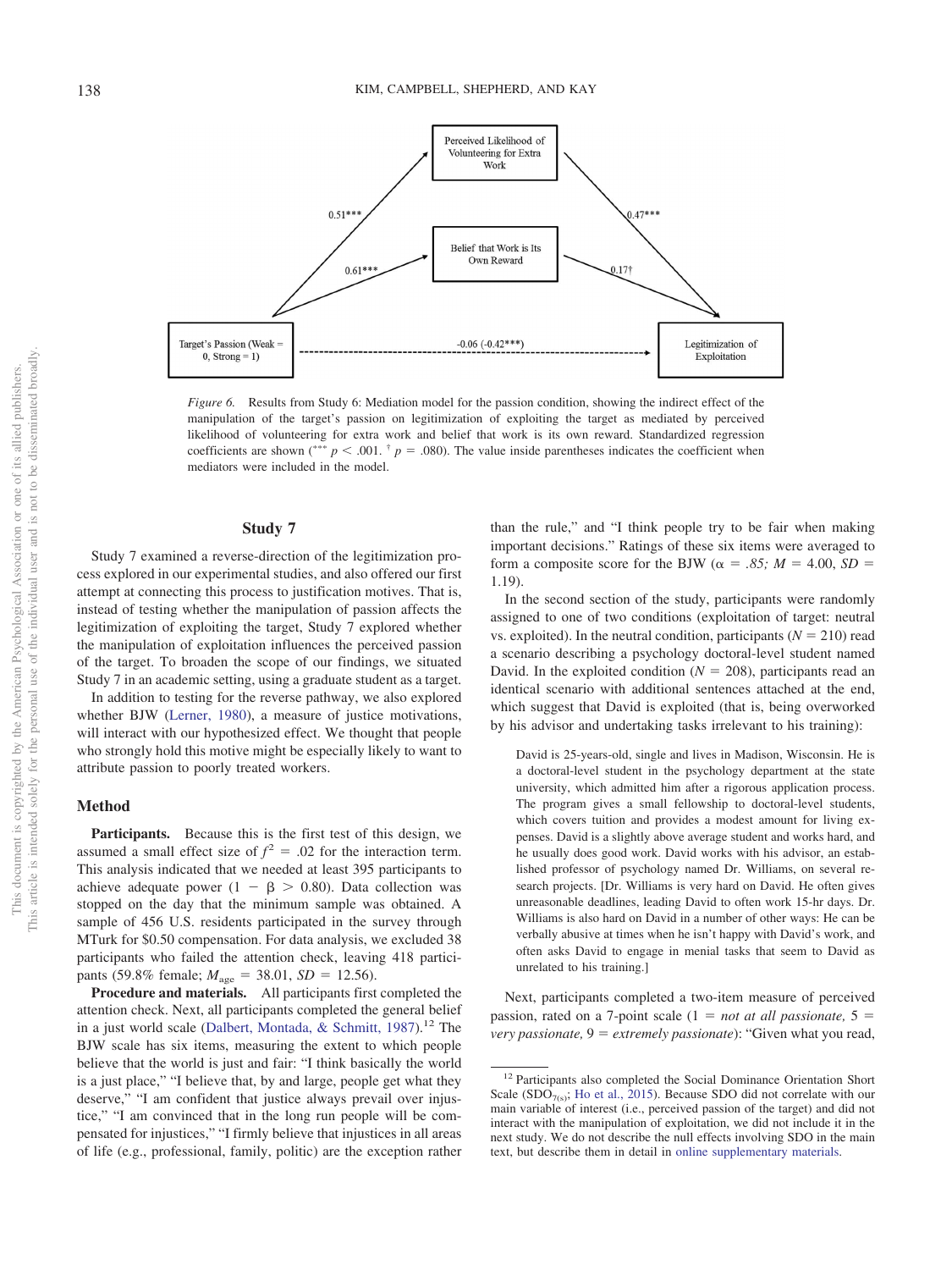

<span id="page-18-0"></span>*Figure 7.* Results from Study 6: Mediation model for the passion condition, showing the indirect effect of the manipulation of the target's passion on legitimization of exploiting the target as mediated by perceived likelihood of volunteering for extra work and belief that work is its own reward. Standardized regression coefficients are shown  $\binom{***}{}$   $p < .001$ ). The value inside parentheses indicates the coefficient when mediators were included in the model.

how passionate do you think David is about psychology?" and "Some people do work just for a living and others seek a career they are passionate about. To what extent is David passionate about a career in psychology?"  $(r = .82, p < .001, M = 7.24,$  $SD = 1.44$ .

We also measured target's perceived friendliness ("To what extent do you think David is friendly at work?";  $M = 6.27$ ,  $SD =$ 1.64) and perceived competence ("To what extent do you think David is a competent PhD student?";  $M = 7.09$ ,  $SD = 1.60$ ), and liking of the target ("How much do you like David?";  $M = 6.29$ ,  $SD = 1.76$ .

# **Results**

We first examined main effect of the exploitation manipulation. As predicted, the target student was perceived as more passionate in the exploited condition ( $M = 7.44$ ,  $SD = 1.37$ ) than in the neutral condition ( $M = 7.04$ ,  $SD = 1.48$ ),  $F(1, 416) = 8.20$ ,  $p =$ .004,  $\eta_{\rm p}^2 = 0.019$ . This effect held when controlling for perceived friendliness, perceived competence, and liking,  $F(1, 413) = 5.42$ ,  $p = 0.020$ ,  $\eta_p^2 = 0.013$  (see [online supplementary materials](http://dx.doi.org/10.1037/pspi0000190.supp) for the main effects on the control variables). We also examined whether BJW is related to the perceived passion of the target. BJW was positively and significantly correlated with the perceived passion of the target,  $b = .26$ ,  $SE = .05$ ,  $t(416) = 4.55$ ,  $p < .001$ , indicating that higher BJW was associated with stronger beliefs that workers are passionate.

We next tested for the interaction between BJW and the condition manipulation. To test this moderation effect, we first regressed perceived passion of the target on BJW, experimental condition (dummy-coded:  $0 =$  neutral;  $1 =$  exploited), and a BJW  $\times$ Condition interaction term. The BJW  $\times$  Condition interaction was not significant,  $b = -.06$ ,  $SE = .11$ ,  $t(414) = -0.54$ ,  $p > .250$ .

# **Discussion**

Study 7 extended our previous findings (Studies 2, 3, and 5), providing evidence for the reverse pathway of the legitimization of passion exploitation. We found that, compared with a nonexploited worker, an exploited worker is viewed as more passionate for his work. Study 7 also explored whether the effect of the manipulation of exploitation would vary as a function of individuals' justice motive. We thought that people motivated to see the world as just might attribute greater passion to an exploited (vs. nonexploited) worker as means to rationalize an act of unfair treatment. The results did not support this idea; rather, the manipulation equally affected people low and high in BJW. Thus, the ascriptions of passion to the exploited workers could have been motivated or could have simply been an inference. In the next study, therefore, we again examined a motivational account of the legitimization process, but shifted our approach. Rather than assessing whether BJW moderates the tendency to attribute passion to an exploited worker, we explored whether BJW moderates the tendency to view poor worker treatment as more legitimate when the worker is presumed to be passionate about one's work. Thus, we returned to the design used in Studies 2, 3, 4, 5, and 6, and examined an alternative way by which BJW might moderate processes of passion exploitation.

#### **Study 8**

In Study 8, we employed an experimental paradigm more akin to that used in our earlier studies. This allowed for a test of moderated mediation, in which BJW moderates not the ascription of passion to exploited workers (which is what we tested in Study 7), but people's tendency to connect presumptions about passionate workers' choices to the legitimacy of exploiting them. Research on BJW [\(Lerner, 1980;](#page-24-5) [Lerner & Miller, 1978\)](#page-24-16) shows that people high in just world beliefs tend to view unfair or unjust outcomes as less unjust or unfair when they can construe them as resulting from corresponding choice. We sought to apply this mechanism to a previously untested social phenomenon: Passion exploitation involving the U.S. workforce. To the extent that passionate workers are seen to have freely volunteered for whatever extra work they have been assigned, we predict that people high in BJW will be especially likely to use those assumptions as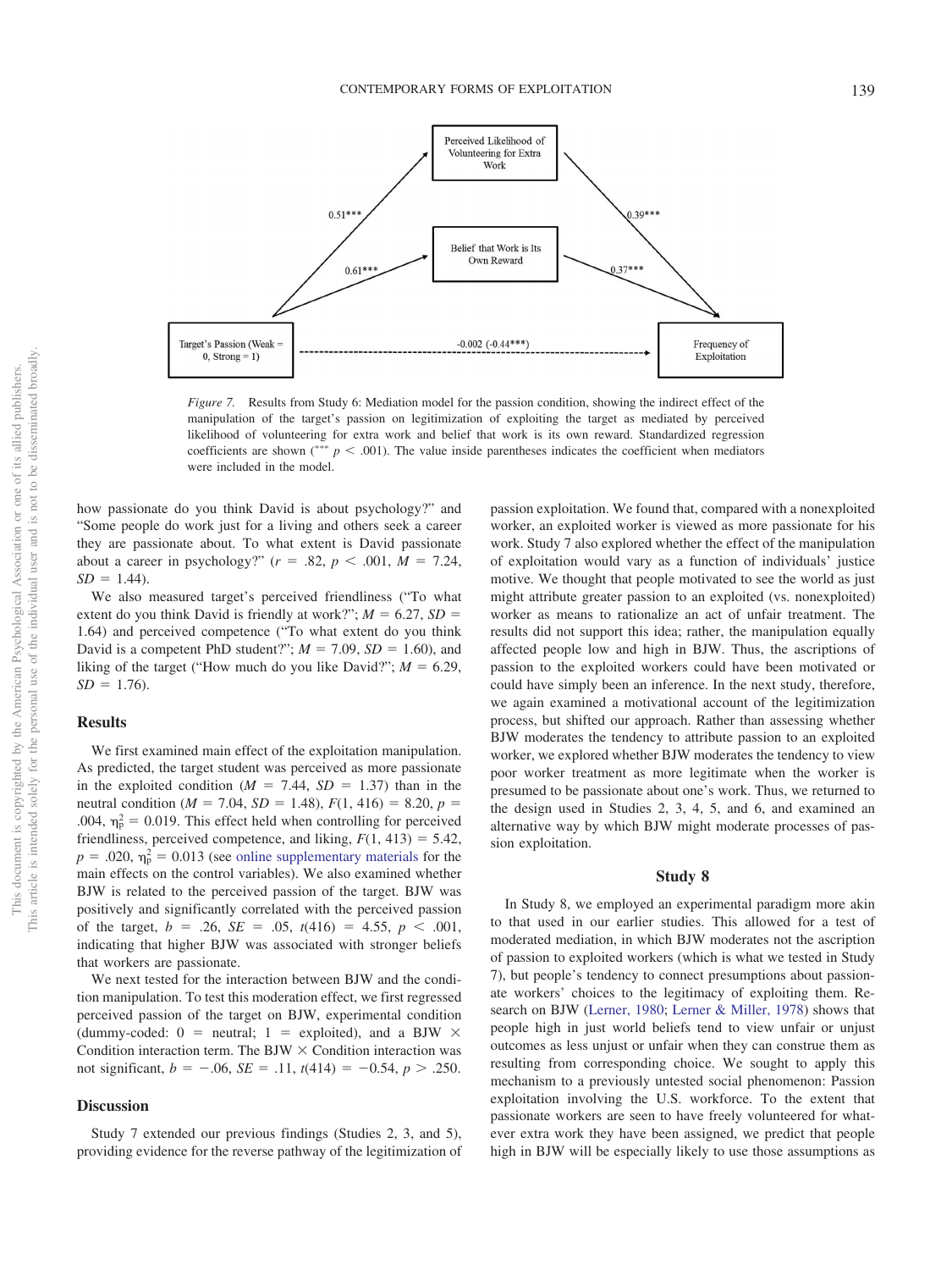means to justify their treatment. Thus, while we do not expect BJW to moderate the degree to which people presume those higher in passion are more likely to volunteer for extra work, we do predict that those higher in BJW will be especially likely to use this presumption when considering how legitimate it is to ask these employees to do worse or extra work for no compensation. Thus, via a test of moderated mediation, we examine whether BJW moderates processes of passion exploitation specifically via moderating the link from this mediator to the legitimacy dependent measure.

We also thought it possible, though we were more unsure in this case, that BJW might moderate the other mediating mechanism, too—the belief that work itself is its own reward. Some limited research, though using different scales, has observed related effects. For example, one study [\(Anderson et al., 2010\)](#page-23-20) found that people high in the belief in ultimate justice were more likely to believe that a victim of tragedy (vs. a person who had not experienced a tragedy) would be rewarded later in the victim's life. However, research on BJW [\(Maes, 1998\)](#page-24-24) suggests that the belief in ultimate justice—the belief that good (bad) actions will be *ultimately* rewarded (punished) in the long run—is distinct from *general* BJW—the belief that the world is generally just in the here now. In addition, the mediator—the belief that work itself is its own reward—taps into whether a passionate worker is *instantly* (vs. would be *eventually*) rewarded through work. Therefore, we were unsure whether BJW would interact with also interact with this other mediator—the belief that work itself its own reward—to predict legitimacy beliefs.

# **Method**

**Participants.** Because this is the first test of this model, we assumed a small effect size of  $f^2 = .02$  for the interaction term. This analysis indicated that we needed at least 395 participants to achieve adequate power  $(1 - \beta > 0.80)$ . Data collection was stopped on the day that the minimum sample was obtained. A sample of 431 U.S. residents participated in the survey through MTurk for \$0.50 compensation. For data analysis, we excluded 22 participants who failed the attention check, leaving 409 participants (50.4% female;  $M_{\text{age}} = 36.97$ ,  $SD = 12.04$ ).

**Procedure and materials.** All participants were told that the survey has three separate sections. In the first section, participants completed the attention check and then the identical BJW scale used in Study 7 ( $\alpha = .89$ ;  $M = 4.10$ ,  $SD = 1.27$ ).

In the second section of the study, participants were randomly assigned to one of two conditions (target U.S. workers' passion for work: weak vs. strong). All participants were first told that they are about to read "an excerpt from a news article" that is ostensibly "written by a journalist from a major European media outlet." In the weak passion condition  $(N = 207)$ , participants read an excerpt describing that U.S. workers are not passionate, compared with workers in many other countries:

These days, many workers in the United States say that they are largely indifferent toward their work... that they do not love their job, though they do not hate it either . . . It seems that compared with workers in many countries in the world, U.S. workers are much more likely to show these kinds of sentiments about their work. American workers are not necessarily less hardworking or competent; they are just more likely to see their job as a means to an end.

In the strong passion condition  $(N = 202)$ , participants read an excerpt describing that U.S. workers are passionate, compared with workers in many other countries:

These days, many workers in the United States say that they are motivated by passion for their work . . . that they love their job . . . It seems that compared with workers in many countries in the world, U.S. workers are much more likely to show these kinds of sentiments about their work. American workers are not necessarily more hardworking or competent; they are just more likely to be passionate about their work.

In both conditions, the target workers were described to be as hardworking and competent as the comparison group (workers from other countries) because the level of passion might be associated with these qualities. For instance, strongly passionate person may also be expected to be more hardworking and competent. After reading a respective text, all participants were asked to evaluate the text with two filler items unrelated to our hypothesis: "How comprehensible is the paragraph?" (1 = *not at all comprehensible*, 7 *extremely comprehensible*) and "How clear is the wording of the paragraph?"  $(1 = not at all clear, 7 = extremely)$ *clear*).

Next, in the third section of the study, all participants completed the dependent variables, which were general enough to apply to American workers across different occupations. First, participants completed two questions assessing the belief that work itself is its own reward for the target workers: "Work itself is its own reward for U.S. workers" (1 *strongly disagree*, 7 *strongly agree*) and "Work is more rewarding for U.S. workers than for those from other countries" (1 *strongly disagree,* 7 *strongly agree*). Ratings of the two items were averaged to form a composite score for the *belief that work is its own reward* ( $r = .57$ ,  $p < .001$ ;  $M =$ 3.10;  $SD = 1.48$ ).

Participants also completed two questions assessing the degree to which they believe the target workers were likely to voluntarily work longer and harder. This measure clearly stated that volunteering for extra work would not be compensated. The items for this measure were: "How likely is it that U.S. workers would voluntarily spend more time working (for no extra compensa- $\lim_{t \to \infty}$  (1 = *not at all likely, 7 = extremely likely*) and "How likely is it that U.S. workers would voluntarily make sacrifices for their work (for no extra compensation)?"  $(1 = not at all likely, 7 =$ *extremely likely*). Ratings of the two items were averaged to form a composite score for perceived likelihood of volunteering for extra work  $(r = .70, p < .001; M = 3.16, SD = 1.44)$ .

We measured legitimization of exploiting the target workers with two items. For this scale, participants first read the following statements designed to aid participants' legitimization of exploitation: "Due to economic conditions, many organizations in the U.S. are tight on staff and/or budget, and need to save money wherever they can." Participants then answered the following two questions: "Given these circumstances, how legitimate do you think it is for the organizations to ask their workers to work extra hours for no extra reward?"  $(1 = not at all legitimate, 7 =$ *extremely legitimate*) and "Given these circumstances, how legitimate do you think it is for the organizations to ask their workers to do rather uncomfortable tasks that are not closely related to their jobs (for no extra compensation)?"  $(1 = not at all legitimate, 7 =$ *extremely legitimate*). The two items were averaged to form a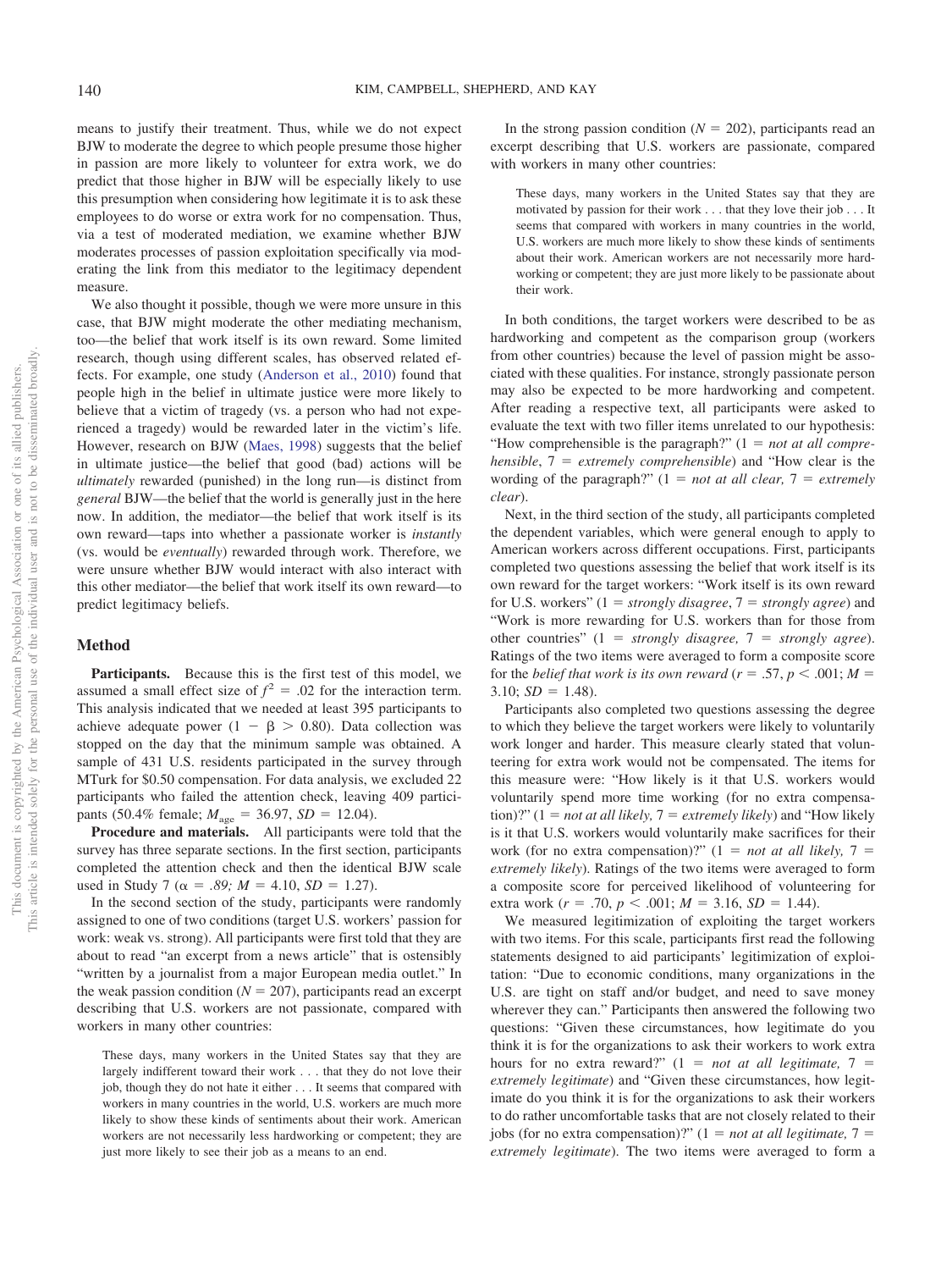composite score for the *legitimization of exploitation* of the target workers  $(r = .61, p < .001; M = 2.53, SD = 1.44)$ .

Finally, as a manipulation check, participants evaluated the target workers' passion ("To what extent do you think U.S. workers are passionate about their work?";  $1 = not at all possible$ ,  $7 =$  *extremely passionate*;  $M = 4.23$ ,  $SD = 1.38$ ). We also measured the target workers' perceived competence ("To what extent do you think U.S. workers are competent in their work?";  $1 = not at all competent, 7 = extremely competent, M = 5.18,$  $SD = 1.04$ .

### **Results**

**Manipulation check.** The manipulation was successful. Participants saw the strongly passionate U.S. workers  $(M = 4.71,$  $SD = 1.37$ ) as more passionate compared with the weakly passionate U.S. workers  $(M = 3.77, SD = 1.23), F(1, 407) = 52.84,$  $p < .001$ ,  $\eta_p^2 = 0.11$ .

**Perceived likelihood of volunteering for extra work.** As predicted, the target U.S. workers were perceived as more likely to volunteer to work longer and harder in the strong passion condition for no extra compensation ( $M = 3.46$ ,  $SD = 1.48$ ) than in the weak passion condition ( $M = 2.86$ ,  $SD = 1.33$ ),  $F(1, 407) = 18.63$ ,  $p <$ .001,  $\eta_{\rm p}^2 = 0.044$ .

**The belief that work is its own reward.** As predicted, the target U.S. workers were perceived to be rewarded by their work to a greater extent in the strong passion condition ( $M = 3.60$ ,  $SD =$ 1.46) than in the weak passion condition ( $M = 2.61$ ,  $SD = 1.34$ ),  $F(1, 407) = 50.55, p < .001, \eta_{\rm p}^2 = 0.110.$ 

**The legitimization of exploitation.** As predicted, participants legitimized exploiting the target U.S. workers more when they have strong ( $M = 2.69$ ,  $SD = 1.50$ ) rather than weak ( $M = 2.37$ ,  $SD = 1.36$ ) passion for their work,  $F(1, 407) = 4.88$ ,  $p = .028$ ,  $\eta_{\rm p}^2 = 0.012$ .

**Tests of indirect effect and alternative explanations.** We first tested whether Study 8 replicated the mediation effect from our previous studies (Studies 3, 4, 5, and 6). Using [Hayes' \(2013\)](#page-23-26) PROCESS macro (Model 4), with 10,000 bootstrap samples (95% bias-corrected bootstrap confidence interval), we tested whether the manipulation of passion, via perceived likelihood of volunteering for extra work and belief that work is its own reward, predicted the legitimization of exploiting the target workers, even when controlling for other potential mediator (see [online supplementary](http://dx.doi.org/10.1037/pspi0000190.supp) [materials](http://dx.doi.org/10.1037/pspi0000190.supp) for the main effect on the control variable). Condition (weak passion  $= 0$ , strong passion  $= 1$ ) was entered as the independent variable, perceived likelihood of volunteering for extra work and belief that work is its own reward as parallel mediators, and the legitimization of exploitation rating was entered as the dependent variable. As predicted, the mediation analysis revealed a significant indirect effect of the strong passion (vs. weak passion) condition on the legitimization of exploitation via perceived likelihood of volunteering for extra work,  $b = 0.16$ ,  $SE = 0.05$ , 95% CI [0.084, 0.29], and the belief that work is its own reward,  $b = 0.28$ ,  $SE = 0.06$ , 95% CI [0.17, 0.43]. We then conducted the same analysis but additionally including perceived competence as a parallel mediator. We still observed a significant indirect effect on the legitimization of exploitation via perceived likelihood of volunteering for extra work,  $b = 0.17$ ,  $SE = 0.05$ , 95% CI [0.086, 0.29], and the belief that work is its own reward,

 $b = 0.30$ , *SE* = 0.06, 95% CI [0.18, 0.44], even when perceived competence was included as a parallel mediator in the model (see SOM for details on this mediator).

**Moderated mediation tests.** We tested whether BJW moderated the degree to which perceptions that passionate workers would freely volunteer for extra work (i.e., the mediator) predicts the extent to which people legitimize exploiting the target workers. To test this hypothesis, we conducted a moderated mediation bootstrapping procedure, using [Hayes' \(2013\)](#page-23-26) PROCESS macro (Model 14), $13$  with 10,000 biased bootstrap samples (95% biascorrected bootstrap confidence interval). Condition (weak pas $sion = 0$ , strong passion  $= 1$ ) was entered as the independent variable, perceived likelihood of volunteering for extra work as a mediator, BJW as a moderator for the mediator, and the legitimization of exploitation rating was entered as the dependent variable. Thus, we tested whether the indirect effect of the condition on the legitimacy rating through perceived likelihood of volunteering for extra work differs by levels of BJW. As predicted, we found a significant moderated mediation effect,  $b = .08$ ,  $SE = .02$ , 95% CI [0.037, 0.14]. Specifically, the indirect effect of the condition on the legitimacy rating through perceived likelihood of volunteering for extra work was stronger for people who strongly endorsed BJW  $(M = 5.38; 1$  standard deviation above the mean of BJW),  $b = .32$ ,  $SE = .08$ , 95% CI [0.17, 0.49], than for people who weakly endorsed BJW  $(M = 2.82; 1$  standard deviation below the mean of BJW),  $b = .11$ ,  $SE = .11$ ,  $95\%$  CI [0.041, 0.22].

Next, we conducted the same moderate mediation test, this time using the belief that work itself is its own reward for passionate workers as a mediator. We found that BJW did not significantly moderate the belief that work is its own reward,  $b = .003$ ,  $SE =$ .03, 95% CI  $[-0.075, 0.079]$ . We observed significant indirect effect of the passion manipulation for both participants who weakly endorsed BJW,  $b = .36$ ,  $SE = .08$ ,  $95\%$  CI [0.22, 0.55], and strongly endorsed BJW,  $b = .37$ ,  $SE = .09$ , 95% CI [0.20, 0.58].

# **Discussion**

In addition to replicating the indirect effects of Studies 3, 4, 5, and 6, Study 8 finds support for a motivational account of the legitimization of passion exploitation. Strongly (vs. weakly) passionate workers were perceived to be more likely to freely volunteer for extra work and find work to be rewarding, and the first (but not the second) mechanism was moderated by BJW to predict the legitimization of exploiting the workers. Specifically, compared with those with weak BJW, people with high BJW increased perceptions that workers would volunteer for extra work predicted greater legitimization of exploitation.

<sup>&</sup>lt;sup>13</sup> We also conducted another moderated mediation model (Model 7). Condition (weak passion  $= 0$ , strong passion  $= 1$ ) was entered as the independent variable, BJW as a moderator for the independent variable, perceived likelihood of volunteering for extra work as a mediator, and the legitimization of exploitation rating was entered as the dependent variable. Consistent with our hypothesis, this effect was not significant,  $b = .01$ ,  $SE = .04, 95\% \text{ CI } [-0.077, .108].$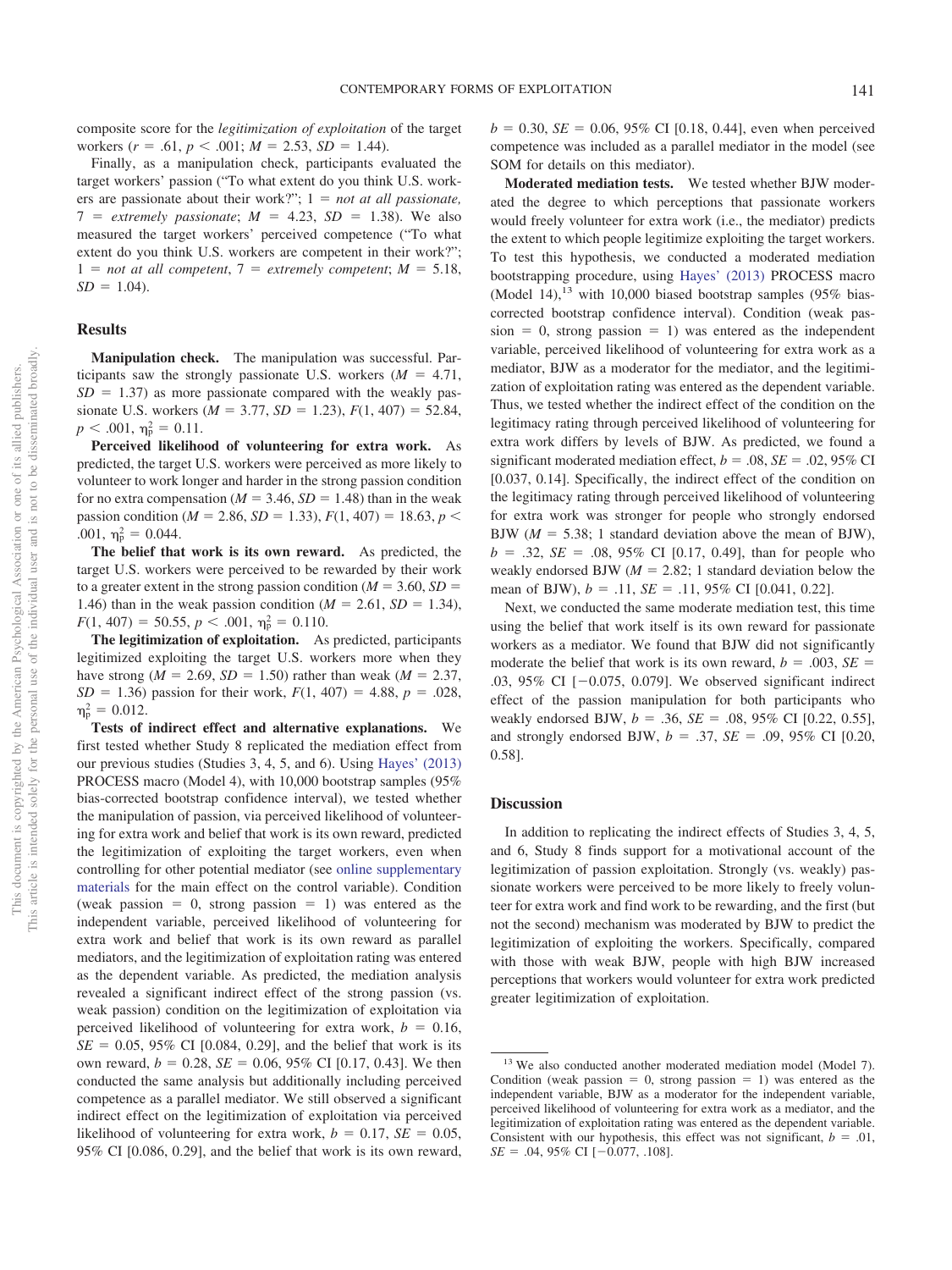# **General Discussion**

A meta-analysis (see SOM), six experimental studies (Studies 2, 3, 4, 5, 6, and 8), and a correlational study (Study 1) provide converging evidence that people may view the identical exploitative treatment as more legitimate when directed toward more passionate workers. Participants legitimized exploiting a strongly (vs. weakly) passionate worker to a greater extent (Studies 2, 3, 5, and 8). The reverse pathway of this effect also held: Participants attributed a greater passion to an exploited (vs. nonexploited) worker (Study 7). Importantly, we found consistent evidence that the legitimization of passion exploitation has two important underlying mechanisms: The expectations that passionate workers would volunteer for extra work (Studies 1, 3, 5, 6, and 8) and find work to be its own intangible reward (Studies 3, 4, 5, 6, and 8). These expectations explain why people might legitimize exploiting workers across different professions (Study 1), from hypothetical (Studies 2, 3, 5, and 8) and actual (Study 6) workplaces, and outside of the work setting (Study 4). We also ruled out alternative, confounding mechanisms, including perceived competence of passionate workers, perceived friendliness of passionate workers, liking of passionate workers, and assumptions of tangible benefits that passionate workers might receive. In the final two studies (Studies 7 and 8), we explored a motivational account of the legitimization of passion exploitation. The results are mixed but largely consistent with our hypotheses. Study 7 found that individual differences in BJW do not moderate the extent to which people attribute passion to an exploited (vs. nonexploited) worker. However, as expected, Study 8 found that BJW moderates the extent to which the perceptions that passionate workers would volunteer for extra work for no extra compensation) predict the legitimization of exploiting target workers.

Taken together, these results suggest (a) that although passion appears a positive attribute to assume in others, it can license poor treatments of passionate workers; and (b) this process is in part due to justification motives (specifically those having to do with using presumed choice as a justifying tool).

#### **Implications for Theory**

The present research has implications for (a) research on work passion, (b) attribution theory and research on complementary justice, and (c) the psychological study of legitimacy.

First, (a) the current findings extend past research that has focused on investigating passionate workers' work-related preferences and behaviors (e.g., [Bunderson & Thompson, 2009;](#page-23-21) [Wrzesniewski et al.,](#page-25-6) [1997\)](#page-25-6) and positive consequences of pursuing passion in work and life (e.g., [Duffy et al., 2013;](#page-23-8) [Peterson et al., 2009;](#page-24-9) [Wrzesniewski et al.,](#page-25-6) [1997\)](#page-25-6). The present findings contribute to this literature by exploring how expectations about passionate workers' preferences and behaviors relate to how we treat the very workers.

Second, (b) this work builds on attribution theory and research on complementary justice. Attribution theory has suggested that expectation that the victims made free choices helps justify unfair arrangements [\(Alicke, 2000;](#page-22-0) [Schlenker et al., 1994;](#page-24-18) [Shaver, 1985\)](#page-24-19). The present findings extend this literature by demonstrating that perceptions that passionate workers would freely volunteer for extra work help legitimize exploitation of the workers. These perceptions may be particularly appealing in this day and age, given that people are perceived to be "formally free" (e.g., workers "freely" sign contracts with organizations, no one is explicitly forcing workers to work) to work or not to work [\(Young, 1990\)](#page-25-22). Because no one appears to be forcing passionate workers to work extra, people may perceive that they are getting what they asked for. The present work also extends research on complementary justice [\(Kay & Jost, 2003\)](#page-24-6), which highlights presumption that victims of unfairness received intangible benefits as rationale for justification of the victims' negative outcomes. Our work shows that a similar logic—the belief that, for passionate workers, work itself is its own reward— helps justify poor (unfair) treatments of those workers.

Third, (c) the present set of studies contributes to an understanding of how people legitimize worker exploitation [\(Marx, 1977;](#page-24-29) [Roemer, 1985;](#page-24-30) [Wertheimer, 1996\)](#page-25-0), a topic that has received little empirical attention in the psychological study of legitimacy [\(Jost](#page-24-31) [& Major, 2001;](#page-24-31) [Tyler, 2006\)](#page-25-23). Past research has identified a variety of culturally available justifications [\(Major, 1994;](#page-24-32) [Sidanius &](#page-25-24) [Pratto, 1999\)](#page-25-24) that bolster the view that unfair arrangements are just or legitimate [\(Crosby, 1984;](#page-23-33) [Jost & Hunyady, 2005;](#page-24-23) [Kay & Jost,](#page-24-6) [2003;](#page-24-6) [Sidanius & Pratto, 1999\)](#page-25-24). For example, to justify material inequalities and status differences, people often attribute the outcomes to individual differences in merit [\(Biernat, Vescio, & Theno, 1996;](#page-23-34) [Katz & Hass, 1988;](#page-24-33) [Kinder & Sears, 1981;](#page-24-34) [MacDonald, 1972\)](#page-24-35); subscribe to complementary gender stereotypes [\(Glick & Fiske, 2001;](#page-23-35) [Jost & Kay, 2005\)](#page-24-36); and endorse the belief that the world is a just place in which people get what they deserve [\(Lerner, 1980;](#page-24-5) [Lerner &](#page-24-16) [Miller, 1978\)](#page-24-16). The present work extends the scope of this literature to the study of contemporary forms of worker exploitation. This research not only shows that perceptions of voluntary work help legitimize taking advantage of passionate people, but also shows that people are motivated by BJW to do so. By demonstrating the underlying mechanisms and a motivational account of passion exploitation, we provide a useful model that could help explain passion exploitation as well as other questionable forms of worker treatment that promise (or appear to promise) intangible rewards. We hope that the current research makes a case for the value of empirical study of exploitation, because doing so has the potential to offer many more insights into the psychology of social justice.

#### **Limitations**

We would like to note several limitations of the present research. First, all samples in the current research were collected from the U.S. population. Although passion exploitation may occur in societies where passion is valued, we cannot at this time make any claims beyond an American population. The magnitude of passion exploitation may vary across cultures, not to mention that people outside of the U.S. may have different expectations about passionate workers' attitudes and behaviors (e.g., [Henrich,](#page-23-36) [Heine, & Norenzayan, 2010;](#page-23-36) [Markus & Kitayama, 1991\)](#page-24-37). For instance, the emphasis on the pursuit of passion may depend on a level of individualism in a given culture. Perhaps the notions of pursuing one's passion are popular in the U.S. because they are consistent with the dominant cultural emphasis on individual fulfilment [\(McGee, 2005;](#page-24-8) [Tokumitsu, 2015\)](#page-25-1) and, more broadly, an independent view of the self [\(Markus & Kitayama, 1991\)](#page-24-37). If so, the pattern of effects, especially the extent to which people legitimize passion exploitation, may be weaker (stronger) in more interdependent (independent) cultures. Future research should consider the potential cultural variations.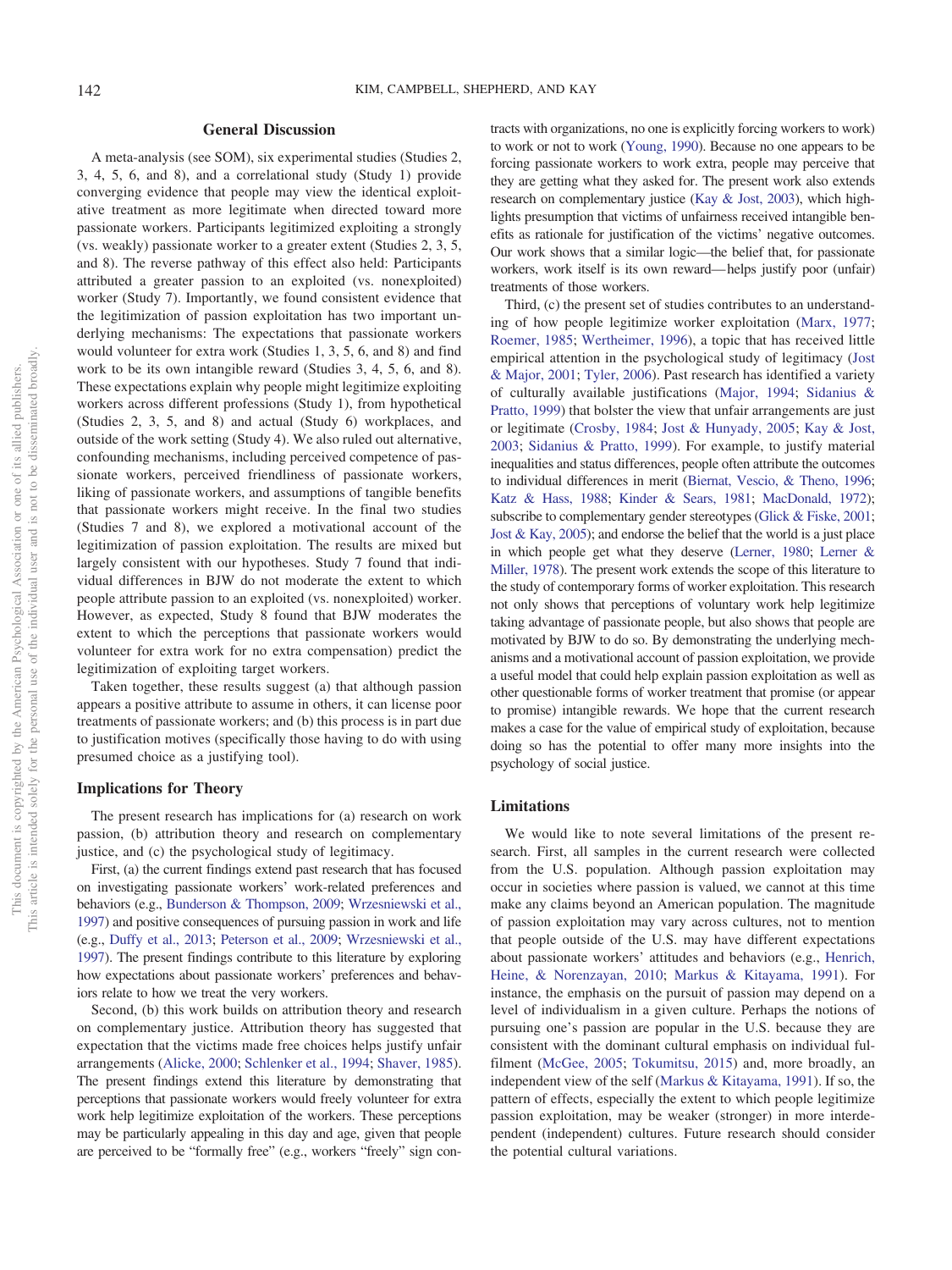Second, when participants evaluated specific, self-relevant instances (Studies 4 and 6) as opposed to abstract others (Studies 2, 3, 5, and 8), they were more prone to legitimize passion exploitation indirectly (vs. directly). That is, Studies 4 and 6 found an indirect (but not a direct) effect of the passion manipulation on the legitimization measures via the assumptions that passionate workers would freely volunteer for extra work and that they are rewarded by their own work. We speculate that it is harder to legitimize exploiting others one may (or actually) interact with on a daily basis. For instance, in such cases, participants may be reluctant to legitimize passion exploitation or report to have engaged in such activity [\(Crowne & Marlowe, 1960\)](#page-23-30). Although we found indirect effects with the more self-relevant targets, this type of justification process is important to study. How people treat close others or those they know well are important, but so are people's reactions to the treatment of others they do not know. Indeed, it is the latter—and the public moral outrage that can accompany it—that often guides the decisions of policymakers [\(Robinson & Darley, 1995\)](#page-24-38).

Third, the target worker that participants evaluated in most of our experimental studies (Studies 2, 3, 5, and 7) was male. We did so to control for potential gender effects and focus on illustrating the basic mechanisms of passion exploitation, but future research should explore whether passion exploitation is moderated by the target worker's gender (e.g., [Wood & Eagly, 2002\)](#page-25-25). In Study 6, we found that target subordinate's gender does not significantly moderate the effect of passion manipulation on our variables of interest, but significant effects could emerge when evaluating a worker from a hypothetical organization or with a larger sample size. For example, given that passion has been historically framed as a male emotion [\(Shields, 2007\)](#page-25-26), people may underestimate female workers' passion even when they are described to have strong passion for their work (or this could lead to a contrast effect in which a female who is passionate for her work is seen as exceptionally passionate). That is, to the extent that passion itself is seen to be associated with agentic (but not so much with communal) traits (e.g., [Eagly & Steffen, 1984\)](#page-23-37), people may expect passionate female workers to be much less likely to volunteer for extra work and find work itself to be rewarding, compared with the passionate male counterparts. People may thus have a weaker rationale to legitimize exploiting passionate female workers. If so, the effect of passion exploitation would be dampened when people evaluate female target workers. On the other hand, it is also possible that people do not have strong gender stereotypes about passion (e.g., [Wolf et al., 2016\)](#page-25-8) unlike other gendered constructs like creativity (e.g., [Proudfoot, Kay, & Koval, 2015\)](#page-24-39). If this is the case, then we should observe a similar process across worker gender.

# **Future Directions**

We would like to note several interesting questions for future research. First, Study 4 suggests that the scope of passion exploitation may extend beyond the organizational setting, and that the phenomenon is driven by the understanding that effort is rewarded by accompanying enjoyment. An interesting future direction might be to test whether variations of passion exploitation (involving the above logic) occur in more everyday settings.

Second, because the present research is the first set of studies to examine the phenomenon, a wider variety of data is needed to

further understand the mechanisms of passion exploitation. Study 7 explored whether Social Dominance Orientation (SDO)—a variable strongly associated with maintenance of a group-level inequality—moderates the extent to which people attribute passion to an exploited worker and did not find support for this effect. This study also found that SDO was not significantly correlated with perceived passion of a target worker. In addition, perceived passion did not significantly interact with perceived status to predict the legitimization of passion exploitation (Study 1). Taken together, the results suggest that, in the legitimization of passion exploitation, a motive to maintain inequality between low and high status groups may not play as a strong role as that to justify exploitation of passionate workers in general. Nonetheless, studies with different specifications may reveal SDO's moderating role in the legitimization of passion exploitation. For instance, SDO may moderate the process if rationales for passion exploitation are framed in the context of intergroup relations [\(Jost & Major, 2001;](#page-24-31) [Sidanius & Pratto, 1999\)](#page-25-24) rather than an individual pursuit.

Another future direction is to explore the degree to which exploitative treatments targeted at passionate workers are legitimized by the workers themselves. Past work shows that passionate workers are in fact more willing and likely to sacrifice tangible rewards for extra work (e.g., working extra time for no pay; [Bunderson & Thompson, 2009;](#page-23-21) [Wrzesniewski et al., 1997\)](#page-25-6). Therefore, compared with nonpassionate workers, passionate workers may legitimize exploitative treatments more even when they themselves are the targets of exploitation. Of course, even if this might be true in the short-term, future research should consider the possible long-term effect; that is, passion exploitation may eventually result in negative consequences for both passionate workers and the organizations. For instance, passionate workers who have been subject to prolonged exploitative treatments may eventually be demotivated and dissatisfied, which may in turn increase the workers' turnover rate and hurt organizational productivity.

#### **Concluding Remarks**

Our work identifies passion exploitation and suggests that we may be unwittingly partaking in legitimizing such a nuanced and insidious form of exploitation. Certainly, we do not contend that people should give up pursuing their passion in the workplace (or in life). Abundant research makes it clear passion is often a benefit. Rather, by describing and documenting the legitimization of passion exploitation, as well as the mechanisms by which it can occur, our goal is to inspire increased social and scientific attention to forms of exploitation that may go unnoticed in contemporary society.

#### **References**

- <span id="page-22-2"></span>Aghbali, A. (2015, October 08). Urban Outfitters tries to make 'working weekends for no pay' a hot fall trend. *CBC News*. Retrieved from [http://www.cbc.ca/m/news/trending/urban-outfitters-weekend-work-1](http://www.cbc.ca/m/news/trending/urban-outfitters-weekend-work-1.3263760) [.3263760](http://www.cbc.ca/m/news/trending/urban-outfitters-weekend-work-1.3263760)
- <span id="page-22-0"></span>Alicke, M. D. (2000). Culpable control and the psychology of blame. *Psychological Bulletin, 126,* 556 –574. [http://dx.doi.org/10.1037/0033-](http://dx.doi.org/10.1037/0033-2909.126.4.556) [2909.126.4.556](http://dx.doi.org/10.1037/0033-2909.126.4.556)
- <span id="page-22-1"></span>Anderson, A. (2013, March 27). Does being passionate about the work you do increase your chance of success? *Forbes*. Retrieved from [http://www](http://www.forbes.com/sites/amyanderson/2013/03/27/does-being-passionate-about-the-work-you-do-increase-your-chance-of-success/) [.forbes.com/sites/amyanderson/2013/03/27/does-being-passionate](http://www.forbes.com/sites/amyanderson/2013/03/27/does-being-passionate-about-the-work-you-do-increase-your-chance-of-success/)[about-the-work-you-do-increase-your-chance-of-success/](http://www.forbes.com/sites/amyanderson/2013/03/27/does-being-passionate-about-the-work-you-do-increase-your-chance-of-success/)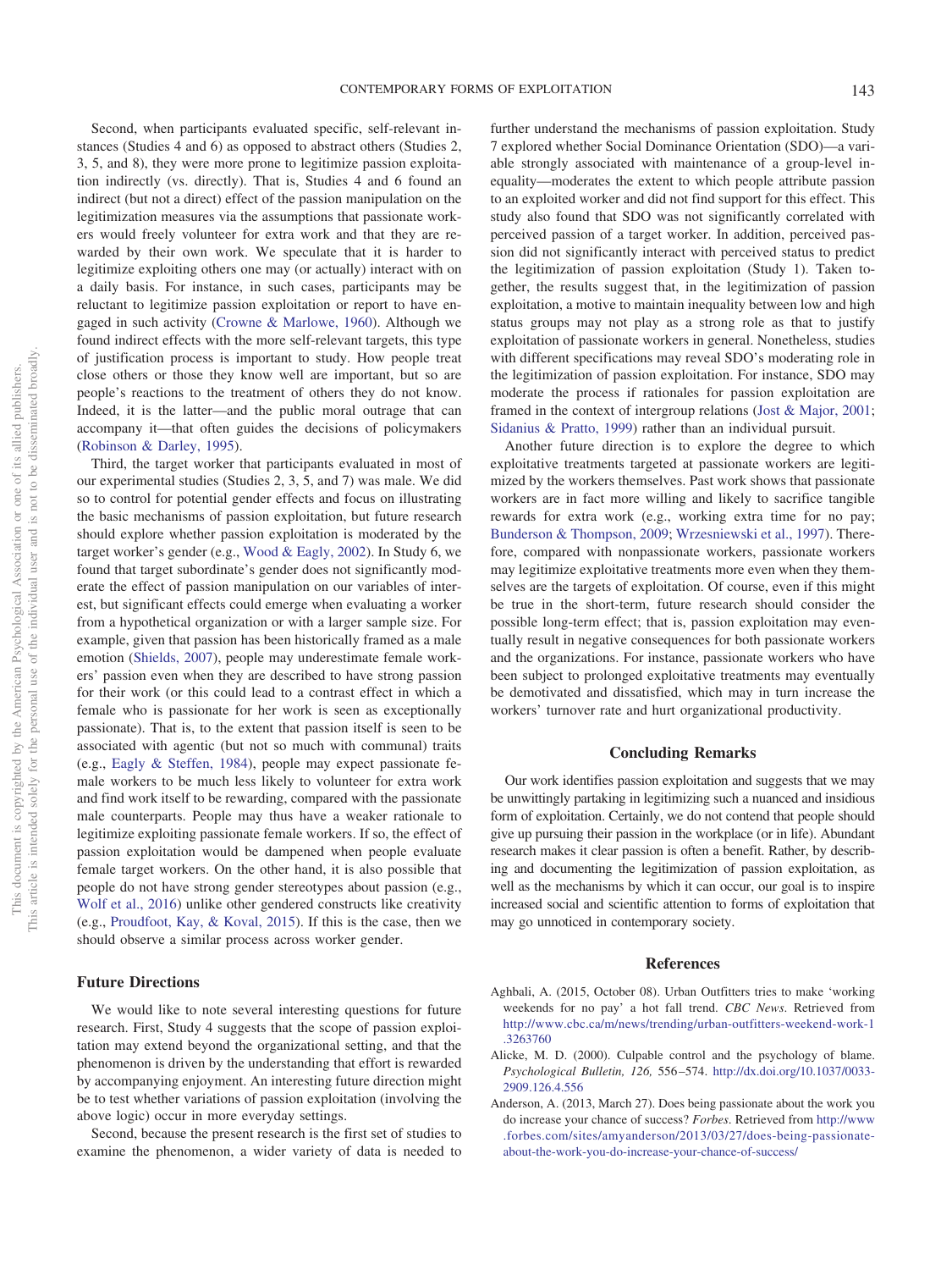- <span id="page-23-20"></span>Anderson, J. E., Kay, A. C., & Fitzsimons, G. M. (2010). In search of the silver lining: The justice motive fosters perceptions of benefits in the later lives of tragedy victims. *Psychological Science, 21,* 1599 –1604. <http://dx.doi.org/10.1177/0956797610386620>
- <span id="page-23-1"></span>Bartley, T., & Child, C. (2014). Shaming the corporation: The social production of targets and the anti-sweatshop movement. *American Sociological Review, 79,* 653– 679. [http://dx.doi.org/10.1177/](http://dx.doi.org/10.1177/0003122414540653) [0003122414540653](http://dx.doi.org/10.1177/0003122414540653)
- <span id="page-23-3"></span>Bauman, Z. (2005). *Liquid life*. New York, NY: Open University Press.
- <span id="page-23-25"></span>Berg, J. M., Grant, A. M., & Johnson, V. (2010). When callings are calling: Crafting work and leisure in pursuit of unanswered occupational callings. *Organization Science, 21,* 973–994. [http://dx.doi.org/10.1287/orsc](http://dx.doi.org/10.1287/orsc.1090.0497) [.1090.0497](http://dx.doi.org/10.1287/orsc.1090.0497)
- <span id="page-23-34"></span>Biernat, M., Vescio, T. K., & Theno, S. A. (1996). Violating American values: A "value congruence" approach to understanding outgroup attitudes. Journal of Experimental Social Psychology, 32, 387-410. [http://](http://dx.doi.org/10.1006/jesp.1996.0018) [dx.doi.org/10.1006/jesp.1996.0018](http://dx.doi.org/10.1006/jesp.1996.0018)
- <span id="page-23-5"></span>Bolles, R. N. (2009). *What color is your parachute? 2010: A practical manual for job-hunters and career-changers*. New York, NY: Ten Speed Press.
- <span id="page-23-11"></span>Boyatzis, R., McKee, A., & Goleman, D. (2002, April). Reawakening your passion for work. *Harvard Business Review*. Retrieved from [https://hbr](https://hbr.org/2002/04/reawakening-your-passion-for-work) [.org/2002/04/reawakening-your-passion-for-work](https://hbr.org/2002/04/reawakening-your-passion-for-work)
- <span id="page-23-22"></span>Buhrmester, M., Kwang, T., & Gosling, S. D. (2011). Amazon's Mechanical Turk: A new source of inexpensive, yet high-quality, data? *Perspectives on Psychological Science, 6,* 3–5. [http://dx.doi.org/10.1177/](http://dx.doi.org/10.1177/1745691610393980) [1745691610393980](http://dx.doi.org/10.1177/1745691610393980)
- <span id="page-23-21"></span>Bunderson, J. S., & Thompson, J. A. (2009). The call of the wild: Zookeepers, callings, and the double-edged sword of deeply meaningful work. *Administrative Science Quarterly, 54,* 32–57. [http://dx.doi.org/10](http://dx.doi.org/10.2189/asqu.2009.54.1.32) [.2189/asqu.2009.54.1.32](http://dx.doi.org/10.2189/asqu.2009.54.1.32)
- <span id="page-23-7"></span>Burke, R. J., & Fiksenbaum, L. (2009). Work motivations, work outcomes, and health: Passion versus addiction. *Journal of Business Ethics, 84,* 257–263. <http://dx.doi.org/10.1007/s10551-008-9697-0>
- <span id="page-23-10"></span>Cardon, M. S., Wincent, J., Singh, J., & Drnovsek, M. (2009). The nature and experience of entrepreneurial passion. *Academy of Management Review, 34,* 511–532. <http://dx.doi.org/10.5465/amr.2009.40633190>
- <span id="page-23-18"></span>Chen, P., Ellsworth, P. C., & Schwarz, N. (2015). Finding a fit or developing it: Implicit theories about achieving passion for work. *Personality and Social Psychology Bulletin, 41,* 1411–1424. [http://dx.doi.org/10](http://dx.doi.org/10.1177/0146167215596988) [.1177/0146167215596988](http://dx.doi.org/10.1177/0146167215596988)
- <span id="page-23-13"></span>Coca-Cola Company. (n.d.). *Mission, vision & value*. Retrieved from [https://www.coca-colacompany.com/our-company/mission-vision](https://www.coca-colacompany.com/our-company/mission-vision-values)[values](https://www.coca-colacompany.com/our-company/mission-vision-values)
- <span id="page-23-4"></span>Coleman, J., Gulati, D., & Segovia, W. O. (2012). *Passion & purpose: Stories from the best and brightest young business leaders*. Boston, MA: Harvard Business Review Press.
- <span id="page-23-16"></span>Crandall, C. S. (1994). Prejudice against fat people: Ideology and selfinterest. *Journal of Personality and Social Psychology, 66,* 882– 894. <http://dx.doi.org/10.1037/0022-3514.66.5.882>
- <span id="page-23-0"></span>Crane, A. (2013). Modern slavery as a management practice: Exploring the conditions and capabilities for human exploitation. *Academy of Management Review, 38,* 49 – 69. <http://dx.doi.org/10.5465/amr.2011.0145>
- <span id="page-23-33"></span>Crosby, F. (1984). The denial of personal discrimination. *American Behavioral Scientist, 27,* 371–386. [http://dx.doi.org/10.1177/](http://dx.doi.org/10.1177/000276484027003008) [000276484027003008](http://dx.doi.org/10.1177/000276484027003008)
- <span id="page-23-30"></span>Crowne, D. P., & Marlowe, D. (1960). A new scale of social desirability independent of psychopathology. *Journal of Consulting Psychology, 24,* 349 –354. <http://dx.doi.org/10.1037/h0047358>
- <span id="page-23-17"></span>Czopp, A. M., Kay, A. C., & Cheryan, S. (2015). Positive stereotypes are pervasive and powerful. *Perspectives on Psychological Science, 10,* 451– 463. <http://dx.doi.org/10.1177/1745691615588091>
- <span id="page-23-31"></span>Dalbert, C., Montada, L., & Schmitt, M. (1987). Glaube an eine gerechte Welt als Motiv: Validierungskorrelate zweier Skalen [Belief in a just

world: Validation correlates of two scales]. *Psychologische Beiträge, 29,*  $596 - 615$ .

- <span id="page-23-28"></span>Dobrow, S. R. (2013). Dynamics of calling: A longitudinal study of musicians. *Journal of Organizational Behavior*, 34, 431-452. [http://dx](http://dx.doi.org/10.1002/job.1808) [.doi.org/10.1002/job.1808](http://dx.doi.org/10.1002/job.1808)
- <span id="page-23-12"></span>Donzelot, J. (1991). Pleasure in work. In G. Burchell, G. Colin, & P. Miller (Eds.), *The Foucault effect: Studies in governmentality: With two lectures by and an interview with Michel Foucault*. Chicago, IL: The University of Chicago Press.
- <span id="page-23-23"></span>Downs, J. S., Holbrook, M. B., Sheng, S., & Cranor, L. F. (2010). Are your participants gaming the system? Screening Mechanical Turk workers. *Proceedings of the 28th International Conference on Human Factors in Computing Systems* (pp. 2399 –2402). New York, NY: ACM Press.
- <span id="page-23-6"></span>Duckworth, A. L. (2016). *Grit: The power of passion and perseverance*. New York, NY: Simon & Schuster.
- <span id="page-23-9"></span>Duckworth, A. L., Peterson, C., Matthews, M. D., & Kelly, D. R. (2007). Grit: Perseverance and passion for long-term goals. *Journal of Personality and Social Psychology, 92,* 1087–1101. [http://dx.doi.org/10.1037/](http://dx.doi.org/10.1037/0022-3514.92.6.1087) [0022-3514.92.6.1087](http://dx.doi.org/10.1037/0022-3514.92.6.1087)
- <span id="page-23-8"></span>Duffy, R. D., Allan, B. A., Autin, K. L., & Bott, E. M. (2013). Calling and life satisfaction: It's not about having it, it's about living it. *Journal of Counseling Psychology, 60,* 42–52. <http://dx.doi.org/10.1037/a0030635>
- <span id="page-23-15"></span>Dyer-Witheford, N., & de Peuter, G. S. (2006). EA spouse" and the crisis of video game labour: Enjoyment, exclusion, exploitation, and exodus. *Canadian Journal of Communication, 31,* 599 – 617. [http://dx.doi.org/10](http://dx.doi.org/10.22230/cjc.2006v31n3a1771) [.22230/cjc.2006v31n3a1771](http://dx.doi.org/10.22230/cjc.2006v31n3a1771)
- <span id="page-23-37"></span>Eagly, A. H., & Steffen, V. J. (1984). Gender stereotypes stem from the distribution of women and men into social roles. *Journal of Personality and Social Psychology, 46,* 735–754. [http://dx.doi.org/10.1037/0022-](http://dx.doi.org/10.1037/0022-3514.46.4.735) [3514.46.4.735](http://dx.doi.org/10.1037/0022-3514.46.4.735)
- <span id="page-23-27"></span>Faul, F., Erdfelder, E., Buchner, A., & Lang, A. G. (2009). Statistical power analyses using G\*Power 3.1: Tests for correlation and regression analyses. *Behavior Research Methods, 41,* 1149 –1160. [http://dx.doi.org/](http://dx.doi.org/10.3758/BRM.41.4.1149) [10.3758/BRM.41.4.1149](http://dx.doi.org/10.3758/BRM.41.4.1149)
- <span id="page-23-35"></span>Glick, P., & Fiske, S. T. (2001). An ambivalent alliance. Hostile and benevolent sexism as complementary justifications for gender inequality. *American Psychologist, 56,* 109 –118. [http://dx.doi.org/10.1037/](http://dx.doi.org/10.1037/0003-066X.56.2.109) [0003-066X.56.2.109](http://dx.doi.org/10.1037/0003-066X.56.2.109)
- <span id="page-23-19"></span>Hafer, C. L., & Bègue, L. (2005). Experimental research on just-world theory: Problems, developments, and future challenges. *Psychological Bulletin, 131,* 128 –167. <http://dx.doi.org/10.1037/0033-2909.131.1.128>
- <span id="page-23-14"></span>Han, Y., Choi, T., & Kim, J. (2011). 열정은 어떻게 노동이 되는가 [How passion becomes labor]. Seoul, Korea: Woongjin Thinkbig.
- <span id="page-23-2"></span>Harrison, A., & Scorse, J. (2006). Improving the conditions of workers? Minimum wage legislation and anti-sweatshop activism. *California Management Review, 48,* 144 –160. <http://dx.doi.org/10.2307/41166342>
- <span id="page-23-26"></span>Hayes, A. F. (2013). *Introduction to mediation, moderation, and conditional process analysis: A regression-based approach*. New York, NY: Guilford Press.
- <span id="page-23-29"></span>Hayes, A. F., & Preacher, K. J. (2014). Statistical mediation analysis with a multicategorical independent variable. *British Journal of Mathematical & Statistical Psychology, 67,* 451– 470. [http://dx.doi.org/10.1111/](http://dx.doi.org/10.1111/bmsp.12028) [bmsp.12028](http://dx.doi.org/10.1111/bmsp.12028)
- <span id="page-23-24"></span>Hemingway, E. (1987). *The complete short stories of Ernest Hemingway*. New York, NY: Simon & Schuster Inc.
- <span id="page-23-36"></span>Henrich, J., Heine, S. J., & Norenzayan, A. (2010). Beyond WEIRD: Towards a broad-based behavioral science. *Behavioral and Brain Sciences, 33,* 111–135. <http://dx.doi.org/10.1017/S0140525X10000725>
- <span id="page-23-32"></span>Ho, A. K., Sidanius, J., Kteily, N., Sheehy-Skeffington, J., Pratto, F., Henkel, K. E., . . . Stewart, A. L. (2015). The nature of social dominance orientation: Theorizing and measuring preferences for intergroup inequality using the new SDO<sub>7</sub> scale. *Journal of Personality and Social Psychology, 109,* 1003–1028. <http://dx.doi.org/10.1037/pspi0000033>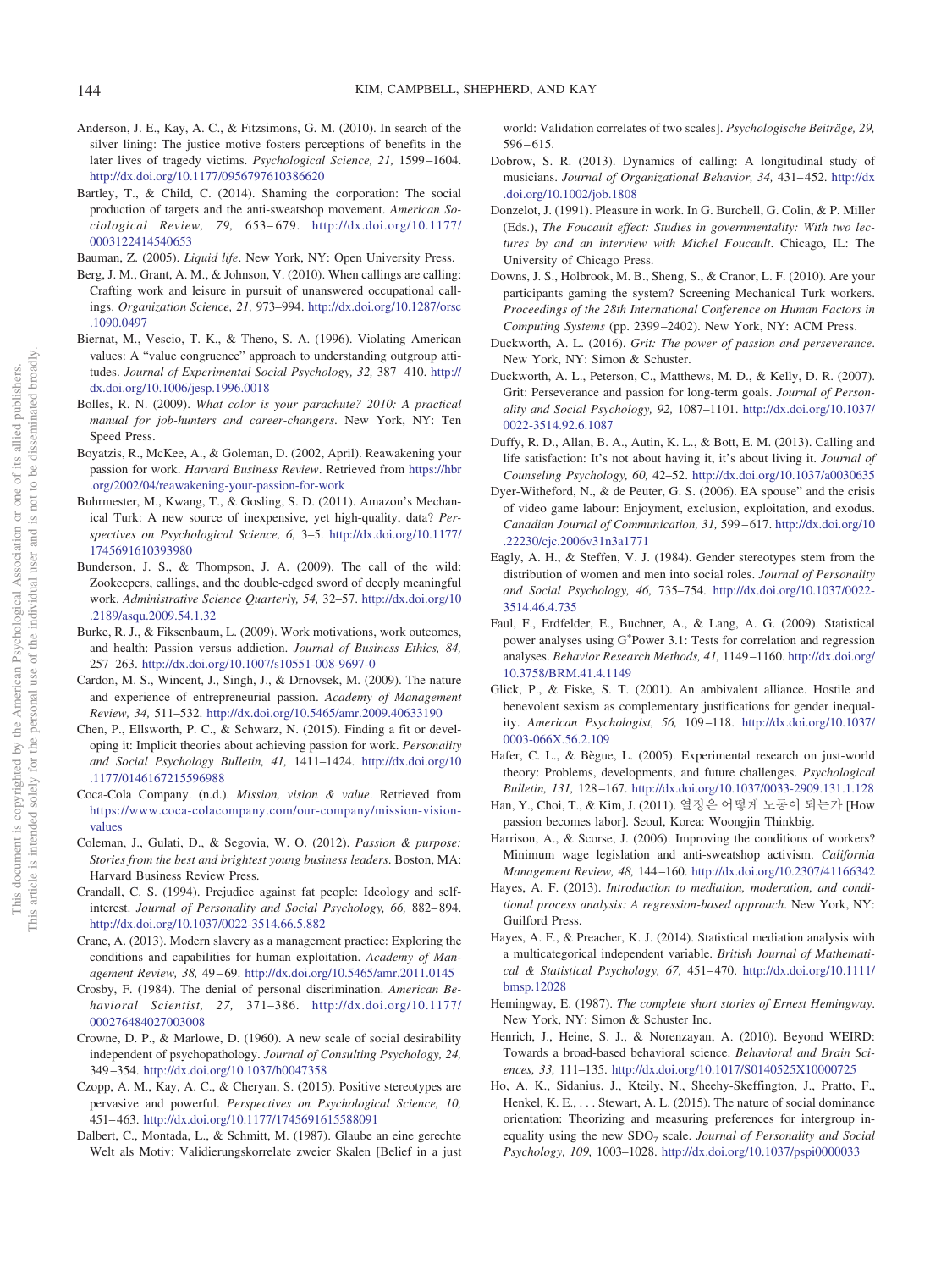- <span id="page-24-10"></span>Ho, V. T., Wong, S. S., & Lee, C. H. (2011). A tale of passion: Linking job passion and cognitive engagement to employee work performance. *Journal of Management Studies, 48,* 26 – 47. [http://dx.doi.org/10.1111/j](http://dx.doi.org/10.1111/j.1467-6486.2009.00878.x) [.1467-6486.2009.00878.x](http://dx.doi.org/10.1111/j.1467-6486.2009.00878.x)
- <span id="page-24-25"></span>Holland, J. L. (1958). A personality inventory employing occupational titles. *Journal of Applied Psychology, 42,* 336 –342. [http://dx.doi.org/10](http://dx.doi.org/10.1037/h0047330) [.1037/h0047330](http://dx.doi.org/10.1037/h0047330)
- <span id="page-24-0"></span>International Labour Organization. (1998). *ILO declaration on fundamental principles and rights at work and its follow-up*. Retrieved from [http://www.ilo.org/declaration/info/publications/WCMS\\_467653/lang-](http://www.ilo.org/declaration/info/publications/WCMS_467653/lang--en/index.htm) [en/index.htm](http://www.ilo.org/declaration/info/publications/WCMS_467653/lang--en/index.htm)
- <span id="page-24-13"></span>John, A. S. (2016, April 16). Game developers must avoid the 'wage-slave' attitude. *VentureBeat*. Retrieved from [http://venturebeat.com/2016/04/](http://venturebeat.com/2016/04/16/game-developers-must-avoid-the-wage-slave-attitude/) [16/game-developers-must-avoid-the-wage-slave-attitude/](http://venturebeat.com/2016/04/16/game-developers-must-avoid-the-wage-slave-attitude/)
- <span id="page-24-4"></span>Jost, J. T., & Banaji, M. R. (1994). The role of stereotyping in systemjustification and the production of false consciousness. *British Journal of Social Psychology, 33,* 1–27. [http://dx.doi.org/10.1111/j.2044-8309](http://dx.doi.org/10.1111/j.2044-8309.1994.tb01008.x) [.1994.tb01008.x](http://dx.doi.org/10.1111/j.2044-8309.1994.tb01008.x)
- <span id="page-24-23"></span>Jost, J. T., & Hunyady, O. (2005). Antecedents and consequences of system-justifying ideologies. *Current Directions in Psychological Science, 14,* 260 –265. <http://dx.doi.org/10.1111/j.0963-7214.2005.00377.x>
- <span id="page-24-36"></span>Jost, J. T., & Kay, A. C. (2005). Exposure to benevolent sexism and complementary gender stereotypes: Consequences for specific and diffuse forms of system justification. *Journal of Personality and Social Psychology, 88,* 498 –509. <http://dx.doi.org/10.1037/0022-3514.88.3.498>
- <span id="page-24-31"></span>Jost, J. T., & Major, B. (2001). *The psychology of legitimacy: Emerging perspectives on ideology, justice, and intergroup relations*. New York, NY: Cambridge University Press.
- <span id="page-24-33"></span>Katz, I., & Hass, R. G. (1988). Racial ambivalence and American value conflict: Correlational and priming studies of dual cognitive structures. *Journal of Personality and Social Psychology, 55,* 893–905. [http://dx](http://dx.doi.org/10.1037/0022-3514.55.6.893) [.doi.org/10.1037/0022-3514.55.6.893](http://dx.doi.org/10.1037/0022-3514.55.6.893)
- <span id="page-24-6"></span>Kay, A. C., & Jost, J. T. (2003). Complementary justice: Effects of "poor but happy" and "poor but honest" stereotype exemplars on system justification and implicit activation of the justice motive. *Journal of Personality and Social Psychology, 85,* 823– 837. [http://dx.doi.org/10](http://dx.doi.org/10.1037/0022-3514.85.5.823) [.1037/0022-3514.85.5.823](http://dx.doi.org/10.1037/0022-3514.85.5.823)
- <span id="page-24-21"></span>Kay, A. C., Jost, J. T., Mandisodza, A. N., Sherman, S. J., Petrocelli, J. V., & Johnson, A. L. (2007). Panglossian ideology in the service of system justification: How complementary stereotypes help us to rationalize inequality. *Advances in Experimental Social Psychology, 39,* 305–358. [http://dx.doi.org/10.1016/S0065-2601\(06\)39006-5](http://dx.doi.org/10.1016/S0065-2601%2806%2939006-5)
- <span id="page-24-34"></span>Kinder, D. R., & Sears, D. O. (1981). Prejudice and politics: Symbolic racism versus racial threats to the good life. *Journal of Personality and Social Psychology, 40,* 414 – 431. [http://dx.doi.org/10.1037/0022-3514](http://dx.doi.org/10.1037/0022-3514.40.3.414) [.40.3.414](http://dx.doi.org/10.1037/0022-3514.40.3.414)
- <span id="page-24-12"></span>Lam, B. (2015, August 07). Why 'do what you love' is pernicious advice. *The Atlantic*. Retrieved from [http://www.theatlantic.com/business/](http://www.theatlantic.com/business/archive/2015/08/do-what-you-love-work-myth-culture/399599/) [archive/2015/08/do-what-you-love-work-myth-culture/399599/](http://www.theatlantic.com/business/archive/2015/08/do-what-you-love-work-myth-culture/399599/)
- <span id="page-24-22"></span>Lane, R. E. (1959). The fear of equality. *The American Political Science Review, 53,* 35–51. <http://dx.doi.org/10.2307/1951729>
- <span id="page-24-5"></span>Lerner, M. J. (1980). *The belief in a just world: A fundamental delusion*. New York, NY: Springer. <http://dx.doi.org/10.1007/978-1-4899-0448-5>
- <span id="page-24-16"></span>Lerner, M. J., & Miller, D. T. (1978). Just world research and the attribution process: Looking back and ahead. *Psychological Bulletin, 85,* 1030 –1051. <http://dx.doi.org/10.1037/0033-2909.85.5.1030>
- <span id="page-24-35"></span>MacDonald, A. P. (1972). More on the protestant ethic. *Journal of Consulting and Clinical Psychology, 39,* 116 –122. [http://dx.doi.org/10](http://dx.doi.org/10.1037/h0033156) [.1037/h0033156](http://dx.doi.org/10.1037/h0033156)
- <span id="page-24-26"></span>MacKinnon, D. P., Krull, J. L., & Lockwood, C. M. (2000). Equivalence of the mediation, confounding and suppression effect. *Prevention Science, 1,* 173–181. <http://dx.doi.org/10.1023/A:1026595011371>
- <span id="page-24-24"></span>Maes, J. (1998). Immanent justice and ultimate justice. In L. Montada & M. J. Lerner (Eds.), *Responses to victimizations and belief in a just*

*world* (pp. 9 – 40). Boston, MA: Springer. [http://dx.doi.org/10.1007/978-](http://dx.doi.org/10.1007/978-1-4757-6418-5_2) [1-4757-6418-5\\_2](http://dx.doi.org/10.1007/978-1-4757-6418-5_2)

- <span id="page-24-15"></span>Maes, K. (2010). Examining health-care volunteerism in a food- and financially-insecure world. *Bulletin of the World Health Organization, 88,* 867– 869. <http://dx.doi.org/10.2471/BLT.09.074120>
- <span id="page-24-14"></span>Maes, K. (2012). Volunteerism or labor exploitation? Harnessing the volunteer spirit to sustain AIDS treatment programs in urban Ethiopia. *Human Organization, 71,* 54 – 64. [http://dx.doi.org/10.17730/humo.71.1](http://dx.doi.org/10.17730/humo.71.1.axm39467485m22w4) [.axm39467485m22w4](http://dx.doi.org/10.17730/humo.71.1.axm39467485m22w4)
- <span id="page-24-32"></span>Major, B. (1994). From social inequality to personal entitlement: The role of social comparisons, legitimacy appraisals, and group membership. *Advances in Experimental Social Psychology, 26,* 293–355. [http://dx.doi](http://dx.doi.org/10.1016/S0065-2601%2808%2960156-2) [.org/10.1016/S0065-2601\(08\)60156-2](http://dx.doi.org/10.1016/S0065-2601%2808%2960156-2)
- <span id="page-24-37"></span>Markus, H. R., & Kitayama, S. (1991). Culture and the self: Implications for cognition, emotion, and motivation. *Psychological Review, 98,* 224 – 253. <http://dx.doi.org/10.1037/0033-295X.98.2.224>
- <span id="page-24-1"></span>Martin, W., & Maskus, K. E. (2001). Core labor standards and competitiveness: Implications for global trade policy. *Review of International Economics, 9,* 317–328. <http://dx.doi.org/10.1111/1467-9396.00281>
- <span id="page-24-29"></span>Marx, K. (1977). *Capital* (Vol. 1). New York, NY: International Publishers.
- <span id="page-24-3"></span>Mayer, R. (2007). What's wrong with exploitation? *Journal of Applied Philosophy, 24,* 137–150. [http://dx.doi.org/10.1111/j.1468-5930.2007](http://dx.doi.org/10.1111/j.1468-5930.2007.00360.x) [.00360.x](http://dx.doi.org/10.1111/j.1468-5930.2007.00360.x)
- <span id="page-24-8"></span>McGee, M. (2005). *Self-help, Inc.: Makeover culture in American life*. New York, NY: Oxford University Press. [http://dx.doi.org/10.1093/](http://dx.doi.org/10.1093/acprof:oso/9780195171242.001.0001) [acprof:oso/9780195171242.001.0001](http://dx.doi.org/10.1093/acprof:oso/9780195171242.001.0001)
- <span id="page-24-11"></span>McGregor, D. (1960). *The human side of enterprise*. New York, NY: McGraw-Hill.
- <span id="page-24-28"></span>MSCI. (2016). *GICS*® *the industry standard*. Retrieved from [https://www](https://www.msci.com/gics) [.msci.com/gics](https://www.msci.com/gics)
- <span id="page-24-9"></span>Peterson, C., Park, N., Hall, N., & Seligman, M. E. (2009). Zest and work. *Journal of Organizational Behavior, 30,* 161–172. [http://dx.doi.org/10](http://dx.doi.org/10.1002/job.584) [.1002/job.584](http://dx.doi.org/10.1002/job.584)
- <span id="page-24-39"></span>Proudfoot, D., Kay, A. C., & Koval, C. Z. (2015). A gender bias in the attribution of creativity: Archival and experimental evidence for the perceived association between masculinity and creative thinking. *Psychological Science, 26,* 1751–1761. [http://dx.doi.org/10.1177/](http://dx.doi.org/10.1177/0956797615598739) [0956797615598739](http://dx.doi.org/10.1177/0956797615598739)
- <span id="page-24-2"></span>Quirk, J. F. (2006). The anti-slavery project: Linking the historical and contemporary. *Human Rights Quarterly, 28,* 565–598. [http://dx.doi.org/](http://dx.doi.org/10.1353/hrq.2006.0036) [10.1353/hrq.2006.0036](http://dx.doi.org/10.1353/hrq.2006.0036)
- <span id="page-24-7"></span>Robbins, T. (2007). *Awaken the giant within: How to take immediate control of your mental, emotional, physical and financial*. New York, NY: Simon & Schuster, Inc.
- <span id="page-24-38"></span>Robinson, P. H., & Darley, J. M. (1995). *Justice, liability, and blame: Community views and the criminal law*. Boulder, CO: Westview Press.
- <span id="page-24-30"></span>Roemer, J. E. (1985). Should Marxists be interested in exploitation? Philosophy & Public Affairs, 14, 30-65.
- <span id="page-24-27"></span>Rucker, D. D., Preacher, K. J., Tormala, Z. L., & Petty, R. E. (2011). Mediation analysis in social psychology: Current practices and new recommendations. *Social and Personality Psychology Compass, 5,* 359 – 371. <http://dx.doi.org/10.1111/j.1751-9004.2011.00355.x>
- <span id="page-24-20"></span>Savani, K., & Rattan, A. (2012). A choice mind-set increases the acceptance and maintenance of wealth inequality. *Psychological Science, 23,* 796 – 804. <http://dx.doi.org/10.1177/0956797611434540>
- <span id="page-24-18"></span>Schlenker, B. R., Britt, T. W., Pennington, J., Murphy, R., & Doherty, K. (1994). The triangle model of responsibility. *Psychological Review, 101,* 632– 652. <http://dx.doi.org/10.1037/0033-295X.101.4.632>
- <span id="page-24-19"></span>Shaver, K. G. (1985). *The attribution of blame: Causality, responsibility, and blameworthiness*. New York, NY: Springer-Verlag. [http://dx.doi](http://dx.doi.org/10.1007/978-1-4612-5094-4) [.org/10.1007/978-1-4612-5094-4](http://dx.doi.org/10.1007/978-1-4612-5094-4)
- <span id="page-24-17"></span>Shelby, T. (2002). Parasites, pimps, and capitalists: A naturalistic conception of exploitation. *Social Theory and Practice*, 28, 381-418. [http://dx](http://dx.doi.org/10.5840/soctheorpract200228316) [.doi.org/10.5840/soctheorpract200228316](http://dx.doi.org/10.5840/soctheorpract200228316)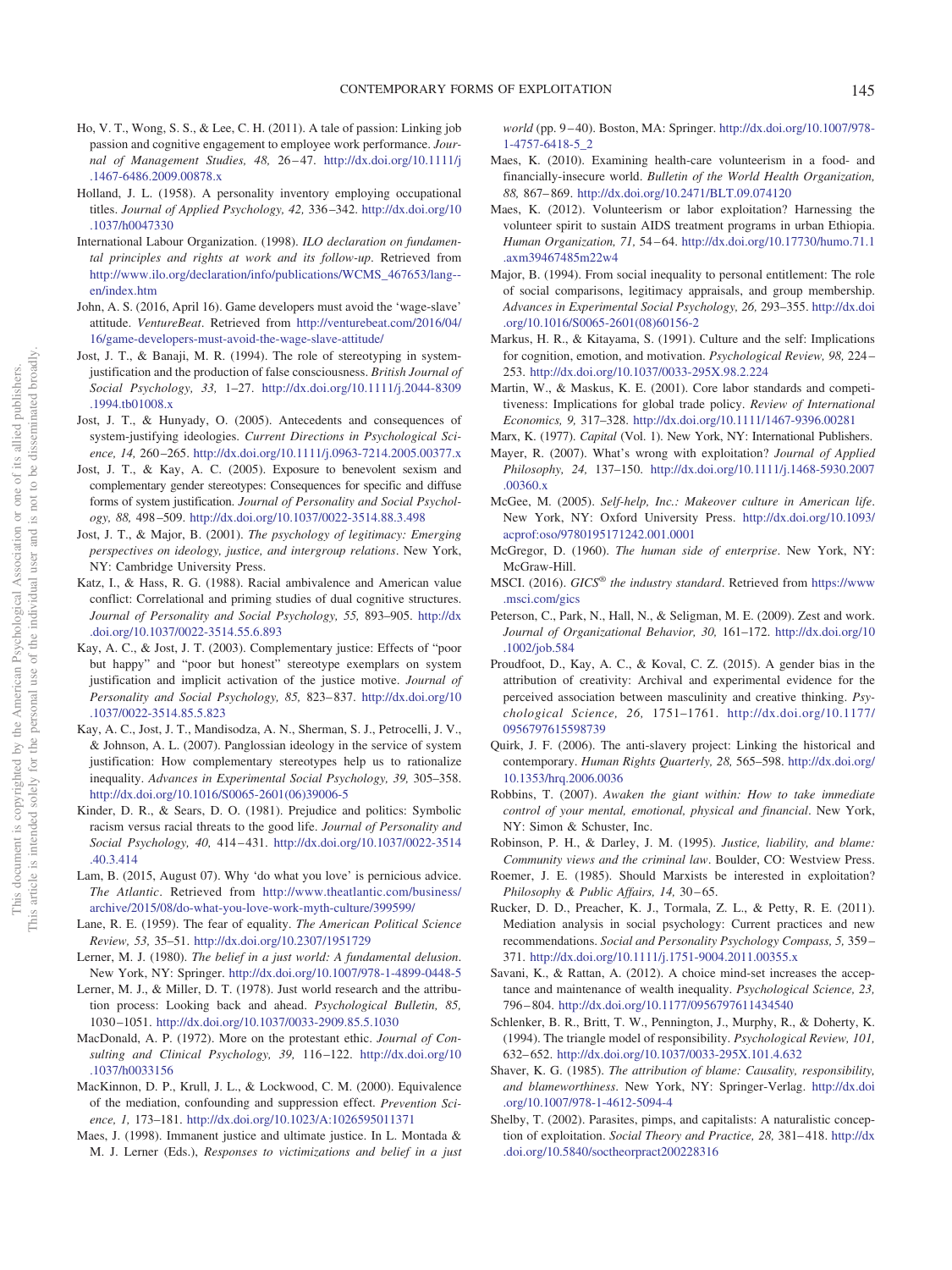- <span id="page-25-26"></span>Shields, S. A. (2007). Passionate men, emotional women: Psychology constructs gender difference in the late 19th century. *History of Psychology, 10,* 92–110. <http://dx.doi.org/10.1037/1093-4510.10.2.92>
- <span id="page-25-24"></span>Sidanius, J., & Pratto, F. (1999). *Social dominance: An intergroup theory of social hierarchy and oppression*. Cambridge, MA: Cambridge University Press. <http://dx.doi.org/10.1017/CBO9781139175043>
- <span id="page-25-19"></span>Sidanius, J., Pratto, F., Van Laar, C., & Levin, S. (2004). Social dominance theory: Its agenda and method. *Political Psychology*, 25, 845–880. <http://dx.doi.org/10.1111/j.1467-9221.2004.00401.x>
- <span id="page-25-2"></span>Sinetar, M. (1989). *Do what you love, the money will follow: Discovering your right livelihood*. New York, NY: Dell Publishing.
- <span id="page-25-14"></span>Snyder, J. (2010). Exploitation and sweatshop labor: Perspectives and issues. *Business Ethics Quarterly, 20,* 187–213. [http://dx.doi.org/10](http://dx.doi.org/10.5840/beq201020215) [.5840/beq201020215](http://dx.doi.org/10.5840/beq201020215)
- <span id="page-25-17"></span>Snyder, J. (2013). Exploitation and demeaning choices. *Politics, Philosophy & Economics, 12,* 345–360. [http://dx.doi.org/10.1177/14705](http://dx.doi.org/10.1177/1470594X13496067) [94X13496067](http://dx.doi.org/10.1177/1470594X13496067)
- <span id="page-25-18"></span>Stephens, N. M., & Levine, C. S. (2011). Opting out or denying discrimination? How the framework of free choice in American society influences perceptions of gender inequality. *Psychological Science, 22,* 1231–1236. <http://dx.doi.org/10.1177/0956797611417260>
- <span id="page-25-13"></span>Tokumitsu, M. (2014, January 12). In the name of love. *Jacobin Magazine*. Retrieved from [https://www.jacobinmag.com/2014/01/in-the-name-of](https://www.jacobinmag.com/2014/01/in-the-name-of-love/)[love/](https://www.jacobinmag.com/2014/01/in-the-name-of-love/)
- <span id="page-25-1"></span>Tokumitsu, M. (2015). *Do what you love: And other lies about success and happiness*. New York, NY: Simon & Schuster.
- <span id="page-25-21"></span>Trapnell, P. D. (1989). *Structural validity in the measurement of Holland's vocational typology: A measure of Holland's types scaled to an explicit circumplex model*. Retrieved from [https://open.library.ubc.ca/cIRcle/](https://open.library.ubc.ca/cIRcle/collections/ubctheses/831/items/1.0054543) [collections/ubctheses/831/items/1.0054543](https://open.library.ubc.ca/cIRcle/collections/ubctheses/831/items/1.0054543)
- <span id="page-25-4"></span>Treadgold, R. (1999). Transcendent vocations: Their relationship to stress, depression, and clarity of self-concept. *Journal of Humanistic Psychology, 39,* 81–105. <http://dx.doi.org/10.1177/0022167899391010>
- <span id="page-25-23"></span>Tyler, T. R. (2006). Psychological perspectives on legitimacy and legitimation. *Annual Review of Psychology, 57,* 375– 400. [http://dx.doi.org/](http://dx.doi.org/10.1146/annurev.psych.57.102904.190038) [10.1146/annurev.psych.57.102904.190038](http://dx.doi.org/10.1146/annurev.psych.57.102904.190038)
- <span id="page-25-10"></span>Vallerand, R. J., Blanchard, C., Mageau, G. A., Koestner, R., Ratelle, C., Léonard, M.,... Marsolais, J. (2003). Les passions de l'ame: On obsessive and harmonious passion. *Journal of Personality and Social Psychology, 85,* 756 –767. <http://dx.doi.org/10.1037/0022-3514.85.4.756>
- <span id="page-25-11"></span>Vallerand, R. J., Paquet, Y., Philippe, F. L., & Charest, J. (2010). On the role of passion for work in burnout: A process model. *Journal of Personality, 78,* 289 –312. <http://dx.doi.org/10.1111/j.1467-6494.2009.00616.x>
- <span id="page-25-0"></span>Wertheimer, A. (1996). *Exploitation*. Princeton, NJ: Princeton University Press.
- <span id="page-25-3"></span>Whitehurst, J. (2016, February 15). How to build a passionate company. *Harvard Business Review*. Retrieved from [https://hbr.org/2016/02/how](https://hbr.org/2016/02/how-to-build-a-passionate-company)[to-build-a-passionate-company](https://hbr.org/2016/02/how-to-build-a-passionate-company)
- <span id="page-25-8"></span>Wolf, E. B., Lee, J. J., Sah, S., & Brooks, A. W. (2016). Managing perceptions of distress at work: Reframing emotion as passion. *Organizational Behavior and Human Decision Processes, 137,* 1–12. [http://dx](http://dx.doi.org/10.1016/j.obhdp.2016.07.003) [.doi.org/10.1016/j.obhdp.2016.07.003](http://dx.doi.org/10.1016/j.obhdp.2016.07.003)
- <span id="page-25-25"></span>Wood, W., & Eagly, A. H. (2002). A cross-cultural analysis of the behavior of women and men: Implications for the origins of sex differences. *Psychological Bulletin, 128,* 699 –727. [http://dx.doi.org/10.1037/0033-](http://dx.doi.org/10.1037/0033-2909.128.5.699) [2909.128.5.699](http://dx.doi.org/10.1037/0033-2909.128.5.699)
- <span id="page-25-7"></span>Wrzesniewski, A. (2003). Finding positive meaning in work. K. Cameron, J. E. Dutton, & R. E. Quinn (Eds.), *Positive organizational scholarship* (pp. 296 –308). San Francisco, CA: Berrett-Koehler.
- <span id="page-25-6"></span>Wrzesniewski, A., McCauley, C., Rozin, P., & Schwartz, B. (1997). Jobs, careers, and callings: People's relations to their work. *Journal of Research in Personality, 31,* 21–33. <http://dx.doi.org/10.1006/jrpe.1997.2162>
- <span id="page-25-12"></span>Yoon, Y. (2015, June 25). Young people stuck with "passion wages" and little opportunity to learn. *The Hankyoreh Media Company*. Retrieved from [http://english.hani.co.kr/arti/english\\_edition/e\\_business/697517](http://english.hani.co.kr/arti/english_edition/e_business/697517.html) [.html](http://english.hani.co.kr/arti/english_edition/e_business/697517.html)
- <span id="page-25-22"></span>Young, I. M. (1990). Five faces of oppression. In I. M. Young (Ed.), *Justice and the politics of difference* (pp. 39 – 63). Princeton, NJ: Princeton University Press.
- <span id="page-25-9"></span>Zappos. (n.d.). *Zappos 10 core values*. Retrieved from [https://www](https://www.zapposinsights.com/about/core-values) [.zapposinsights.com/about/core-values](https://www.zapposinsights.com/about/core-values)
- <span id="page-25-5"></span>Zigarmi, D., Nimon, K., Houson, D., Witt, D., & Diehl, J. (2009). Beyond engagement: Toward a framework and operational definition for employee work passion. *Human Resource Development Review, 8,* 300 – 326. <http://dx.doi.org/10.1177/1534484309338171>
- <span id="page-25-16"></span>Zwolinski, M. (2007). Sweatshops, choice, and exploitation. *Business Ethics Quarterly, 17,* 689 –727. <http://dx.doi.org/10.5840/beq20071745>
- <span id="page-25-15"></span>Zwolinski, M. (2012). Structural exploitation. *Social Philosophy & Policy, 29,* 154 –179. <http://dx.doi.org/10.1017/S026505251100015X>

# <span id="page-25-20"></span>**Appendix A**

#### **Attention Check (Studies 2, 3, 5, 6, 7, and 8)**

# **Material**

(Ebro, Chicago, Barcelona, Argon, or Madrid) The hills across the valley of the Ebro were long and white. On this side there was no shade and no trees and the station was between two lines of rails in the sun. Close against the side of the station there was the warm shadow of the building and a curtain, made of strings of bamboo beads, hung across the open door into the bar, to keep out flies. It was very hot and the express from Barcelona came and stopped at this junction for two minutes and went on to Madrid.

What was the destination of the express train?

(*Appendices continue*)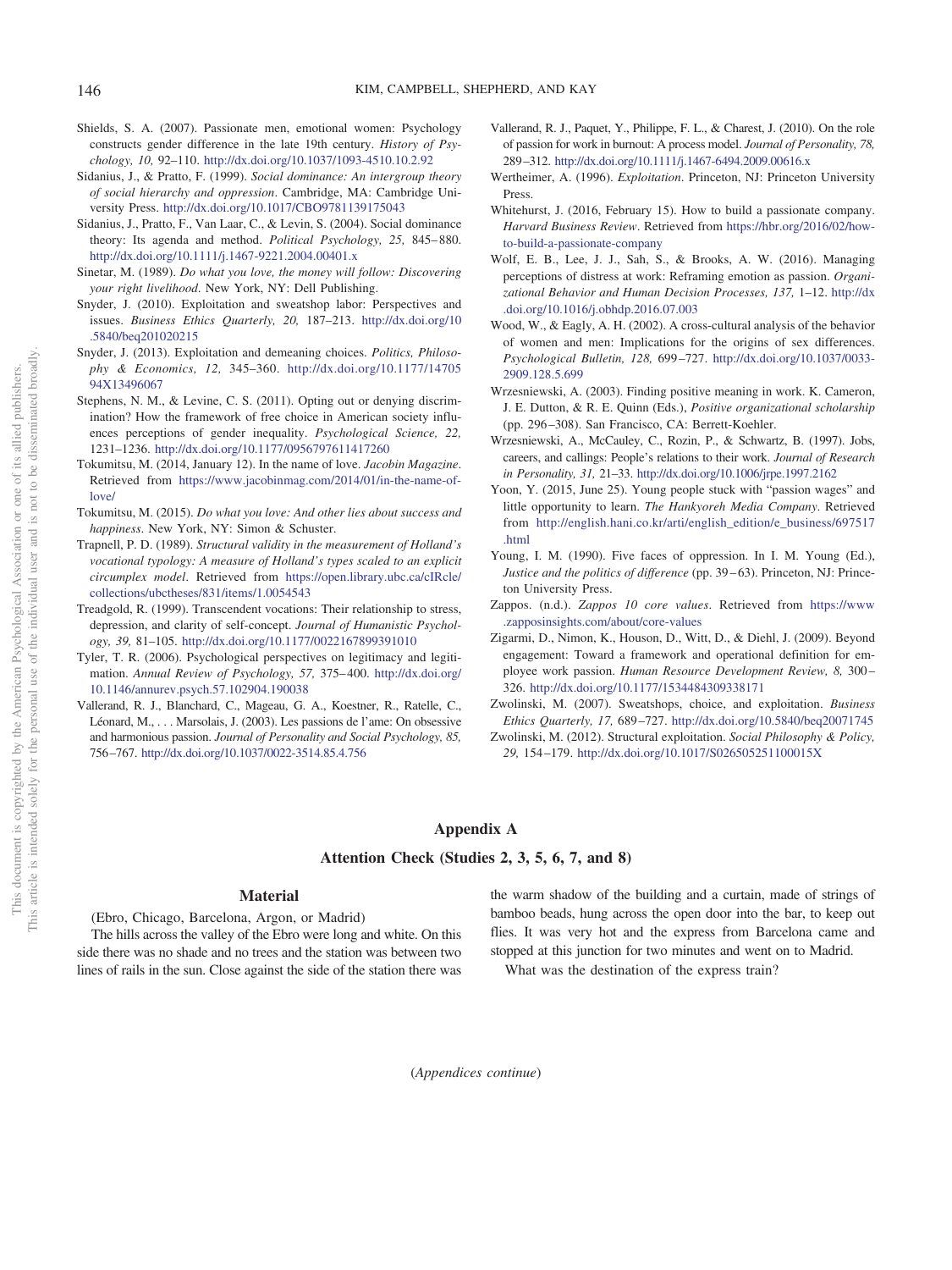# <span id="page-26-0"></span>**Appendix B**

# **A List of 80 Professions Used in Study 1 (Adapted From [Holland, 1958\)](#page-24-25)**

#### **Material**

Electrician, Automotive Service Technician, Telemarketer, Retail Salesperson, Receptionist, Library Assistant, Stock Clerk, Construction Inspector, Long Distance Bus Driver, Restaurant Worker, Cashier, Flight Attendant, Bank Teller, Mail Carrier, Sales Clerk, Probation Agent, Funeral Director, Insurance Clerk, Barber, Bill Collector, Baker, Wild Animal Trainer, Illustrator, Novelist, Singer, Social Worker, Tour Guide, Bartender, Cartoonist, Sculptor/Sculptress, Stunt Person (Movies), Referee (Sporting Events), Youth Camp Director, Cook/Chef, High School Teacher, Elementary School Teacher, Jockey, Composer, Stage Director, Nursery School Teacher, Production Plant Manager, Data Systems Technician, Industrial/Mechanical Engineer, Cost Control Analyst, Accountant, Airplane Mechanic, Restaurant Manager, Financial Analyst, Real Estate Salesperson, Speculator, Lawyer, Budget Reviewer, Marriage Counselor, Hotel Manager, Commodity Trader, Personal Counselor, Quality Control Expert, Sales Manager, X-ray Technician, Dental Hygienist, Market Research Analyst, Sociologist, Music Professor, Commercial Artist, Fashion Designer, Social Events Organizer, Business Management Consultant, Rehabilitation Counselor, Veterinarian, Fitness Trainer, Firefighter, TV Producer, Web Developer, Architect, Physicist, Professional Athlete, Police Officer, Interpreter, Computer Programmer, Psychologist.

# <span id="page-26-1"></span>**Appendix C**

# **Legitimization of Exploitation Items in Study 2**

# **Material**

- $(1 = not at all legitimate, 7 = extremely legitimate)$
- 1. Imagine that John's organization is tight on staff right now. How legitimate is it for the management to ask John to work extra hours for no extra reward?
- 2. Imagine that John's organization is tight on budget right now due to the economic recession and the organization needs to save money wherever they can. How legitimate is it that John's responsibility at the organization increases next year?
- 3. Imagine that John's organization is tight on budget right now due to the economic recession and the organization needs to save money wherever they can. How legitimate is

it that John will not get an increase in his paid vacation leave next year?

- 4. Imagine that a manager from John's organization needs to go somewhere right now because something just came up. How legitimate is it for the manager to ask John to fill in for him? The job would involve working on some artworks, and John will not be compensated for it.
- 5. Suppose that John's organization is hiring a person (Scott) who has exactly the same qualifications and personality as John. How legitimate is it that Scott is hired as an unpaid intern as opposed to a paid full-time employee? An unpaid intern may get hired later as a full-time employee if the organization decides that it is necessary.

(*Appendices continue*)